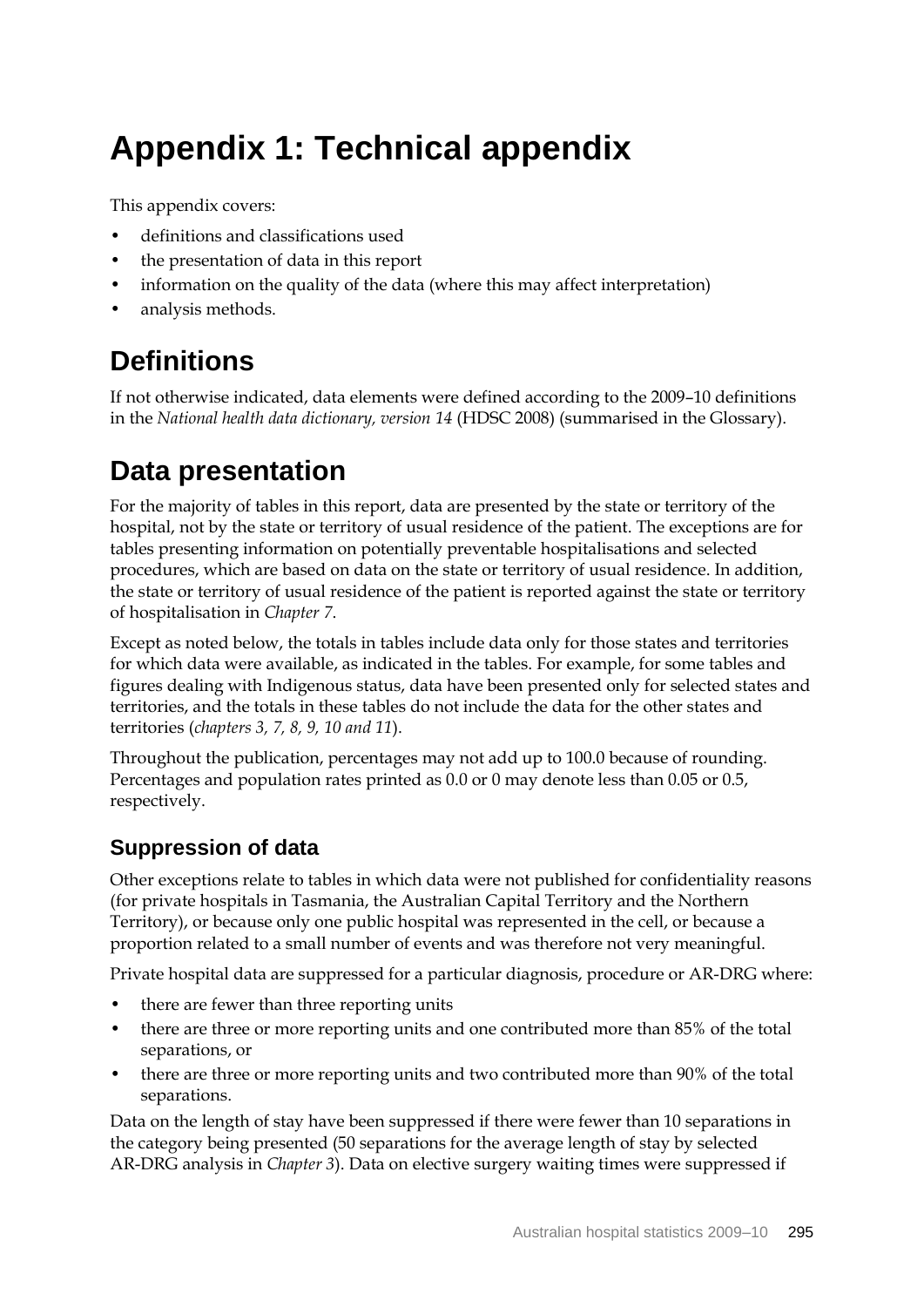there were fewer than 10 elective surgery admissions in the category being presented. The abbreviation 'n.p.' has been used in these tables to denote these suppressions. For these tables, the totals include the suppressed information.

## **State or territory of usual residence**

For tables presented by the state or territory of usual residence of the patient, the totals include unknown residence area (within a known state), overseas residents and unknown state of residence.

## **Population rates**

## **Standardised separation rate**

Unless noted otherwise (see below), population rates (separation rates) presented in this report are age-standardised, calculated using the direct standardisation method and 5-year age groups. The total Australian population for 30 June 2001 was used as the standard population against which expected rates were calculated. The Australian Bureau of Statistics' population estimates for 30 June 2009 and for 31 December 2009 (see tables A1.1, A1.2 and A1.3 accompanying this report online) were used for the observed rates as detailed below:

- Standard separation rates (by hospital state and by residence state) were directly age standardised, using the estimated resident populations as at 30 June 2009. The estimated resident populations use a highest age group of 85 years and over.
- Separation rates by Indigenous status were directly age-standardised, using the projected Indigenous population (low series) as at 30 June 2009 and the estimated resident populations as at 30 June 2009. As the projected estimates use a highest age group of 65 years and over and population data for June 2009, standardised rates calculated for analyses by Indigenous status are not directly comparable to the rates presented elsewhere.
- Separation rates by remoteness areas and by quintiles of socioeconomic advantage/ disadvantage (see SEIFA below) were directly age-standardised, using the estimated resident populations as at 30 June 2009. The estimated resident populations use a highest age group of 85 years and over.
- The crude population rates presented in some tables (for example, average available beds per 1,000 population) were calculated using the population estimates for 31 December 2009.

## **Standardised separation rate ratios**

For some tables reporting comparative separation rates, standardised separation rate ratios (SRRs) are presented. The ratios are calculated by dividing the age-standardised separation rate for a population of interest (an observed rate) by the age-standardised separation rate for a comparison population (the expected rate). The calculation is as follows:

Standardised separation rate ratio (SRR) = observed rate/expected rate

A standardised separation ratio of 1.0 indicates that the population of interest (for example, Indigenous Australians) had a separation rate similar to that of the comparison group (for example, Other Australians). An SRR of 1.2 indicates that the population of interest had a rate that was 20% greater than that of the comparison population and an SRR of 0.8 indicates a rate 20% smaller.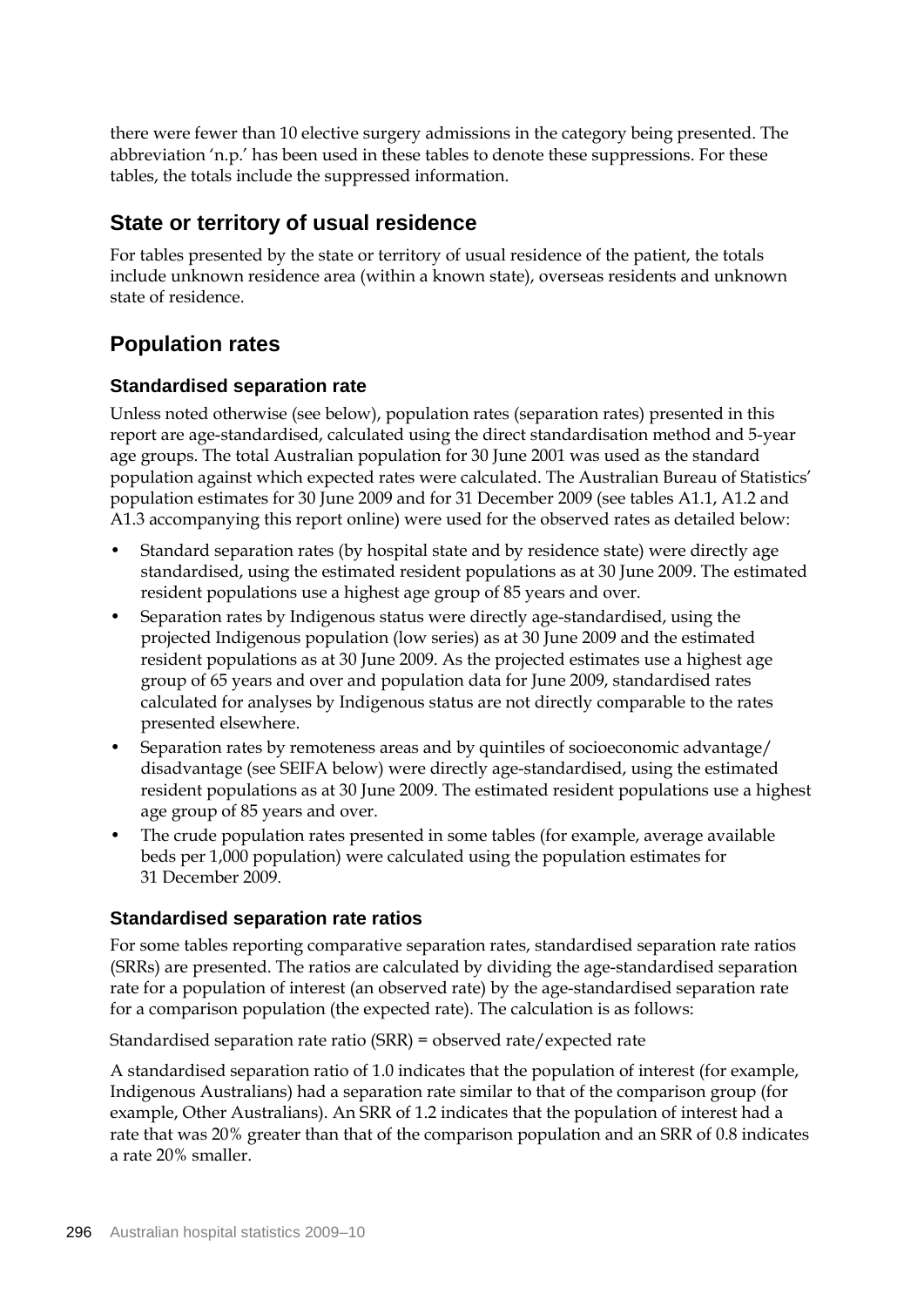The populations used for the observed and expected rates vary in this report, for example:

- For Indigenous status, the rate ratio is equal to the separation rate for *Indigenous Australians* divided by the separation rate for *Other Australians* (*Other Australians* includes Indigenous status not reported).
- For analyses by residence state or territory, remoteness areas and socioeconomic status, the rate ratio is equal to the separation rate for the residence state or territory, remoteness area or socioeconomic status group divided by the separation rate for Australia.

# **Counting public hospitals**

Two different counts of hospitals are used in this report, depending on the type of information being presented and the way in which the hospitals were reported to the National Hospital Morbidity Database (NHMD) and the National Public Hospital Establishments Database (NPHED) (Table A1.4):

- In the cost per casemix-adjusted separation analysis (*Chapter 3*), entities for which there was expenditure information were reported as hospitals. A small number of hospitals in the NPHED with incomplete expenditure information were omitted. In some jurisdictions, hospitals exist in networks, and expenditure data were available only for these networks, so the networks are the entities counted as hospitals for these tables.
- In *Chapter 4*, hospitals are generally counted as they were reported to the NPHED. These entities are usually 'physical hospitals' (buildings or campuses) but may encompass some outpost locations such as dialysis units. Conversely hospitals on the one 'campus' can be reported as separate entities to this database if, for example, they are managed separately and have separate purposes, such as specialist women's services and specialist children's services. Although most of the hospitals counted in this way report separations to the NHMD, some small hospitals do not have separations every year.

| <b>Hospitals</b>                | <b>NSW</b> | Vic | Qld | WA | SΑ | Tas | ACT <sup>(a)</sup> | <b>NT</b> | <b>Total</b> |
|---------------------------------|------------|-----|-----|----|----|-----|--------------------|-----------|--------------|
| Chapter 3<br>(expenditure data) | 226        | 95  | 170 | 95 | 80 | 24  |                    | 5         | 698          |
| Chapter 4                       | 226        | 150 | 170 | 95 | 80 | 24  |                    | G         | 753          |

**Table A1.4: Numbers of public hospitals reported in this report, states and territories, 2009–10**

(a) The count of hospitals for the Australian Capital Territory includes a small mothercraft hospital for which admitted patient data were not reported. The expenditure for this hospital is included in the total reported for the Australian Capital Territory in *Chapter 3*, but is not included in the cost per casemix-adjusted separation analysis presented in *Chapter 4*.

Data on numbers of hospitals should therefore be interpreted taking these notes into consideration. Changes in the numbers of hospitals over time can be due to changes in administrative or reporting arrangements rather than changes in the number of hospital campuses or buildings.

Counts of private hospitals can also vary, depending on the source of the information. Therefore, there may be discrepancies between counts of private hospitals from the ABS Private Health Establishments Collection presented in *Chapter 3* and the lists of private hospitals contributing to the NHMD (which are the basis of the numbers presented in *Chapter 4*). The states and territories provided the latter information, which may not correspond with the way in which private hospitals report to the Private Health Establishments Collection.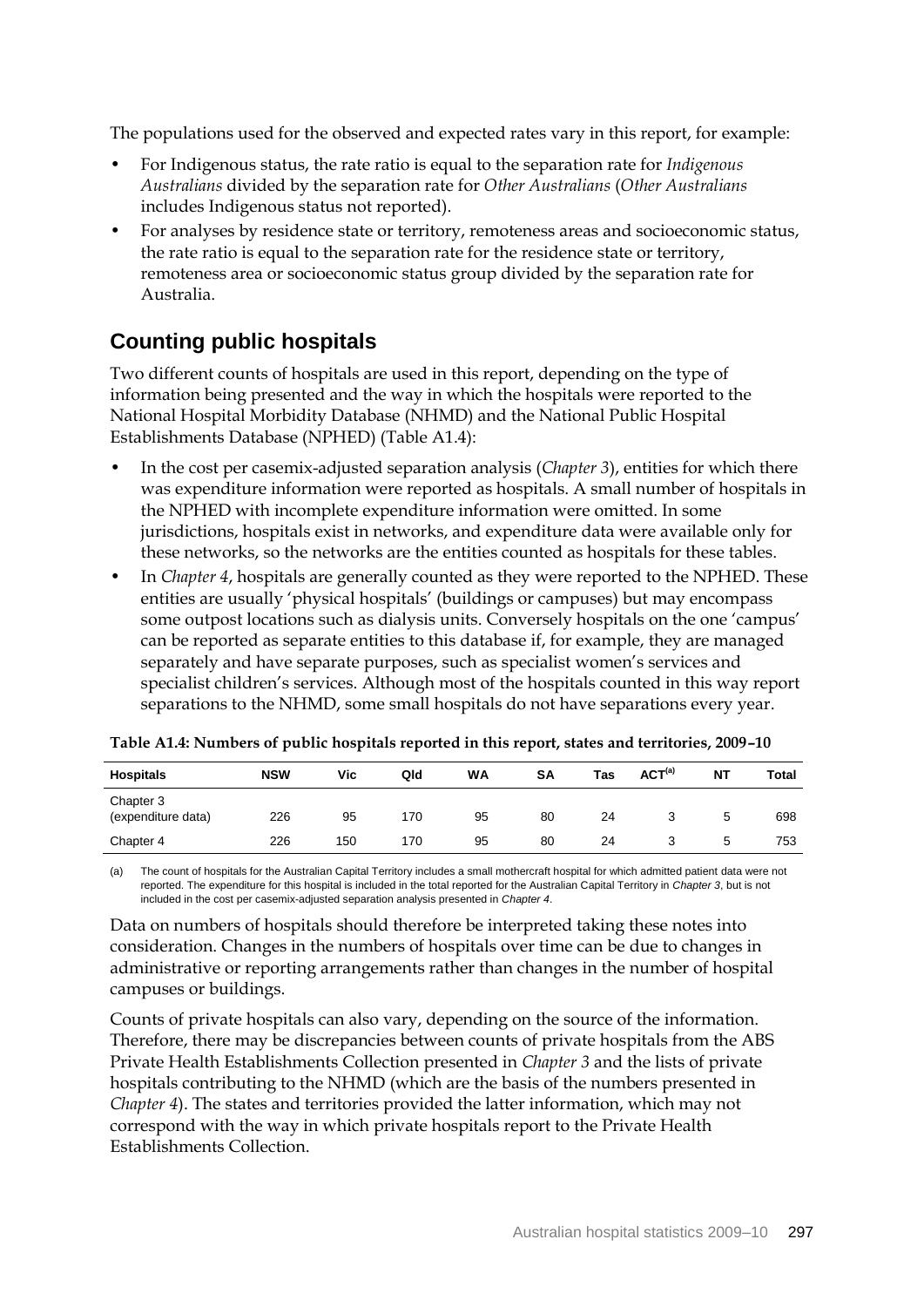## **Non-admitted patient emergency department care data analyses**

The proportion of emergency services with episode-level data for 2009–10 is calculated as the number of presentations reported to the Non-admitted Patient Emergency Department Care Database (NNAPEDCD) divided by the number of accident and emergency occasions of service reported to the National Public Hospital Establishments Database (NPHED) as a percentage. This may underestimate the NNAPEDCD proportion because some accident and emergency occasions of service are for other than emergency presentations. As accident and emergency occasions of service may have been under-enumerated for some jurisdictions, the proportion may also be overestimated. The proportion has been adjusted to 100% for jurisdictions where the number of presentations reported to the NNAPEDCD exceeded the number of accident and emergency occasions of service reported to the NPHED.

Patients who present to the emergency department with a Type of visit of *Return visit*, *Planned*, *Pre-arranged admission* or *Patient in transit* do not necessarily undergo the same processes as *Emergency presentations*, and their waiting times may rely on factors outside the control of the emergency department. Therefore, waiting time statistics (including the proportion ending in admission) and emergency department presentation length statistics are not presented in this report for patients with a Type of visit other than *Emergency presentation* (or *Not reported* for South Australia).

These waiting time statistics include:

- The median and 90th percentile waiting time—determined from the time elapsed between presentation in the emergency department to commencement of service. Presentations were excluded if the waiting time was missing or invalid, or the patient *Did not wait to be attended by a health care professional* or was *Dead on arrival.*
- The proportion of presentations seen on time—determined as the proportion of presentations in each triage category with a waiting time less than or equal to the maximum waiting time stated in the Australasian Triage Scale definition. Presentations were excluded if the waiting time was missing or invalid, the patient *Did not wait to be attended by a health care professional* or was *Dead on arrival* or if the triage category was *Not reported.*
- The proportion of presentations ending in admission—determined as the proportion of all emergency presentations with an episode end status of *Admitted to this hospital*.
- The calculations of median duration of service event, median duration of non-admitted patient episode and median time in emergency department. The calculations exclude presentations with an episode end status of *Did not wait*, *Left at own risk* or *Dead on arrival* and only include those presentations for which the emergency department service commencement time, emergency department episode end time and emergency department physical departure time were all valid and occurred in sequence.

#### **Limitations of the emergency department care data**

When interpreting the data presented, the reader should note the following:

The proportion of accident and emergency occasions of service for which detailed episode-level data were available was 100% for *Principal referral and Specialist women's and children's hospitals* and *Large hospitals* (peer group A and B hospitals), but only about 81% for all hospitals.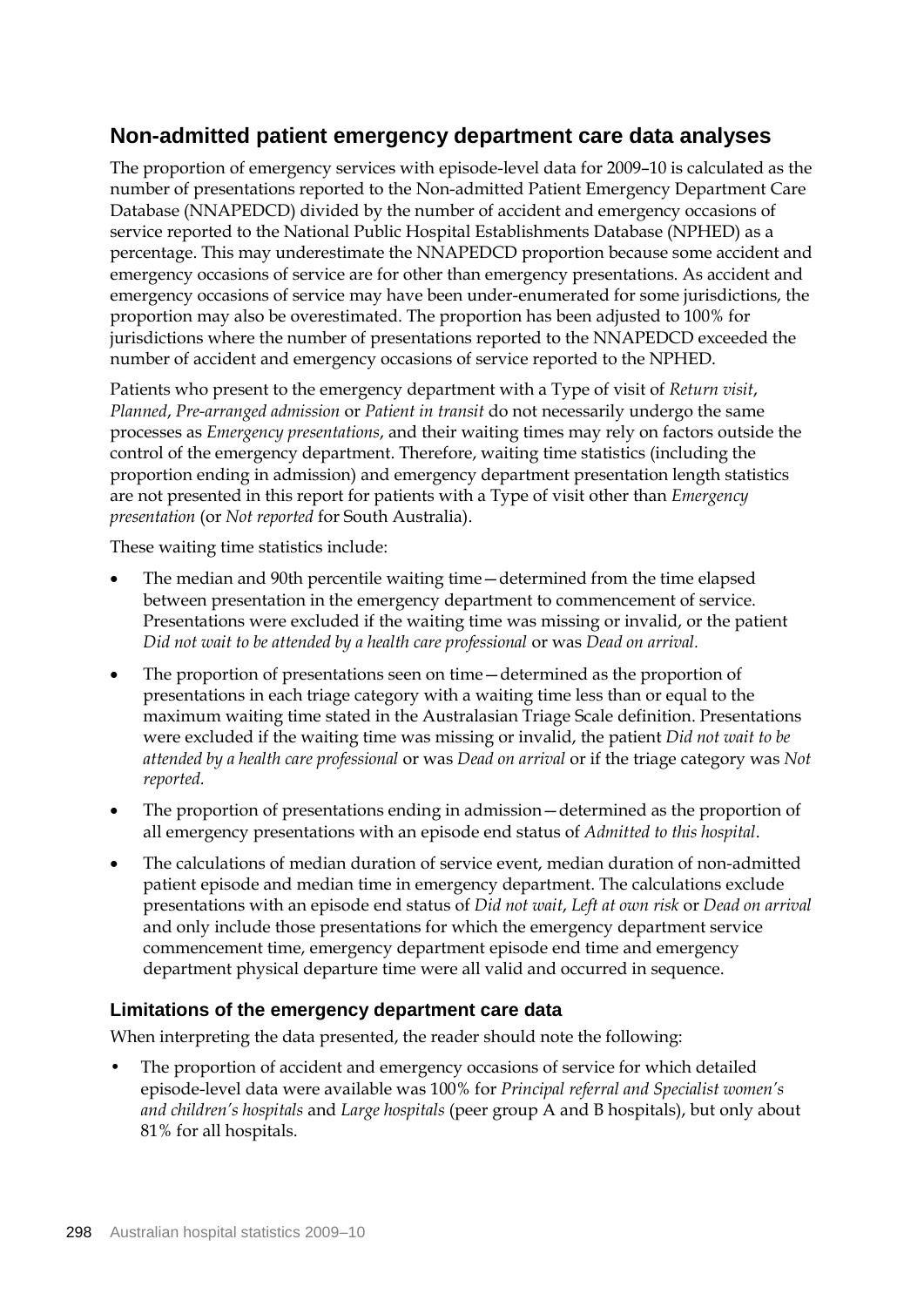- Certain issues of definition have not been resolved, so comparability across jurisdictions may be limited. Development and implementation of standard data definitions is ongoing.
- There is variation between jurisdictions in the point at which the emergency department presentation is recorded as completed for those patients subsequently admitted within the emergency department and/or elsewhere in the hospital. This will affect the comparability of presentation length statistics across jurisdictions.
- For Victoria and Tasmania, the conclusion of the non-admitted patient episode is reported as the time of physical departure for patients admitted to short stay wards within the emergency department.

## **Admitted patient care data analyses**

Records for 2009–10 are for hospital separations (discharges, transfers, deaths or changes in care type) in the period 1 July 2009 to 30 June 2010. Data on patients who were admitted on any date before 1 July 2009 are included, provided that they also separated between 1 July 2009 and 30 June 2010. A record is included for each separation, not for each patient, so patients who separated more than once in the year have more than one record in the National Hospital Morbditiy Database (NHMD).

## **Limitations of the admitted patient care data**

- Coverage for the NHMD is essentially complete. For 2009–10, all public hospitals were included except for a small mothercraft hospital in the Australian Capital Territory. Private hospital data were not provided for private freestanding day facilities in the Australian Capital Territory and the Northern Territory, and for one private freestanding day facility in Tasmania.
- For 2009–10, Western Australia did not provide data for approximately 13,000 admitted patient separations. Approximately 2,400 of those separations were from public hospitals, and 10,600 separations from one private hospital.
- Hospitals may be re-categorised as public or private between or within years. *Appendix 2*  presents information on coverage, hospital amalgamations, and re-categorisation as public and/or public.
- In 2009–10, there were 39 separations that did not have sex reported as male or female, and 78 separations for which date of birth was not reported (age could not be calculated).
- There is apparent variation between states and territories in the use of statistical discharges and associated assignment of care types. There was also variation in whether or not they reported separations for *Newborns (*without qualified days) and records for *Hospital boarders* and *Posthumous organ procurement*.
- Data on state of hospitalisation should be interpreted with caution because of crossborder flows of patients. This is particularly the case for the Australian Capital Territory. In 2009–10, about 22% of separations for Australian Capital Territory hospitals were for patients who resided in New South Wales.

Patient day statistics can be used to provide information on hospital activity that, unlike separation statistics, account for differences in length of stay. As the database contains records for patients separating from hospital during the reporting period (1 July 2009 to 30 June 2010), this means that not all patient days reported will have occurred in that year. It is expected, however, that patient days for patients who separated in 2009–10, but who were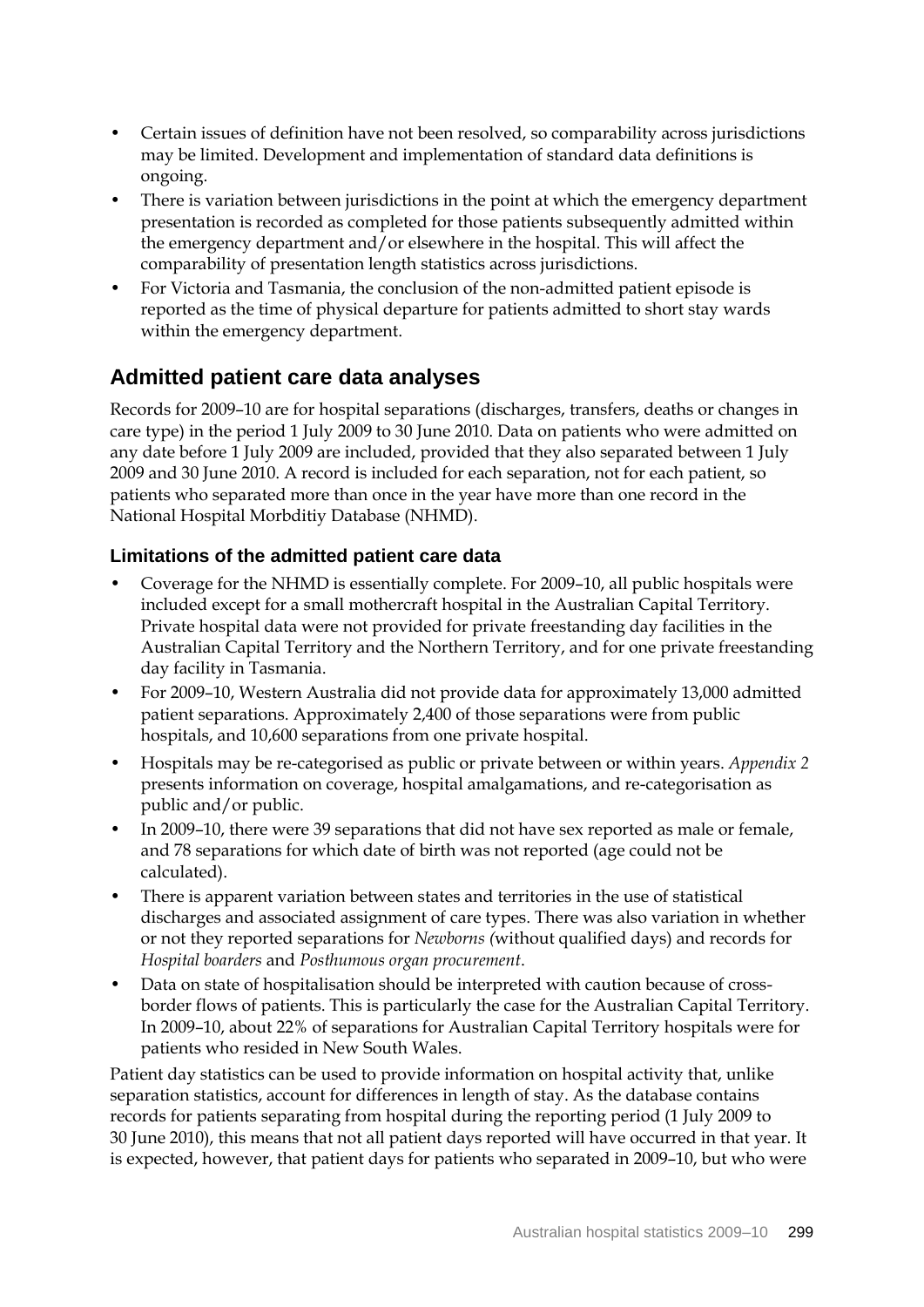admitted before 1 July 2009, will be counterbalanced overall by the patient days for patients in hospital on 30 June 2010 who will separate in future reporting periods.

The numbers of separations and patient days can be a less accurate measure of the activity for establishments such as public psychiatric hospitals, and for patients receiving care other than acute care, for which more variable lengths of stay are reported. Information on some aspects of the quality and comparability of the data are presented below.

The notes above and those in Box 7.1 should be used to guide interpretation of the data.

## **Newborn episodes of care**

*Newborn* care episodes can include 'qualified days' which are considered to be the equivalent of acute care days. In this report, *Newborn* episodes with at least one qualified day have been included in all tables reporting separations. Records for *Newborn* episodes with no qualified days do not meet admission criteria for all purposes, so they have been excluded from this report, except as specified in *Chapter 7*.

The number of patient days reported in this publication for *Newborn* episodes is equal to the number of qualified days, so for newborns with a mixture of qualified and unqualified days the number of patient days reported is less than the actual length of stay for the episode.

For 2009–10, private hospitals in Victoria did not report most *Newborn* episodes without qualified days, therefore the count of newborns will be underestimated.

South Australian private hospitals are not required to provide records for *Newborn* episodes without qualified days.

For Tasmania, where a newborn's qualification status was considered qualified at any point during the episode of care, the entire episode was reported as qualified days. As a consequence, the average length of stay for *Newborn* episodes with qualified days only in Tasmanian public hospitals is not directly comparable with that in other states.

Information on reporting practices for *Newborn* episodes before 2009–10 is available in previous *Australian hospital statistics* publications (AIHW 2002, 2003, 2004, 2005, 2006, 2007, 2008, 2009, 2010a).

## **Counts of separations by groups of diagnoses, procedures and external causes**

For tables with counts of separations by groups of diagnoses, procedures or external causes, a separation is counted once for the group if it has at least one diagnosis/procedure/ external cause reported within the group. As more than one diagnosis, procedure or external cause can be reported for each separation, the data are not additive and therefore the totals in the tables may not equal the sum of counts in the rows.

## **Counts of procedures**

For data on the number of procedures, all procedures within a group are counted, even if more than one is reported for a separation.

#### **Standard admitted patient care data analyses**

For *chapters 7, 8, 9, 10* and *11* and relevant tables in *Chapter 2*, the counts of separations do not include separations for *Newborns* without qualified days and records for *Hospital boarders* or *Posthumous organ procurement*, and the patient days are also not included for those records. In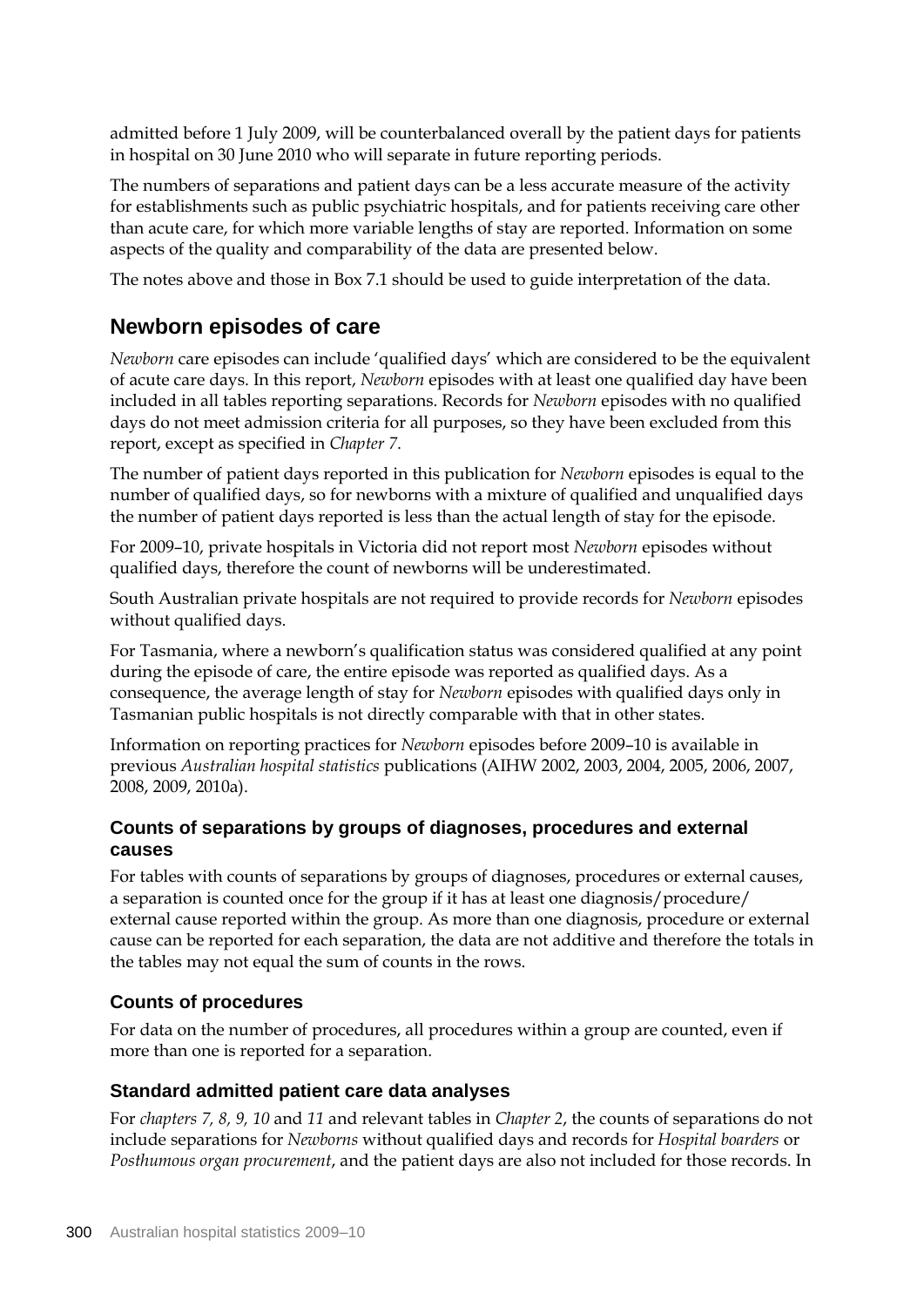addition, patient days for *Newborns* that were not qualified days are excluded from the counts of patient days. For more information on these exclusions, see below.

### **Acute admitted patient care data analyses**

For *chapters 7, 8* and *9*, and for tables in the report that include cost weight information, separations are included only for *Acute care*, *Newborns* (with qualified days) and where care type was *Not reported*. Patient days for *Newborns* that were not qualified days are excluded from the counts of patient days.

#### **Same-day acute admitted patient care data analyses**

For *Chapter 8*, records are included if the patient had a care type of *Acute, Newborn (*with qualified days), or the care type was *Not reported*, and the patient was admitted and separated on the same day.

As a separation may be generated by a transfer between hospitals, or a change in the type of care provided, these data may include records for patients whose stay in hospital was longer than one day but involved more than one separation.

#### **Overnight acute admitted patient care data analyses**

For *Chapter 9*, records are included if the patient had a care type of *Acute, Newborn (*with qualified days), or the care type was *Not reported*, and the patient was admitted and separated on different dates.

#### **Broad categories of service**

Separations have been categorised as *Childbirth, Specialist mental health, Medical*, *Surgical* or *Other* based on the AR-DRG recorded for the separation:

- *Childbirth* includes separations for which the Australian Refined Diagnosis Related Group (AR-DRG) was associated with childbirth (does not include newborn care).
- *Specialist mental health* includes separations for which specialised psychiatric care days were reported.
- *Surgical* includes separations for which the AR-DRG belonged to the *Surgical* partition and excludes separations for *Childbirth* and *Specialist mental health*.
- *Medical* includes separations for which the AR-DRG belonged to the *Medical* partition and excludes separations for *Childbirth* and *Specialist mental health*.
- *Other* includes separations for which the AR-DRG did not belong to the *Surgical* or *Medical* partitions and excludes separations for *Childbirth* and *Specialist mental health*.

#### **Sub- and Non-acute admitted patient care data analyses**

For *Chapter 11*, records are included if the patient had a care type of *Rehabilitation care, Palliative care, Geriatric evaluation and management, Psychogeriatric care* or *Maintenance care*. Both same-day and overnight separations for non-acute care are included.

#### **Public patient analyses**

For *Australian hospital statistics* from 2002–03 to 2007–08, 'Patient election status' and 'Funding source' were used in combination to categorise separations as *Public patients* and *Private patients* as described in *Appendix 1* of *Australian hospital statistics 2007–08* (AIHW 2009).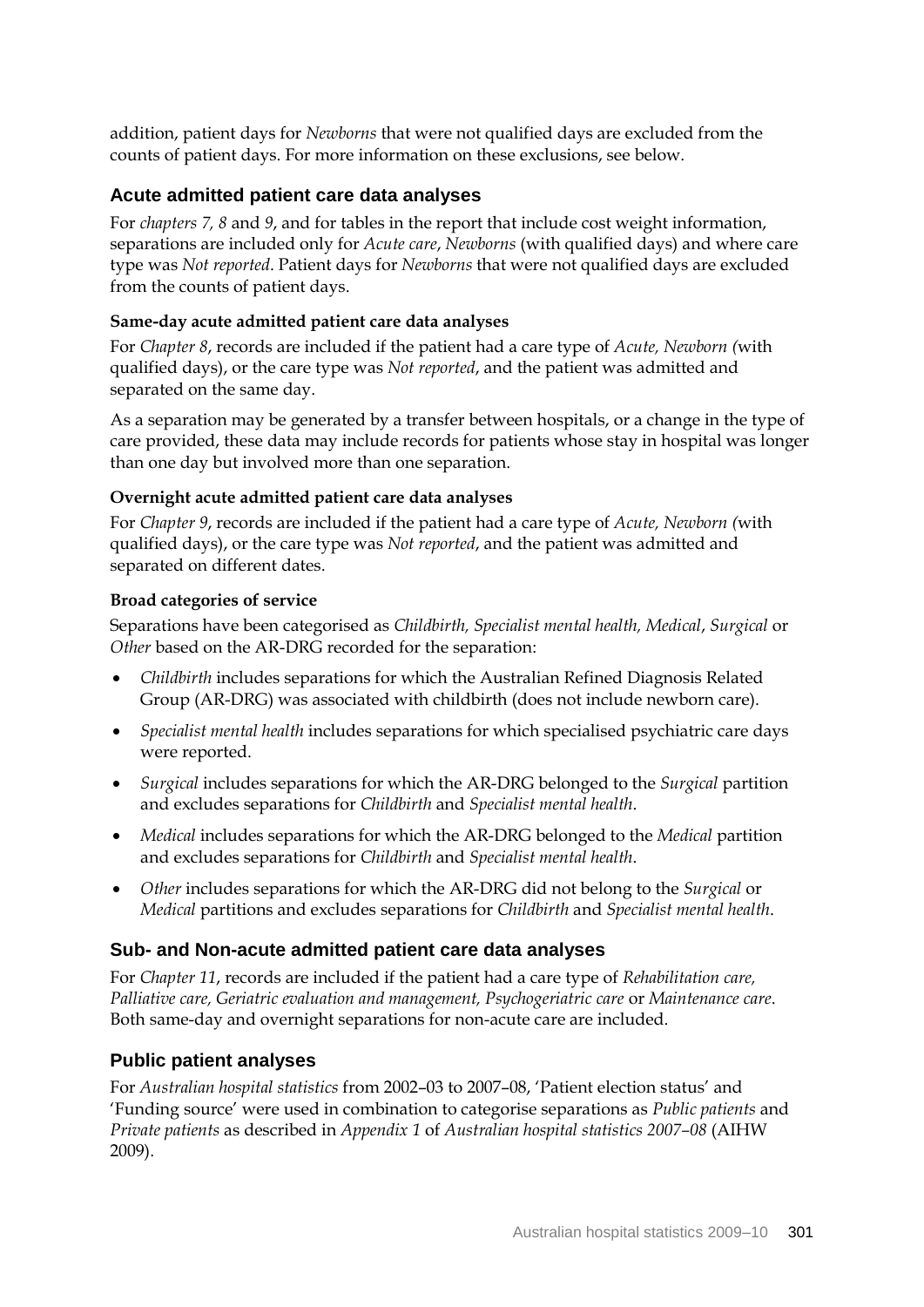From 2008–09 to 2009–10, the funding source for the separation is presented alone.

Throughout the report, the category *Public patients* includes separations for which the funding source was reported as:

- *Australian Health Care Agreements*
- *Reciprocal health care agreements*
- *No charge raised* in public hospitals
- *Other hospital or public authority* with a patient election status of *Public* (regardless of hospital sector).

It should be noted that although the funding source *Australian Health Care Agreements* was a value in the NHDD definition for 'Principal source of funds' for 2009–10, the Australian Health Care Agreements expired on 30 June 2009. This value is interpreted as the patient being Medicare eligible patients, elected to be treated as a public patient and was not charged.

In tables presenting information by funding source, the category *Other* includes separations for which the funding source was reported as:

- *Other compensation*
- *Department of Defence*
- *Correctional facility*
- *Other hospital or public authority* with a patient election status of *Private* or *Not reported*
- *No charge raised* (in private hospitals)
- *Other*
- *Not reported.*

## **ICD-10-AM codes used for selected analyses**

A number of tables in this report use ICD-10-AM/ACHI codes to define diagnoses and procedures. The codes are presented in Table A1.5 (accompanying this report online) and relate to:

- statistics on selected procedures (*Chapter 3*)
- statistics on selected potentially preventable hospitalisations (*Chapter 7*)
- statistics on kidney failure hospitalisations (online only).

## **National elective surgery waiting times data analyses**

## **Elective surgery care and elective surgical separations**

The definition of elective surgery care for the purposes of the National Elective Surgery Waiting Times Data Collection (NESWTDC), and the definition of separations for elective surgery in the National Hospital Morbidity Database (NHMD) differ. In particular, the procedures defined as surgical differ between those used to define the scope of the NESWTDC and those used to define elective surgery separations in the NHMD.

• For the NESWTDC, elective surgery comprises elective care where the procedures required by patients are listed in the surgical operations section of the Medicare Benefits Schedule, with the exclusion of specific procedures frequently done by non-surgical clinicians (HDSC 2008).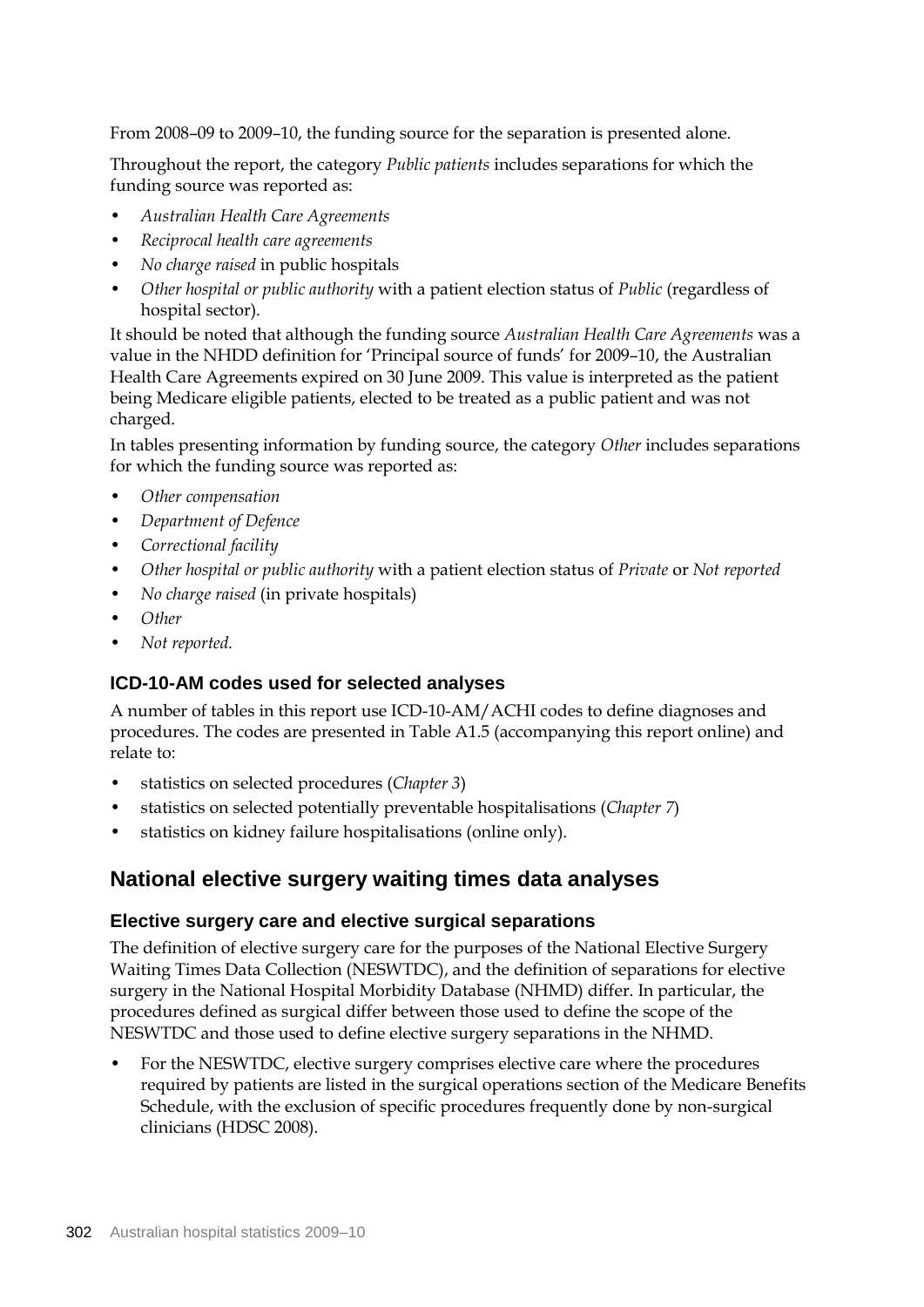- For the NHMD, separations have been classified as elective surgery separations according to the following:
	- Separations were included if they had an *Elective* urgency of admission (admission could be delayed by at least 24 hours) and a surgical procedure was reported, based on the procedures used to define surgical AR-DRGs in *Australian Refined Diagnosis Related Groups*, version 5.2 (DoHA 2006).
	- Separations for cosmetic surgery and separations with childbirth-related *Surgical AR-DRGs* were excluded.
- Elective surgery separations were also categorised as *Public* or *Other*:
	- *Public elective surgery* refers to separations for elective surgery in public hospitals and includes elective surgery separations for public patients (as defined above) in private hospitals.
	- *Other elective surgery* separations refers to separations for elective surgery for private patients in private hospitals.

#### **Median and 90th percentile waiting times**

The 50th percentile (the median or the middle value in a group of data arranged from lowest to highest value for days waited) represents the number of days within which 50% of patients were admitted for the awaited procedure; half the waiting times will have been shorter, and half the waiting times longer, than the median.

The 90th percentile data represent the number of days within which 90% of patients were admitted. The 50th and 90th percentiles have been rounded to the nearest whole number of days.

## **Public hospital establishments data analyses**

## **Average available beds**

The collection of *Average available beds for overnight-stay patients* and *Average available beds for same-day patients* was mandated for national reporting, commencing 1 July 2009.

Before July 2009, the number of available beds for admitted patients that were reported to NPHED included beds used for same-day admitted patients and overnight admitted patients. This meant that the count of available beds could not distinguish between the number of beds available in overnight wards and the number of 'chairs' used for day procedures. The comparability of the data was therefore affected by the range and types of patients treated by the hospital (including the proportion of services provided as same-day admitted services and variation in admission practices).

Separate data on same-day and overnight beds is expected to be more comparable, particularly for overnight beds. The comparability of the data will, however, continue to be affected by hospital casemix and the different proportions of beds available for special and more general purposes.

#### **Provision of Average available beds data for 2009–10**

All states and territories provided counts of available beds for same-day/overnight admitted patients for some of the hospitals in their jurisdiction (Table A1.6). The majority of states and territories reported approximately 15% of average available beds as for same-day admitted patients. However, the proportion of same-day beds for New South Wales and the Northern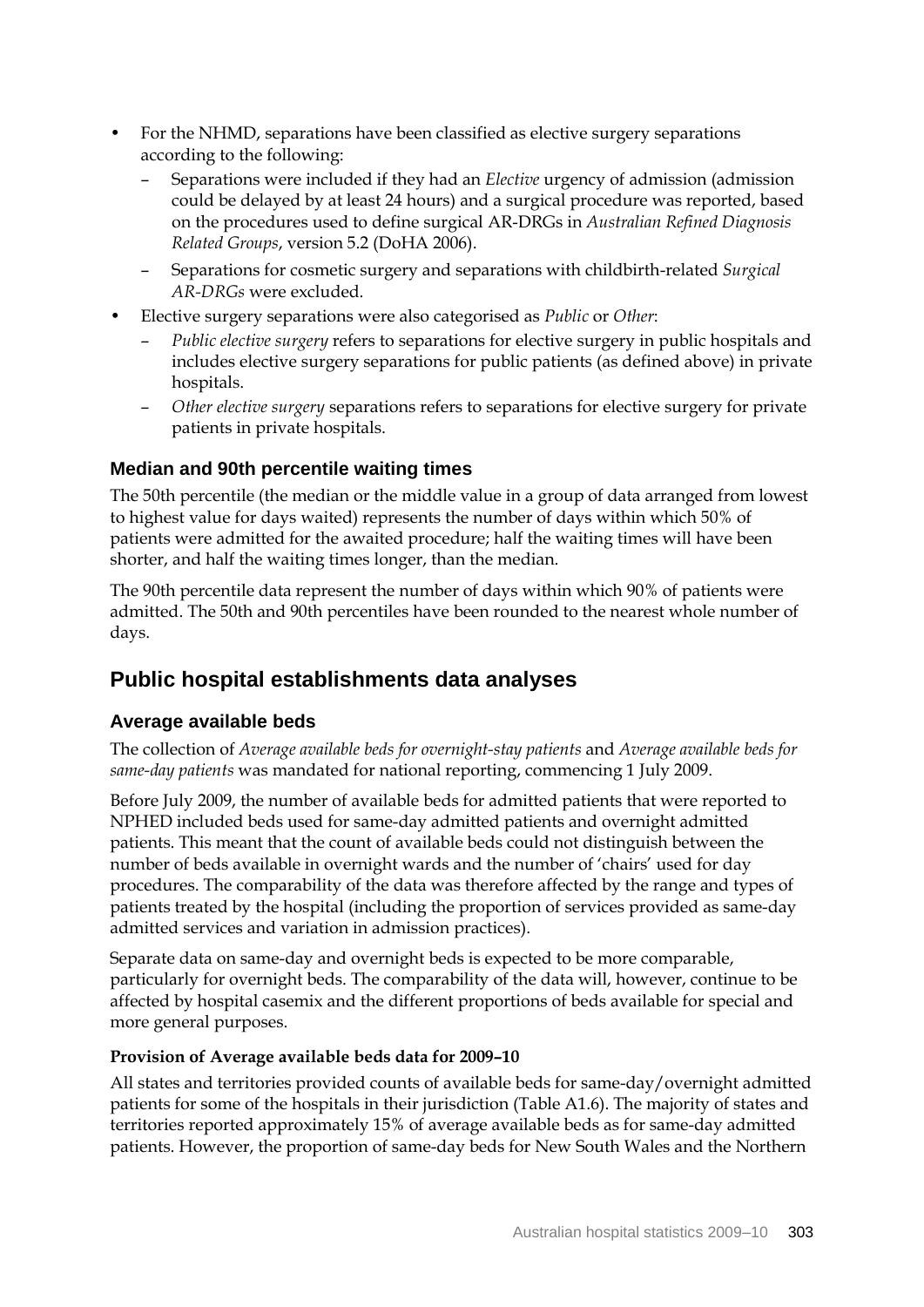Territory was 7% and 5% respectively, and South Australia reported only 2% of average available beds for same-day admitted patients. The magnitude of this range indicates non-comparability of the data, despite possible differences in admission practices.

The provision of counts of average available beds, disaggregated by same-day/overnight basis also varied with the size of the hospital. By public hospital peer group, average available beds split on a same-day/overnight basis were provided by:

- 73 of the 75 *Principal referral* hospitals, all of which reported same-day separations
- 10 of the 11 *Specialist women's and children's* hospitals, all of which reported same-day separations
- 40 of the 43 *Large* hospitals, all but one of which reported same-day separations
- 66 of the 92 *Medium* hospitals, all of which reported same-day separations.

#### **Table A1.6: Provision of data for average available beds, states and territories, 2009–10**

|                                        | <b>Hospitals</b> | Total<br>beds | <b>Beds for</b><br>same-day<br>admitted<br>patients (%) | Number of<br>hospitals that<br>may be missing<br>same-day beds <sup>(a)</sup> | <b>Total beds</b><br>reported<br>for those<br>hospitals <sup>(a)</sup> | Beds that may<br>not have been<br>disaggregated <sup>(a)</sup><br>(%) |
|----------------------------------------|------------------|---------------|---------------------------------------------------------|-------------------------------------------------------------------------------|------------------------------------------------------------------------|-----------------------------------------------------------------------|
| <b>New South Wales</b>                 | 226              | 19,608        | 7%                                                      | 54                                                                            | 1,743                                                                  | 9%                                                                    |
| Victoria <sup>(b)</sup>                | 150              | 13,186        | 15%                                                     | 22                                                                            | 334                                                                    | 3%                                                                    |
| Queensland                             | 170              | 10,911        | 16%                                                     | 38                                                                            | 745                                                                    | 7%                                                                    |
| Western Australia                      | 95               | 5,376         | 12%                                                     | 17                                                                            | 331                                                                    | 6%                                                                    |
| South Australia                        | 81               | 4,859         | 2%                                                      | 45                                                                            | 3,210                                                                  | 66%                                                                   |
| Tasmania                               | 24               | 1,359         | 14%                                                     | 4                                                                             | 46                                                                     | 3%                                                                    |
| <b>Australian Capital</b><br>Territory | 2                | 907           | 17%                                                     | $\mathbf 0$                                                                   | 0                                                                      | 0%                                                                    |
| <b>Northern Territory</b>              | 5                | 694           | 5%                                                      | $\overline{2}$                                                                | 80                                                                     | 12%                                                                   |
| Total                                  | 753              | 56,900        | 11%                                                     | 182                                                                           | 6,489                                                                  | 11%                                                                   |

(a) This is the number of hospitals that reported same-day separations but did not report available beds for same-day admitted patients.

(b) The number of hospitals in Victoria is reported as a count of the campuses that reported data separately to the National Hospital Morbidity Database in 2009–10.

*Source:* National Public Hospital Establishments Database.

There were 182 hospitals that reported same-day separations but did not report separate counts for *Average available beds for overnight-stay patients* and *Average available beds for sameday patients*. This will overestimate the number of hospitals for which the disaggregated data was missing, as some hospitals did not have same-day beds for admitted patients. The proportion of beds estimated not to have been disaggregated varied markedly among the states and territories, from none (0%) in the Australian Capital Territory to 66% in South Australia.

For these reasons, the quality of the average available beds data for 2009–10 was not considered to be sufficient for analytical purposes and presentation in the body of this report.

#### **Public hospital peer groups**

The AIHW worked with the National Health Ministers' Benchmarking Working Group (NHMBWG) and the National Health Performance Committee (NHPC) to develop a national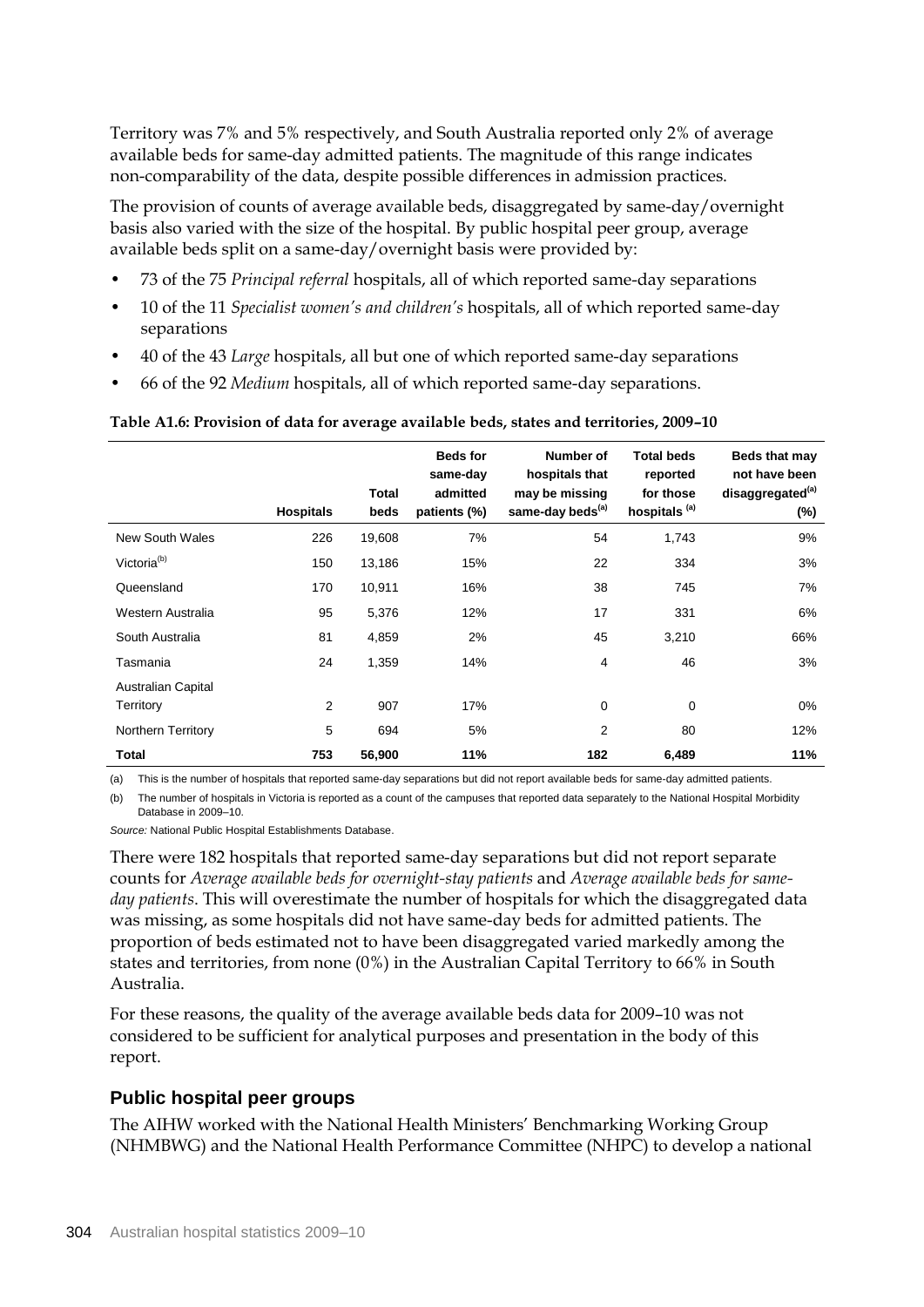public hospital peer group classification for use in presenting data on costs per casemixadjusted separation. The aim was to allow more meaningful comparison of the data than comparison at the jurisdiction level would allow. This classification is currently under review.

The peer groups were designed to explain variability in the average cost per casemixadjusted separation. They also group hospitals into broadly similar groups in terms of their range of admitted patient activity and geographical location. Selected characteristics of the hospitals assigned to each peer group for 2009–10 are presented in *chapters 3* and *4*. The peer group names are broadly descriptive of the types of hospitals included in each category.

The peer group classification is summarised in Table A1.7. Details of the derivation of the peer groups are in *Appendix 11* of *Australian hospital statistics 1998–99* (AIHW 2000). From 2001–02, the method was adjusted slightly, replacing the rural, remote and metropolitan area (RRMA) classification with the 2001 ASGC remoteness area classification for the geographical component of the peer grouping.

A flow chart can be found in *Australian hospital statistics 2002–03* (Figure A4.1 in that report) (AIHW 2004a) to illustrate the assignment of peer groups for almost all hospitals. However, on the advice of jurisdictions, hospitals may be assigned a different peer group due to special circumstances, such as the opening or closing of a hospital during the year.

Although not specifically designed for purposes other than the cost per casemix-adjusted separation analysis, the peer group classification is recognised as a useful way to categorise hospitals for other purposes, including the presentation of other data. For example, the classification has been used to present emergency department presentations data in *Chapter 5* and elective surgery waiting times data in *Chapter 10*. They have also been used to specify the scopes for national minimum data sets (NMDSs), for example, as noted in *Appendix* 2 for the NMDSs for Non-admitted patient emergency department care and Outpatient care.

The peer group to which each public hospital was assigned for 2009–10 is included in Table A2.2 (accompanying this report online). In some cases, the establishments defined as hospitals for the cost per casemix-adjusted separation analysis differ from those defined as hospitals for the elective surgery waiting times data or those defined for counts of hospitals presented in *chapters 3* and *4*. In these cases, their peer groups may also differ, and these differences are indicated in Table A2.2.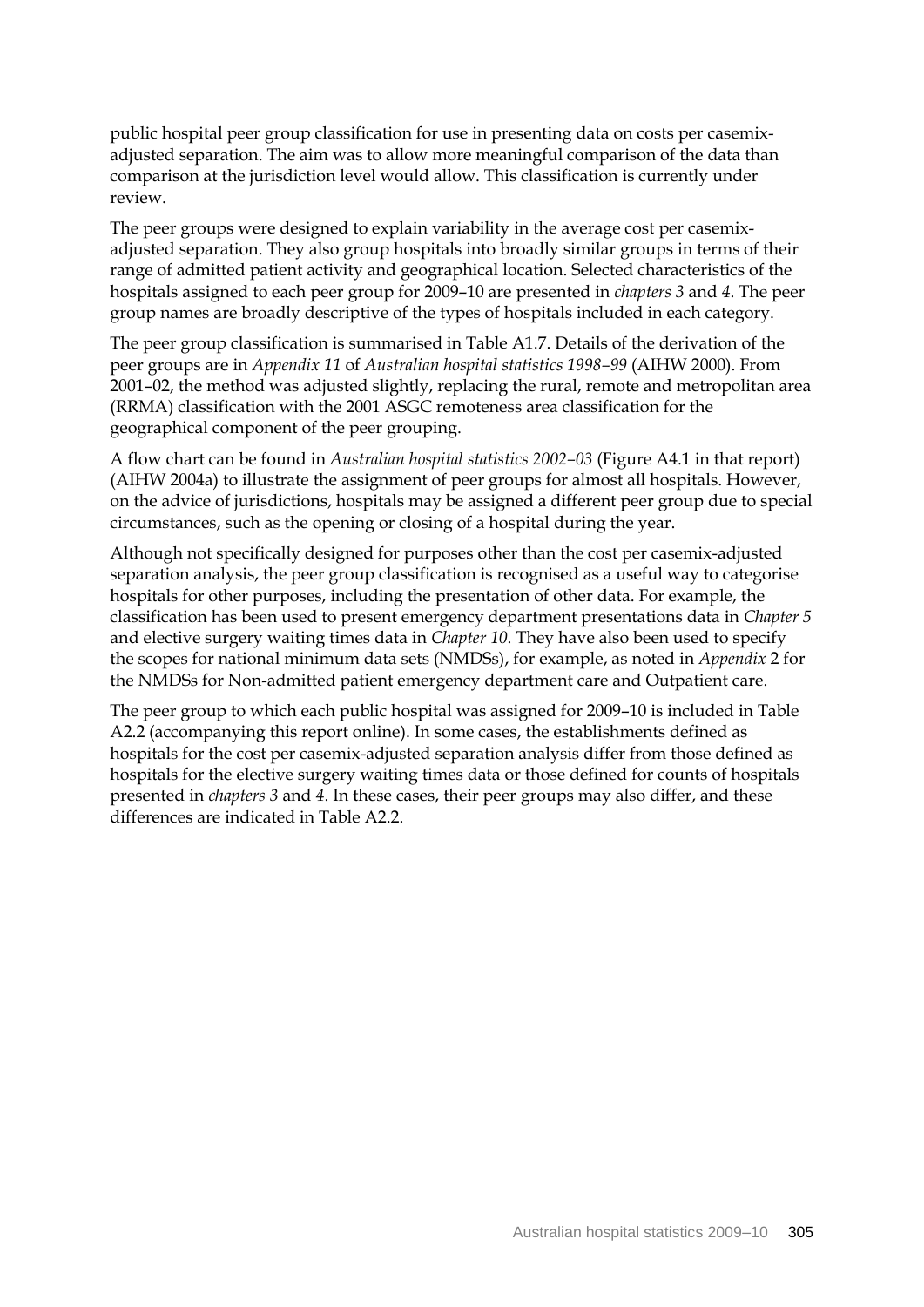| Peer group                                                               | Subgroup                             | Code           | <b>Definition</b>                                                                                                                                                                                                                                                    |
|--------------------------------------------------------------------------|--------------------------------------|----------------|----------------------------------------------------------------------------------------------------------------------------------------------------------------------------------------------------------------------------------------------------------------------|
| Principal referral and<br>Specialist women's and<br>children's hospitals | Principal referral                   | A1             | Major city hospitals with >20,000 acute casemix-adjusted<br>separations, and Regional hospitals with >16,000 acute<br>casemix-adjusted separations per annum.                                                                                                        |
|                                                                          | Specialist women's<br>and children's | A2             | Specialised acute women's and children's hospitals with<br>>10,000 acute casemix-adjusted separations per annum.                                                                                                                                                     |
| Large hospitals                                                          | Major city                           | B1             | Major city acute hospitals treating more than 10,000 acute<br>casemix-adjusted separations per annum.                                                                                                                                                                |
|                                                                          | Regional and<br>Remote               | <b>B2</b>      | Regional acute hospitals treating >8,000 acute casemix-<br>adjusted separations per annum, and Remote hospitals with<br>>5,000 casemix-adjusted separations.                                                                                                         |
| Medium hospitals                                                         | Group 1                              | C <sub>1</sub> | Medium acute hospitals in Regional and Major city areas<br>treating between 5,000 and 10,000 acute casemix-adjusted<br>separations per annum.                                                                                                                        |
|                                                                          | Group 2                              | C <sub>2</sub> | Medium acute hospitals in Regional and Major city areas<br>treating between 2,000 and 5,000 acute casemix-adjusted<br>separations per annum, and acute hospitals treating <2,000<br>casemix-adjusted separations per annum but with >2,000<br>separations per annum. |
| Small acute hospitals                                                    | Regional                             | D1             | Small Regional acute hospitals (mainly small country town<br>hospitals), acute hospitals treating <2,000 separations per<br>annum, and with less than 40% non-acute and outlier patient<br>days of total patient days.                                               |
|                                                                          | Remote                               | D3             | Small Remote hospitals (<5,000 acute casemix-adjusted<br>separations but not 'multi-purpose services' and not 'small<br>non-acute'). Most are <2,000 separations.                                                                                                    |
| Sub-acute and non-acute<br>hospitals                                     | Small non-acute                      | D2             | Small non-acute hospitals, treating <2,000 separations per<br>annum, and with more than 40% non-acute and outlier patient<br>days of total patient days.                                                                                                             |
|                                                                          | Multi-purpose<br>services            | E <sub>2</sub> |                                                                                                                                                                                                                                                                      |
|                                                                          | Hospices                             | E <sub>3</sub> |                                                                                                                                                                                                                                                                      |
|                                                                          | Rehabilitation                       | E4             |                                                                                                                                                                                                                                                                      |
|                                                                          | Mothercraft                          | E5             |                                                                                                                                                                                                                                                                      |
|                                                                          | Other non-acute                      | E9             | For example, geriatric treatment centres combining<br>rehabilitation and palliative care, with a small number of acute<br>patients.                                                                                                                                  |
| Unpeered and other<br>hospitals                                          |                                      | G              | Prison medical services, dental hospitals, special<br>circumstance hospitals, Major city hospitals with <2,000 acute<br>casemix-adjusted separations, hospitals with <200<br>separations etc.                                                                        |
| Psychiatric hospitals                                                    |                                      | F              |                                                                                                                                                                                                                                                                      |

## **Table A1.7: Public hospital peer group classification**

*Note:* Only the peer groups above the dashed line are included in the cost per casemix-adjusted separation analyses presented in *Chapter 3*.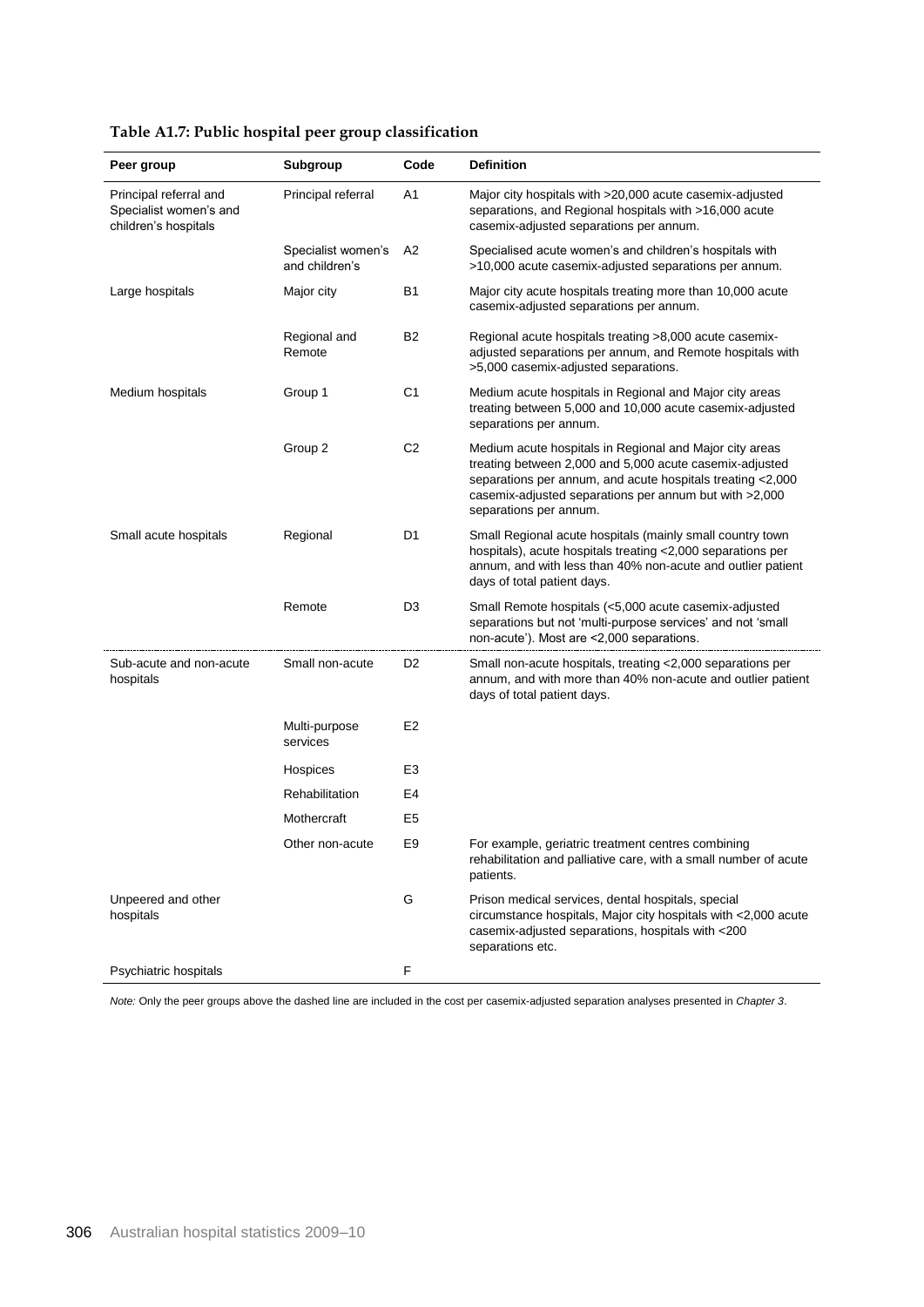# **Data on geographical location**

Data on geographical location are collected on hospitals in the NPHED and on the area of usual residence of patients in the NHMD and the NAPEDCD. These data have been provided as state or territory and Statistical Local Area (SLA), a small area unit within the Australian Bureau of Statistics (ABS) Australian Standard Geographical Classification (ASGC) and/or postcode, and have been aggregated to remoteness areas.

The ASGC's remoteness structure categorises geographical areas in Australia into remoteness areas, described in detail on the ABS website <www.abs.gov.au>.

The classification is as follows:

- *Major cities*
- *Inner regional*
- *Outer regional*
- *Remote*
- *Very remote*.

## **Geographical location of hospital**

The remoteness area of each public hospital was determined on the basis of its SLA. For 2009–10, the geographical location was updated to align with the ABS's ASGC Remoteness Structure 2006. Data on the remoteness area of hospitals are presented in *Chapter 4*.

## **Geographical location of usual residence of the patient**

Information on the area of usual residence of the patient is supplied by the states and territories for the NHMD and the NNAPEDCD. The *National health data dictionary* specifies that these data should be provided as the state or territory and the SLA of usual residence. Not all states and territories were able to provide information on the area of usual residence in the form of an SLA code. New South Wales, Victoria, Western Australia, the Australian Capital Territory and the Northern Territory were able to provide SLA codes both for patients usually resident in the jurisdiction and for patients not usually resident in the jurisdiction. Queensland, South Australia and Tasmania provided SLA codes for patients usually resident in the jurisdiction and postcodes for patients not usually resident in the jurisdiction.

Where necessary, the AIHW mapped the supplied area of residence data for each separation or emergency department presentation to 2009 SLA codes and to remoteness area categories based on the ABS's ASGC Remoteness Structure 2006. This was undertaken on a probabilistic basis as necessary, using ABS concordance information describing the distribution of the population by postcode, remoteness areas and SLAs (for 2008 and previous years).

Because of the probabilistic nature of this mapping, the SLA and remoteness area data for individual records may not be accurate; however, the overall distribution of records by geographical areas is considered useful.

For the NHMD, most separations included data on the area of usual residence. The mapping process identified some missing or invalid codes, but about 99.5% of records were assigned 2009 SLA codes. For the remaining 0.5% of records, about 53% were for overseas residents, 8% were of no fixed abode, and the remainder not reported.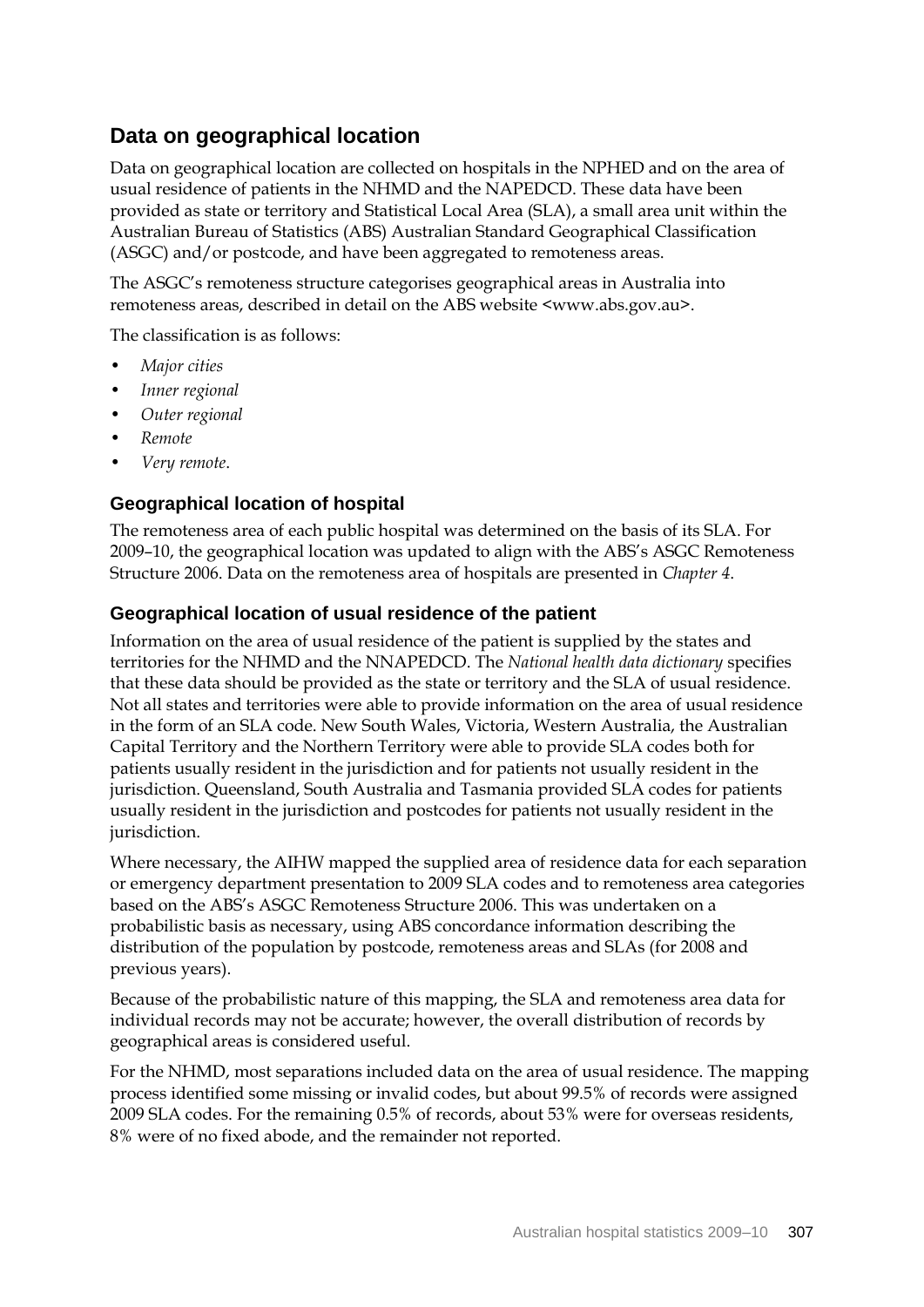For the NNAPEDCD, most presentations included data on the area of usual residence with about 98.6% of records assigned 2009 SLA codes. For the remaining 2% of records, about 23% were for overseas residents, 2% were of no fixed abode, and the remainder not reported.

#### **Remoteness area of usual residence**

Data based on the area of usual residence for admitted patients are presented by remoteness area in *chapters 3, 4, 7, 8, 9, 10* and *11*.

Between 2006–07 and 2009–10, the patients' area of residence data was mapped to the ABS's ASGC Remoteness Structure 2006. For 2001–02 to 2006–07, the AIHW mapped the patients' area of residence data to the ABS's ASGC Remoteness Structure 2001.

The data presented by remoteness areas using the ABS's ASGC Remoteness Structure 2006 in this report and the 2007–08, 2008–09 reports are not comparable to the data presented by remoteness areas using the ABS's ASGC Remoteness Structure 2001 in *Australian hospital statistics* reports for 2001–02 to 2006–07 because of differences in the underlying calculation of the Accessibility/Remoteness Index of Australia (ARIA) scores used to determine remoteness areas. Therefore, caution should be used when making comparisons over time as the remoteness areas categories presented are not directly comparable.

#### **Socioeconomic status**

The Socio-Economic Indexes For Areas 2006 (known as SEIFA 2006 (ABS 2008)) are generated by the ABS using a combination of 2006 Census data such as income, education, health problems/disability, access to Internet, occupation/unemployment, wealth and living conditions, dwellings without motor vehicles, rent paid, mortgage repayments, and dwelling size. Composite scores are averaged across all people living in areas and defined for areas based on the Census collection districts. However, they are also compiled for higher levels of aggregation including SLA. The SEIFAs are described in detail on the ABS website <www.abs.gov.au>.

The SEIFA Index of Relative Socio-Economic Disadvantage is one of the ABS's SEIFA indexes. The relative disadvantage scores indicate the collective socioeconomic status of the people living in an area, with reference to the situation and standards applying in the wider community at a given point in time. A relatively disadvantaged area is likely to have a high proportion of relatively disadvantaged people. However, such an area is also likely to contain people who are not disadvantaged, as well as people who are relatively advantaged.

Separation rates by socioeconomic status were generated by the AIHW by using the SEIFA Index of Relative Advantage and Disadvantage scores for the SLA of usual residence of the patient reported for each separation. The *1—Lowest* SES group represents the areas containing the 20% of the population with the most disadvantage, and the *5—Highest* SES group represents the areas containing the 20% of the population with the least disadvantage.

| Label     | Socioeconomic status group |
|-----------|----------------------------|
| 1-Lowest  | Most disadvantaged         |
| 2         | Second most disadvantaged  |
| 3         | Middle                     |
|           | Second least disadvantaged |
| 5-Highest | Least disadvantaged        |

The following labels for each socioeconomic group have been used throughout the report: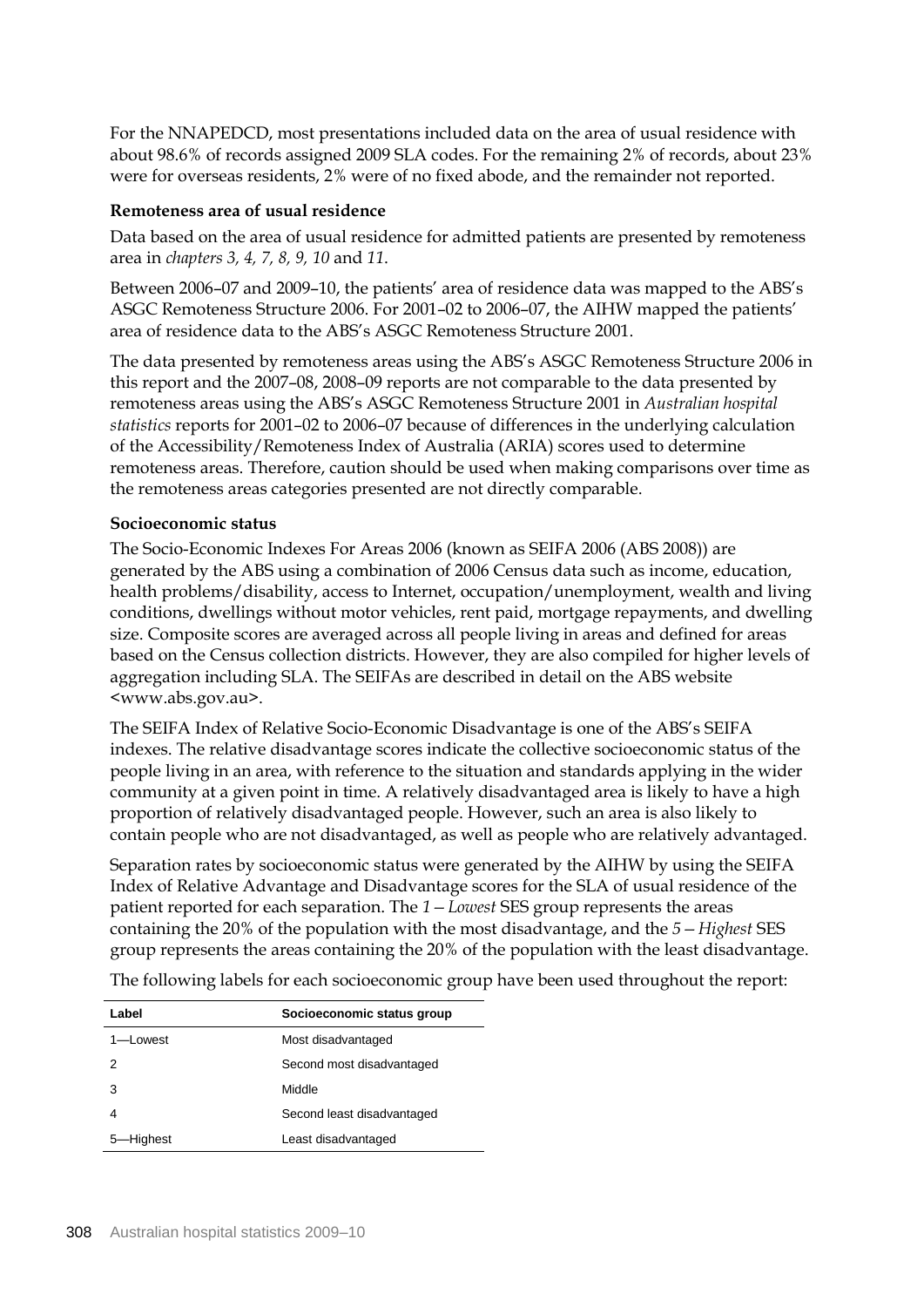# **Quality of Indigenous status data**

## **Indigenous identification in hospital separations data–quality report**

The 2010 AIHW report *Indigenous identification in hospital separations data–quality report*, (AIHW 2010f) presented the latest findings on the quality of Indigenous identification in hospital separations data in Australia, based on studies of Indigenous identification in public hospitals conducted during 2007 and 2008.

The results of the studies indicated that, overall, the quality of Indigenous identification in hospital separations data had improved since last assessed. However, the quality of Indigenous identification still varied substantially between jurisdictions. The results supported expanding national reporting to include data for New South Wales, Victoria, Queensland, South Australia, Western Australia, and the Northern Territory (public hospitals only). Levels of Indigenous identification were estimated to be 80% or higher for those jurisdictions.

An estimated 89% of Indigenous patients were correctly identified in Australian public hospital admission records in 2007–2008. In other words, 11% of Indigenous patients were not identified, and the 'true' number of hospital admissions for Indigenous persons was about 12% higher than reported.

## **Quality 2009–10**

Overall, the quality of the Indigenous status data provided for admitted patients in 2009–10 is considered to be in need of some improvement, being considered acceptable for analysis purposes only for New South Wales, Victoria, Queensland, Western Australia, South Australia and public hospitals in the Northern Territory.

The quality of the Indigenous status data provided for 2009–10 for emergency department presentations also varied by jurisdiction. Most states and territories advised that the Indigenous status data collected in an emergency department setting could be less accurate than the data collected for admitted patients.

The data presented on Indigenous status in *chapters 3, 5, 7, 8, 9, 10* and *11* should therefore be used with caution.

The following information has been provided by the states and territories to provide some insight into the quality of Indigenous status data in both the NHMD and the NNAPEDCD.

#### **New South Wales**

In 2010, the New South Wales Health Department (NSW Health) repeated the survey conducted in 2007, to ascertain whether or not there had been an improvement following the 2007 survey of admitted patient data. In 2010, NSW Health used the same methodology used in 2007, a similar number of patients and the same hospitals. The only variation was that 3 of the 20 hospitals involved in the 2007 survey, declined to participate in the 2010 survey.

The analysis of the 2010 survey on the completeness of Aboriginal identification in the admitted patient data collection has been completed and the result shows an improvement on the 2007 survey. Some 2,400 patients were interviewed in 2010. The same weighting methodology was used as in 2007, so that the results could be compared. The 2010 results indicate that Aboriginal identification was 83.5% complete in metropolitan (2007: 80%), 92% in inner regional (2007: 90.4%), 94.2% in outer regional (2007: 95.4%) and 100% complete in rural hospitals (2007: 100%). The slight drop in outer regional could be due to the fact that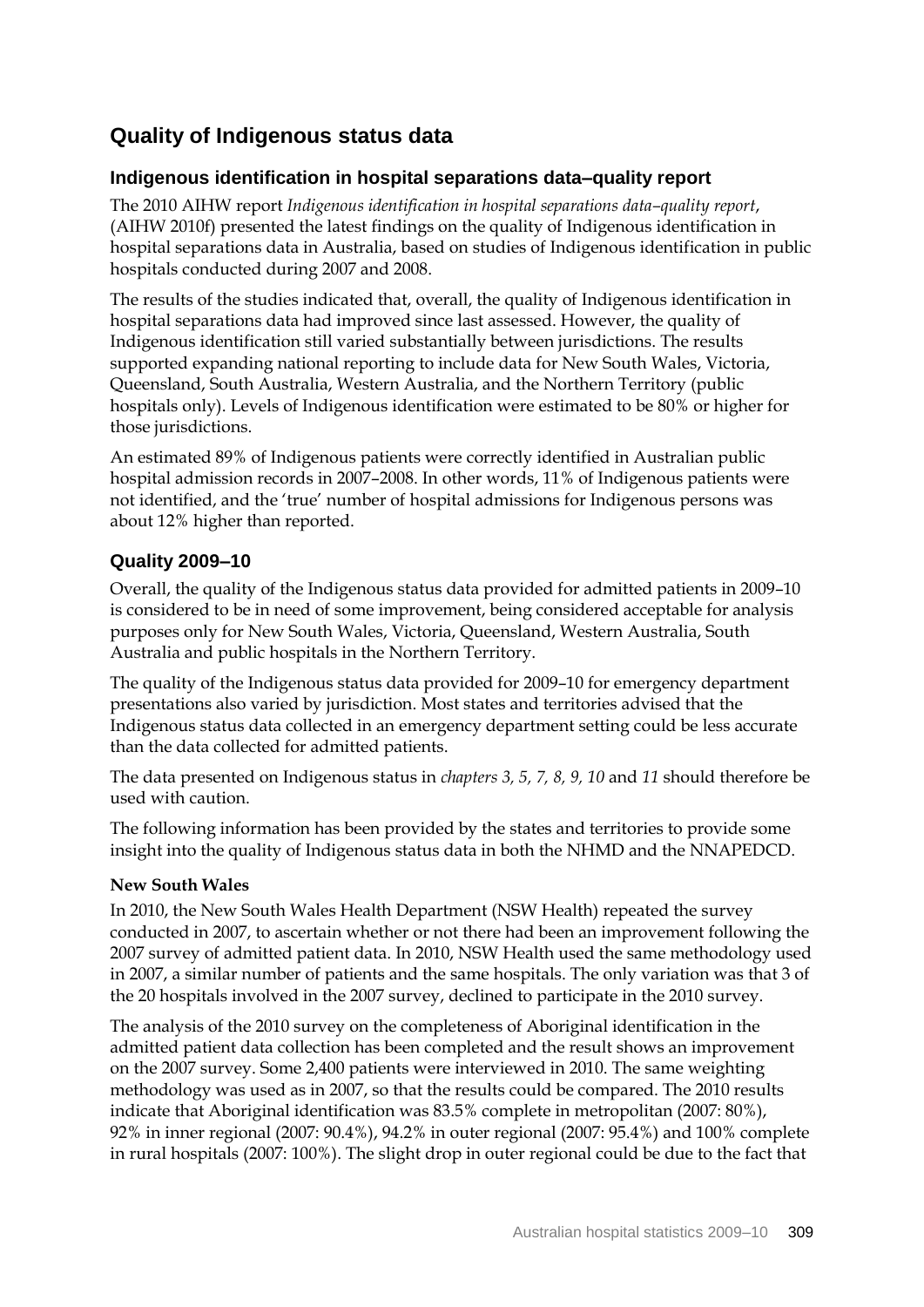Wagga Wagga, Bourke and Griffith Hospitals did not participate this time. The outer regional result could be due to a greater volatility of the figures brought about by the reduced number of patients interviewed in that region. The combined result for 2010 was 90.1%, an improvement on the 2007 result of 88.2%.

An article about the 2010 New South Wales survey, and its results, is currently being prepared for publication.

Indigenous status is a mandatory data item collected at all facilities that provide data for the NSW Health Emergency Department Data Collection. NSW Health noted that for 2009–10, approximately 10% of emergency department records were missing Indigenous status data, despite the information being recorded on the patient administration system. The high level of non-reporting resulted from difficulties in the implementation of new systems. NSW Health is working to correct the information. NSW Health considers that Indigenous status identification in its emergency department data is acceptable.

#### **Victoria**

The Victorian Department of Health reports Indigenous status as a mandatory field in both the Admitted and Emergency Department collections. The quality of Indigenous data has continued to improve in both collections, although there is still a small under-count of Aboriginal and Torres Strait Islander patients. Unknown Indigenous status is reported through the fields 'Patient refused to answer' and 'Question unable to be asked'. These fields are monitored carefully to ensure they are used appropriately. Other quality improvement activities are undertaken through the ICAP (Improving Care for Aboriginal and Torres Strait Islander Patients) program.

#### **Queensland**

Queensland Health noted that for 2009–10, Indigenous status was reported as 'not stated' for 5.2% of admitted patient separations (1.6% of public hospital separations and 9.1% of private hospital separations). The level of non-reporting of Indigenous status had decreased slightly for both public and private hospitals compared to the previous financial year.

Queensland Health also noted that the available evidence continued to suggest that the number of Indigenous separations is significantly understated in the Queensland hospital morbidity data due to non-reporting as well as mis-reporting of Indigenous status.

Queensland Health advised that efforts continue to be made to address these data quality issues, and that improving the completeness and coverage of Indigenous status reporting is now a key performance indicator for Queensland Health Service Districts.

Queensland Health noted that, for 2009–10 emergency department data, Indigenous status was not reported in 1.5% of cases. This is a slight improvement from the 1.6% level of nonreporting that existed in the 2008–09 data. Efforts will continue to be made to ensure that reporting of Indigenous status is as complete and accurate as possible.

#### **Western Australia**

The Western Australian Department of Health regards its admitted patient Indigenous status data as being of good quality. Quality improvement activities, including cross-referencing between metropolitan and country hospitals, continue to enhance the accuracy of this data element.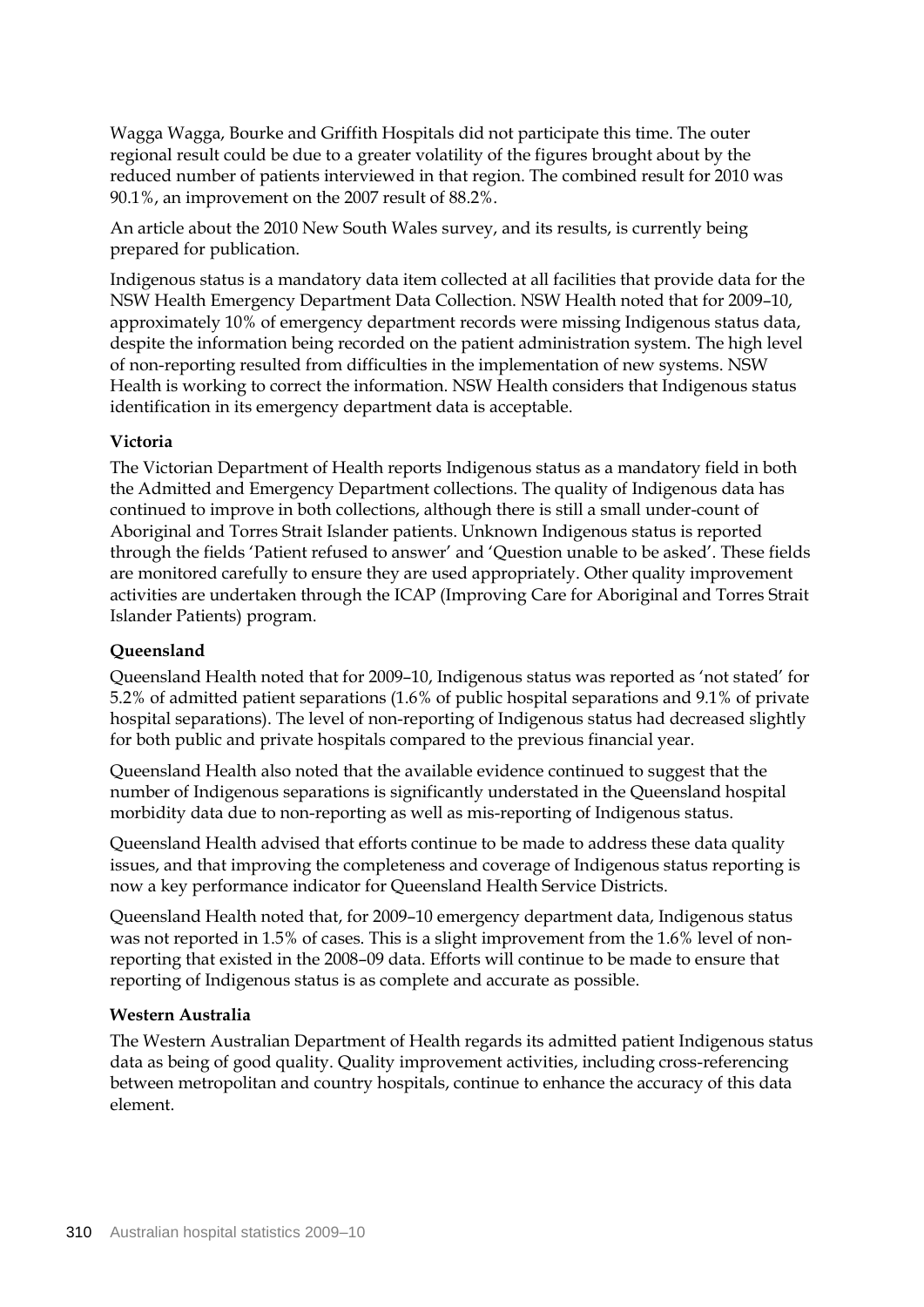### **South Australia**

The South Australian Department of Health (SA Health) considers its admitted patient data on Indigenous status for 2009–10 to be suitable for inclusion in national statistical reports. It is known that standards of identification are better in country hospitals than metropolitan hospitals. The department conducts annual training programs on the collection of admitted patient data, and the programs include instructions on the correct way to ask and record the response to the Indigenous status question.

At SA Health's request, the Australian Bureau of Statistics developed a training package on the collection of the Indigenous identifier for frontline staff in hospitals and other health care units. Specialised training was delivered to frontline staff working in country hospitals between October and December 2010. Equivalent training will be provided to metropolitan hospital staff before the end of June 2011.

A 30% loading has been applied to casemix payments for Indigenous separations in public hospitals for a number of years, which acts as an incentive for improved identification.

SA Health advised that the quality of Indigenous status data is higher for admitted patients than non-admitted emergency department patients, as evidenced by the higher proportion of emergency department episodes for which Indigenous status was not reported. However, there had been an improvement in data quality. In 2009–10 Indigenous status was not reported in 8.3% of emergency department presentations (Table 5.4), compared with 17.7% in 2005–06. Further improvements are expected in 2010–11.

#### **Tasmania**

The Tasmanian Department of Health and Human Services reports that the quality and the level of Indigenous status identification, across public hospital information collections, is of a high standard. However, as with all data collections, there is constant and continued work on maintaining and improving, where needed, the collection of this data element. The department is continuing to monitor and implement actions to improve the coverage and quality of Indigenous data in the private sector.

#### **Australian Capital Territory**

The Australian Capital Territory Health Department (ACT Health) commenced collection of the Aboriginal and Torres Strait identifier within the Patient Master Index Hub, which will enable the identification status of a person to be shared throughout ACT Health IT systems. Development of reporting outputs is progressing. The Aboriginal and Torres Strait Islander Health Unit of ACT Health is working to ensure adherence to standards is maintained and is ensuring ethical and privacy considerations are taken into account. This initiative will lead to future improvements in the quality of Indigenous data.

#### **Northern Territory**

The Northern Territory Department of Health reported that the quality of its 2009–10 Indigenous status data for both admitted patients and emergency department patients is considered to be acceptable. The department retains historical reporting of Indigenous status and individual client systems receive a report (for follow up) of individuals who have reported their Indigenous status as Aboriginal on one occasion and as Torres Strait Islander on another. All management and statistical reporting, however, is based on a person's most recently reported Indigenous status.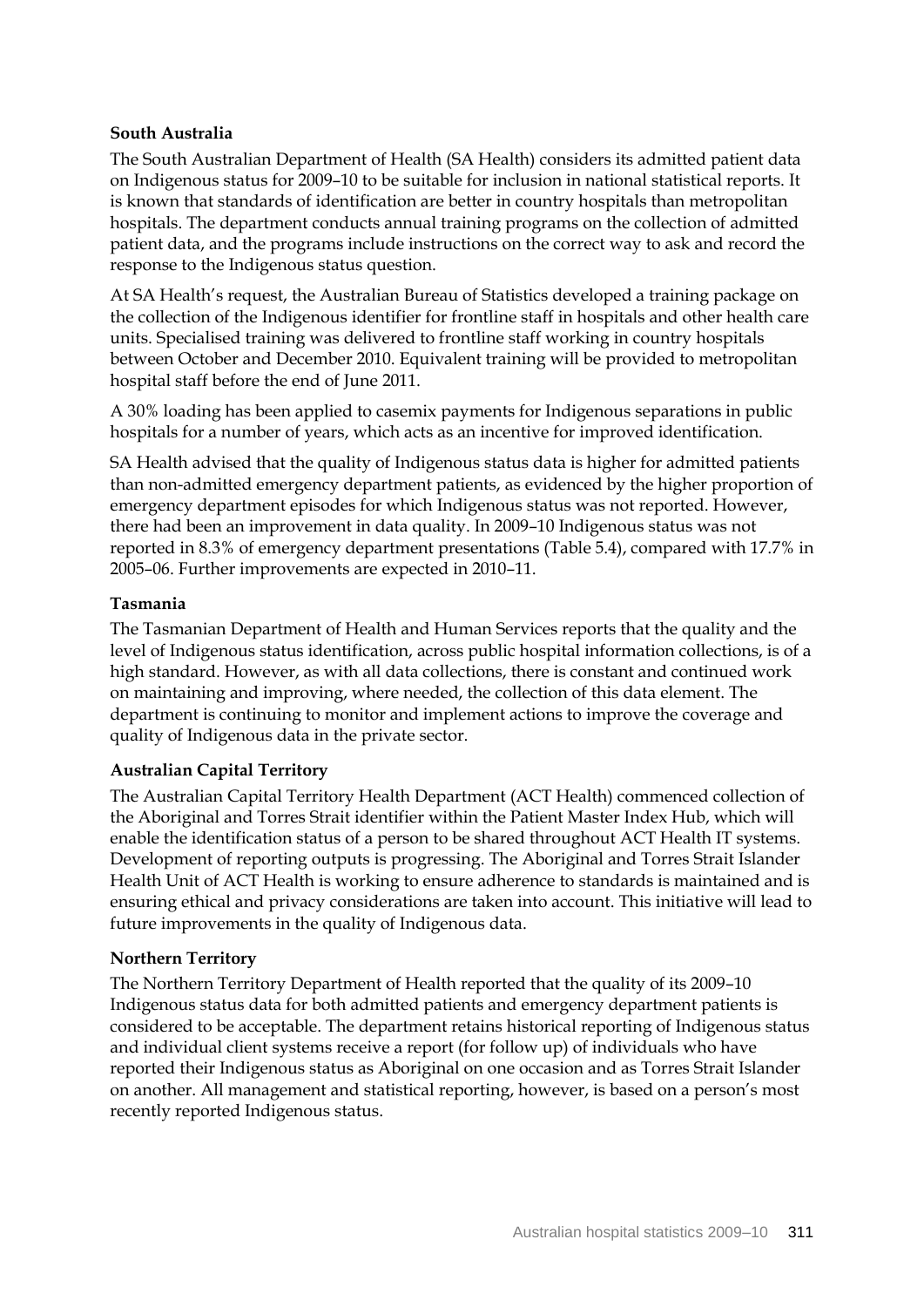# **ICD-10-AM/ACHI**

Diagnosis, procedure and external cause data for 2009–10 were reported to the NHMD by all states and territories using the sixth edition of the *International statistical classification of diseases and related health problems, 10th revision*, *Australian modification* (ICD-10-AM) (NCCH 2008), incorporating the *Australian classification of health interventions* (ACHI).

The tables and figures presented in *chapters 7, 8, 9, 10* and *11* use the codes and abbreviated descriptions of the ICD-10-AM/ACHI classification. Full descriptions of the categories are available in the ICD-10-AM publication (NCCH 2008).

# **Diagnoses**

The ICD-10-AM disease classification is hierarchical, with a small number of summary disease chapters that are divided into a large number of more specific disease groupings (represented by 3-character codes). Most of the 3-character disease groupings can be divided into an even larger number of very specific disease categories represented by 4- and 5-character codes.

Most of the information about principal diagnoses in *chapters 7, 8, 9, 10* and *11* is presented using two methods of grouping records based on the ICD-10-AM disease classification:

- ICD-10-AM disease chapters—these 20 groups provide information aggregated at the ICD-10-AM chapter level
- 3-character ICD-10-AM groupings—2,067 categories describe the diseases at a specific level. Detailed information is presented for the 20 groupings with the highest number of separations. Summary information is provided for all the groups (for which separations were reported) online at <www.aihw.gov.au/hospitals/>.

## **External causes**

The external cause classification (Chapter 20 of ICD-10-AM) is hierarchical, consisting of 373 three-character categories. The information in *Chapter 7* is presented by categorising the ICD-10-AM external cause codes into 16 groups to provide an overview of the reported external causes. Additional information on External causes of injury and poisoning, place of occurrence and activity when injured is available online at <www.aihw.gov.au/hospitals/>.

## **Procedures**

One or more procedures can be reported for each separation, but procedures are not undertaken for all hospital admissions, so only some of the separation records include procedure data.

The procedure classification is divided into chapters by anatomical site and within each chapter by a 'superior' to 'inferior' (head to toe) approach. These subchapters are further divided into more specific procedure blocks, beginning with the least invasive procedure through to the most invasive. The blocks, which are numbered sequentially, group the very specific procedure codes.

The procedure information is presented using three methods of grouping procedures based on the ACHI procedure classification:

• ACHI procedure chapters—these 20 groups provide information aggregated at the ACHI chapter level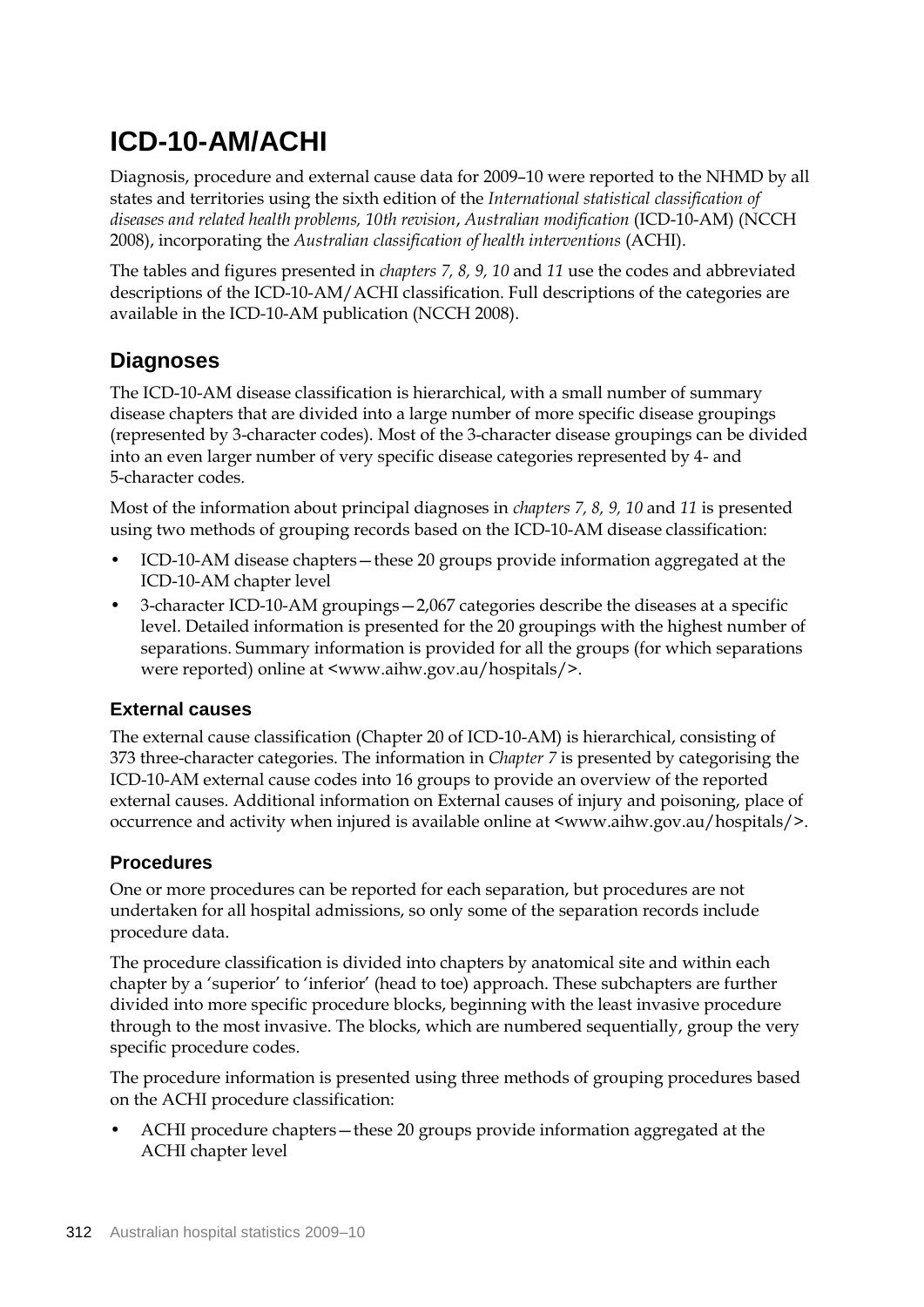- ACHI procedure blocks—these 1,598 categories describe procedures at a specific level. Detailed information is presented for the 10 groups with the highest number of separations and summary information is provided for all the groups (for which separations were reported) online at <www.aihw.gov.au/hospitals/>
- ACHI procedures—there are over 6,200 individual procedures. *Chapter 11* presents information for the 10 procedures with the highest number of non-acute care separations.

# **Quality of coded data**

The comparability of the coded diagnosis, procedure and external cause data can be affected by variations in the quality of the coding, the numbers of diagnoses/procedures reported and can also be influenced by state-specific coding standards.

The quality of coded diagnosis, procedure and external cause data can be assessed using coding audits in which, in general terms, selected records are independently recoded and the resulting codes compared with the codes originally assigned for the separation. There are no national standards for this auditing, so it is not possible to use information on coding audits to make quantitative assessments of data quality on a national basis.

The quality and comparability of the coded data can, however, be gauged by information provided by the states and territories on the quality of the data, by the numbers of diagnosis and procedure codes reported and by assessment of apparent variation in the reporting of additional diagnoses.

## **State-specific coding standards**

The Australian Coding Standards were developed for use in both public and private hospitals with the aim of satisfying sound coding convention according to the ICD-10-AM/ACHI. Although all states and territories instruct their coders to follow the Australian Coding Standards, some jurisdictions also apply state-specific coding standards to deal with state-specific reporting requirements. These standards may be in addition to or instead of the relevant Australian Coding Standard, and may affect the comparability of ICD-10-AM coded data.

For example, there are variations in coding standards between jurisdictions with regard to the reporting of external cause codes and place of occurrence codes. The Australian Coding Standard requires a place of occurrence code to be reported if an external cause code in the range V00–Y89 has been reported, and requires an activity when injured code to be recorded if the external cause code is in the range V00–Y34. The Western Australian coding standard requires the mandatory recording of a place of occurrence and activity when injured code for all records with a diagnosis code in the range S00–T98, regardless of the external cause code reported. The Victorian coding standard does not require the recording of external cause, place of occurrence or activity when injured for separations where the care type is *Rehabilitation care*.

## **State and territory comments on the quality of the data**

The following information has been provided by the states and territories to provide some insight into the quality of the coded data in the NHMD.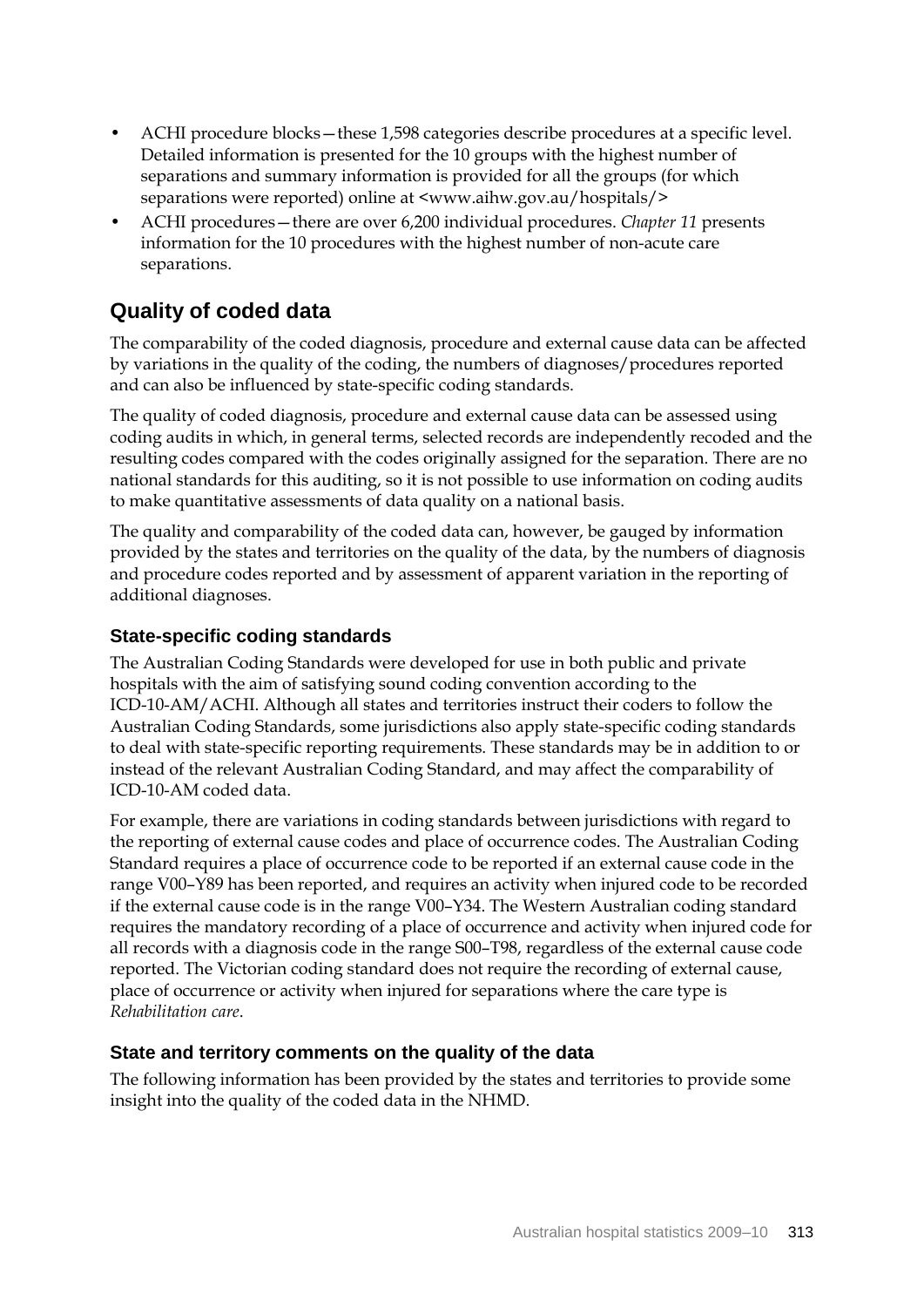### **New South Wales**

For New South Wales, hospitals perform formal audits on ICD-10-AM coded data at a local level. Data edits are monitored regularly and consistent errors are identified and rectified by individual hospitals.

## **Victoria**

As part of a comprehensive health data integrity audit program, the Victorian Department of Health continues to conduct state-wide external audits across public sites. These audits review the ICD-10-AM/ACHI coding and the application of Australian Coding Standards along with some key demographic data. A total of 10,000–13,000 case records are audited within each audit cycle. The rate of AR-DRG change in records subject to audit is consistently under 10%, indicating a high quality of coding.

## **Queensland**

Hospitals in Queensland conduct their own coding quality audits, and ICD-10-AM validations are automatically executed as part of the general processing of morbidity data in the corporate data collection.

A corporate run program of clinical coding audits continued during 2009–10. Results from this audit program show a change in AR-DRGs of less than 10%. In addition, a state-wide audit of 30 public hospitals covering 3,300 medical records was undertaken in May to June 2010 to determine coding accuracy against national standards. It was estimated that the change in AR-DRGs for this round of coding audits was also less than 10%.

A number of hospitals also validated their coded data using Performance Indicators for Coding Quality (PICQ™) 2008.

#### **Western Australia**

The Western Australian Department of Health conducts regular audits of hospital medical records and inpatient data-reporting processes. This Clinical Information Audit Program aims to provide assurances of data quality and integrity, promoting confidence in the use of health information by hospitals and throughout the system. The results of these audits for 2009–10 admitted patient cases from teaching and non-teaching hospitals indicate that the quality of the coded data is very good. The National Centre for Classification in Health's PICQ™ software and in-house quality activities were also applied to all cases received by the department.

#### **South Australia**

The South Australian Department of Health (SA Health) performed a major audit of coding practices in major metropolitan hospitals on random samples of 2004–05 data. The purpose of the audit was to ascertain the level of coding accuracy and the impact on AR-DRG assignment. The audit found that coding practices in major metropolitan hospitals had improved significantly since the last major audit (conducted in 2002), with almost all hospitals reporting a reduction in their AR-DRG error rate. In addition, the department conducts regular targeted desktop audits of coded data. Results are reported to all South Australian Coders in a quarterly newsletter, and individual hospitals are notified if a problem exists, and where coding needs to be corrected.

SA Health is in the process of conducting another major audit of coding practices, covering both major metropolitan and country hospitals.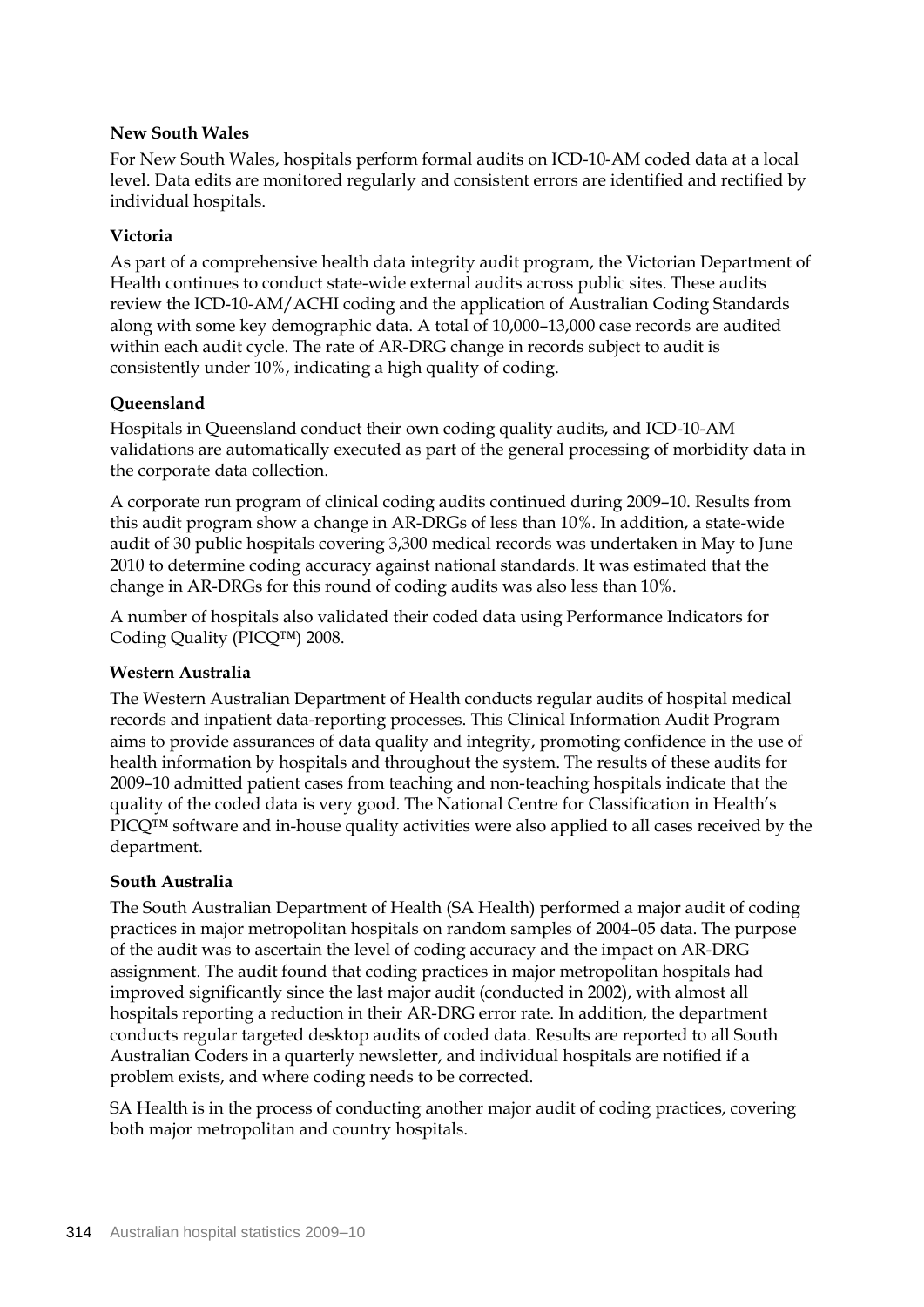## **Tasmania**

In Tasmania, hospitals continue to conduct coding quality improvement activities using the Australian Coding Benchmark Audit tool and PICQ™. Validation of ICD-10-AM data also occurs routinely as the data are processed from the hospitals. A state-wide coding auditor/educator has been appointed and that position will assume the responsibility of managing state-wide coding audits and education in relation to findings from them. Also the position will manage changes/updates to coding classifications and grouping systems.

### **Australian Capital Territory**

The Australian Capital Territory continues to code medical records to a high standard. Coded data is analysed for quality using the PICQ™ tool. Also internal coding audits are performed on a six monthly basis by some hospitals.

## **Northern Territory**

The Northern Territory is committed to the continual improvement of clinical coding across the Northern Territory Hospitals Network, conducting regular internal audits to promote confidence in the system's health information. Recent audit activities have enabled the implementation of Key Performance Indicators and Benchmarking across the network with mentoring of the coding team provided through the Coders' Forum. Recent audit activities have shown the quality of coded data is good with a consistent improvement in AR-DRG assignment across the network.

## **Number of procedure codes**

Table A1.8 presents information on the number of procedure codes reported to the NHMD. Ideally, the number of procedures recorded for a patient should reflect the procedures undertaken and not be restricted by administrative or technical limitations.

There were marked differences between the states and territories in the maximum number of procedures reported, ranging from 25 for South Australia to over 50 for Western Australia. However, with the exception of the Northern Territory, the average number of procedure codes per separation in the public sector varied little among the jurisdictions, as was the case in the private sector. The AIHW requested a maximum of 50 codes, so this may have restricted the number of codes reported by New South Wales, Queensland, Tasmania and the Australian Capital Territory. The proportion of separations for which no procedures were reported was higher in the public sector (24%) than in the private sector (6%). However, this may reflect casemix differences between public and private hospitals.

In recent years, the proportion of records for which five or more procedures were reported has increased in both sectors. In the public sector, 8.1% of records had five or more procedure codes in 2009–10, compared with 7.2% in 2003–04 (AIHW 2005). In the private sector, 7.2% of records had five or more procedure codes in 2009–10, compared with 8.2% in 2003–04.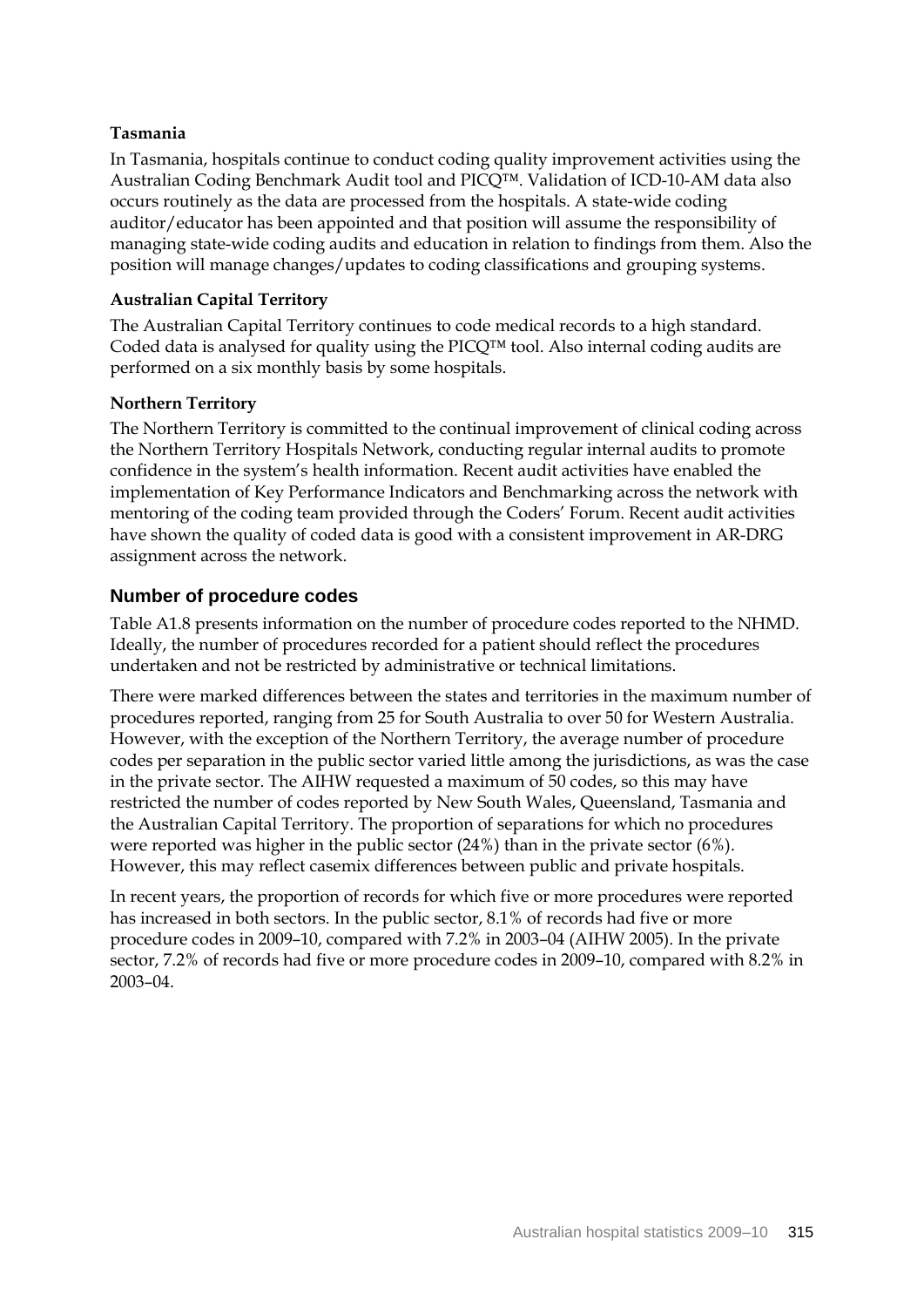|                              | <b>NSW</b> | Vic  | Qld  | <b>WA</b> | <b>SA</b> | <b>Tas</b> | <b>ACT</b> | ΝT   | Total |  |
|------------------------------|------------|------|------|-----------|-----------|------------|------------|------|-------|--|
|                              | Per cent   |      |      |           |           |            |            |      |       |  |
| <b>Public hospitals</b>      |            |      |      |           |           |            |            |      |       |  |
| No procedure reported        | 27.1       | 20.1 | 28.0 | 18.9      | 24.8      | 18.3       | 16.0       | 21.5 | 23.8  |  |
| One procedure code only      | 31.4       | 37.6 | 34.0 | 37.2      | 33.5      | 39.4       | 43.0       | 55.1 | 35.1  |  |
| Two procedure codes only     | 17.0       | 18.3 | 16.9 | 20.0      | 17.0      | 19.1       | 17.1       | 10.6 | 17.6  |  |
| Three procedure codes only   | 11.0       | 10.3 | 9.2  | 11.2      | 10.8      | 10.3       | 10.5       | 5.5  | 10.3  |  |
| Four procedure codes only    | 5.6        | 5.2  | 4.8  | 5.5       | 5.6       | 4.8        | 5.4        | 2.8  | 5.2   |  |
| Five or more procedure codes | 8.1        | 8.6  | 7.2  | 7.4       | 8.2       | 8.2        | 8.0        | 4.5  | 7.9   |  |
| <b>Private hospitals</b>     |            |      |      |           |           |            |            |      |       |  |
| No procedure reported        | 3.4        | 9.2  | 7.2  | 4.9       | 4.7       | n.p.       | n.p.       | n.p. | 6.3   |  |
| One procedure code only      | 21.5       | 23.4 | 27.6 | 34.8      | 25.2      | n.p.       | n.p.       | n.p. | 25.0  |  |
| Two procedure codes only     | 35.0       | 34.6 | 34.3 | 30.1      | 33.2      | n.p.       | n.p.       | n.p. | 34.1  |  |
| Three procedure codes only   | 24.4       | 19.2 | 18.0 | 16.2      | 20.8      | n.p.       | n.p.       | n.p. | 20.2  |  |
| Four procedure codes only    | 8.0        | 6.5  | 6.2  | 6.9       | 7.9       | n.p.       | n.p.       | n.p. | 7.1   |  |
| Five or more procedure codes | 7.7        | 7.0  | 6.8  | 7.1       | 8.3       | n.p.       | n.p.       | n.p. | 7.3   |  |

**Table A1.8: Proportion of separations(a), by number of procedure codes(b) reported, public and private hospitals, states and territories, 2009–10**

(a) Separations for which the care type was reported as *Newborn* (without qualified days), and records for *Hospital boarders* and *Posthumous organ procurement* have been excluded.

(b) Includes separations for which no procedure codes were reported.

## **Number of diagnosis codes**

The NHMD contains data on principal diagnoses and additional diagnoses. Additional diagnoses include comorbidities (coexisting conditions) and/or complications which may contribute to longer lengths of stay, more intensive treatment or the use of greater resources. Ideally, the number of additional diagnoses recorded for a patient should be related to the person's clinical condition and not be restricted by administrative or technical limitations.

The AIHW requested that the states and territories report a maximum of 50 diagnosis codes, but some report more. Table A1.9 presents information on the number of diagnosis codes (principal and additional) reported to the NHMD. There are differences between the states and territories in the maximum number of diagnoses reported. For example, in the public sector, South Australia reported a maximum of 25 diagnoses and Queensland a maximum of 66. For both public and private sectors, the average number of diagnosis codes per separation varied little among the jurisdictions.

Overall, the average number of codes reported for the public sector was slightly higher than for the private sector. In the public sector, 17% of records had five or more diagnosis codes, but in the private sector less than 10% of records fell into this category. It may be that more complicated cases were treated in public hospitals, or there may have been differences in coding practices.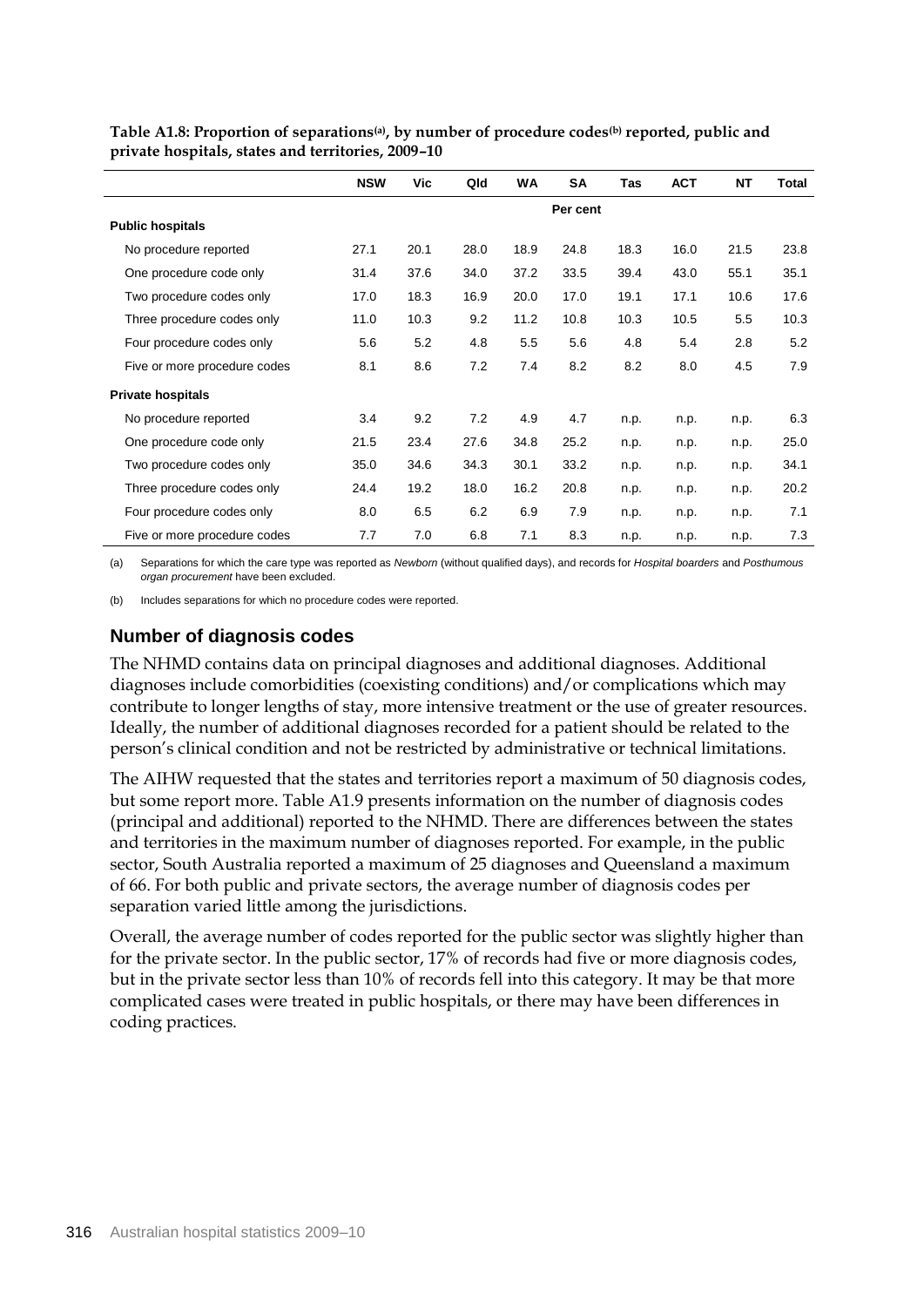|                              | <b>NSW</b> | Vic  | Qld  | <b>WA</b> | <b>SA</b> | <b>Tas</b> | <b>ACT</b> | <b>NT</b> | <b>Total</b> |  |
|------------------------------|------------|------|------|-----------|-----------|------------|------------|-----------|--------------|--|
|                              | Per cent   |      |      |           |           |            |            |           |              |  |
| <b>Public hospitals</b>      |            |      |      |           |           |            |            |           |              |  |
| One diagnosis code only      | 40.6       | 39.0 | 35.0 | 39.0      | 37.4      | 46.5       | 47.9       | 38.6      | 39.0         |  |
| Two diagnosis codes only     | 21.6       | 25.0 | 23.7 | 22.3      | 25.6      | 22.0       | 18.0       | 32.6      | 23.5         |  |
| Three diagnosis codes only   | 12.4       | 12.8 | 14.2 | 13.9      | 12.9      | 12.3       | 11.1       | 8.9       | 12.9         |  |
| Four diagnosis codes only    | 7.9        | 7.4  | 8.5  | 8.1       | 7.6       | 7.0        | 7.1        | 5.8       | 7.8          |  |
| Five or more diagnosis codes | 17.4       | 15.8 | 18.6 | 16.7      | 16.5      | 12.2       | 15.8       | 14.1      | 16.8         |  |
| <b>Private hospitals</b>     |            |      |      |           |           |            |            |           |              |  |
| One diagnosis code only      | 35.5       | 38.3 | 34.1 | 35.7      | 31.7      | n.p.       | n.p.       | n.p.      | 35.5         |  |
| Two diagnosis codes only     | 26.4       | 30.7 | 30.0 | 30.7      | 32.4      | n.p.       | n.p.       | n.p.      | 29.6         |  |
| Three diagnosis codes only   | 18.3       | 15.1 | 16.4 | 17.4      | 16.3      | n.p.       | n.p.       | n.p.      | 16.7         |  |
| Four diagnosis codes only    | 9.0        | 7.2  | 8.8  | 7.2       | 8.4       | n.p.       | n.p.       | n.p.      | 8.2          |  |
| Five or more diagnosis codes | 10.8       | 8.2  | 10.7 | 9.0       | 11.2      | n.p.       | n.p.       | n.p.      | 9.9          |  |

**Table A1.9: Proportion of separations(a), by number of diagnosis codes(b)(c) reported, public and private hospitals, states and territories, 2009–10**

(a) Separations for which the care type was reported as *Newborn* (without qualified days), and records for *Hospital boarders* and *Posthumous organ procurement* have been excluded.

(b) Codes reporting external causes of injury and poisoning are not included.

(c) For 2009–10, there were 390 records in public hospitals and 4,623 records in private hospitals for which no diagnosis codes were reported.

## **Apparent variation in reporting of additional diagnoses**

A measure of apparent variation among Australian states and territories in the reporting and coding of additional diagnoses is the proportion of separations in the lowest resource split for adjacent AR-DRGs, standardised to the national distribution of adjacent AR-DRGs to take into account differing casemixes (Coory & Cornes 2005).

Table A1.10 shows that there is variation among jurisdictions, and by sector, in the proportion of separations grouped to the lowest resource split for adjacent AR-DRGs.

For the Northern Territory, data for some measures were suppressed because of limitations with direct standardisation for groups that report a limited range of AR-DRGs (see the discussion of relative stay indexes below).

#### **Method**

An adjacent AR-DRG is a set of AR-DRGs that is split on a basis supplementary to the principal diagnoses and procedures that are used to define the adjacent AR-DRG grouping. For many adjacent AR-DRGs, this split is based on the inclusion of significant additional diagnoses, also known as complications or comorbidities (CCs). Adjacent AR-DRGs are signified in the AR-DRG classification by having the first three characters in common. The allocation of a fourth character code is hierarchical, with the highest resource use level being assigned an A and the lowest resource use level being assigned the lowest letter in the sequence.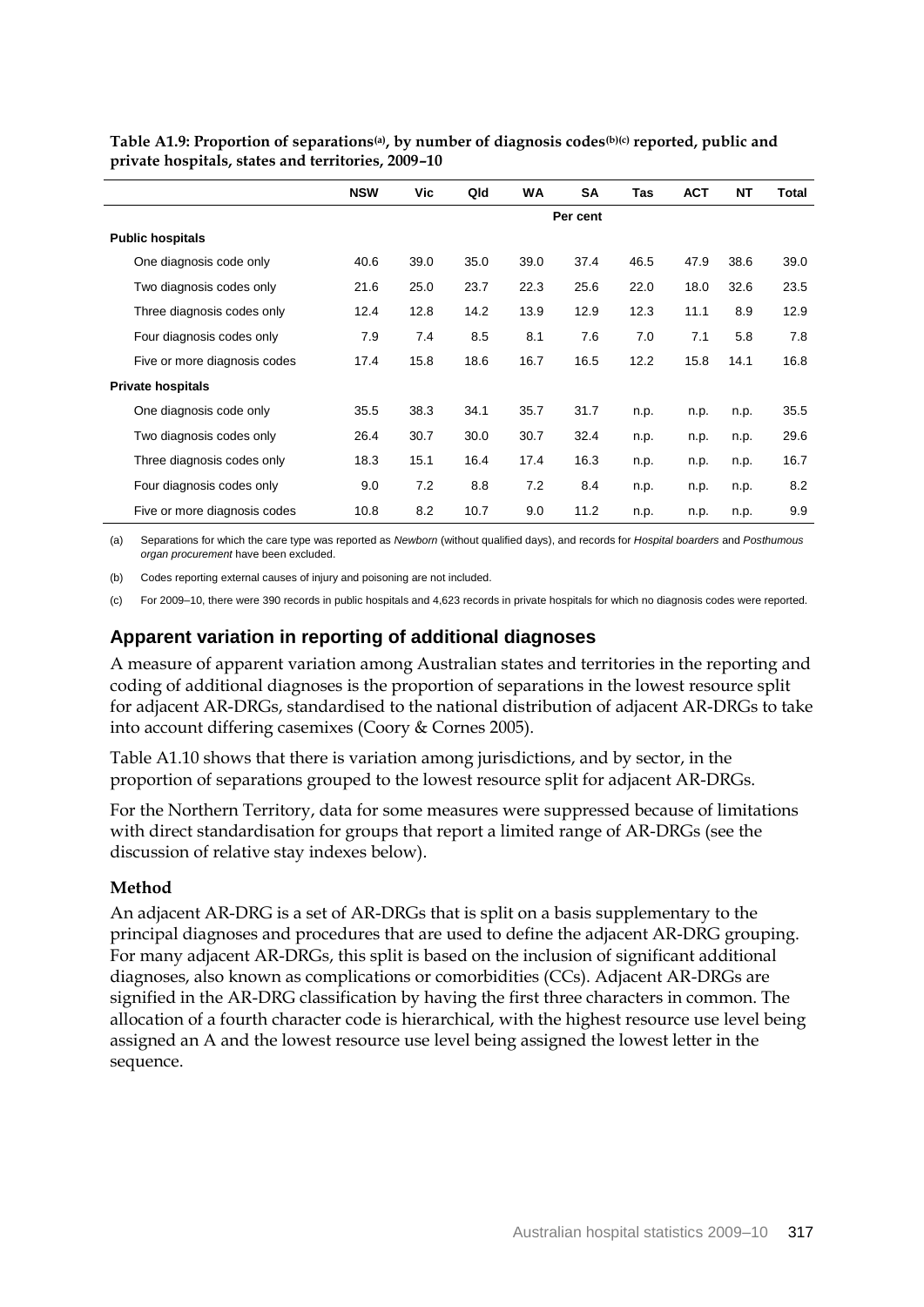|                                                                                        | <b>NSW</b> | Vic. | Qld  | WA   | <b>SA</b> | Tas  | <b>ACT</b> | <b>NT</b> | Total |  |
|----------------------------------------------------------------------------------------|------------|------|------|------|-----------|------|------------|-----------|-------|--|
| All adjacent AR-DRGs where the lowest split was Without complication or comorbidity    |            |      |      |      |           |      |            |           |       |  |
| Public hospitals                                                                       | 0.78       | 0.76 | 0.76 | 0.79 | 0.77      | 0.76 | 0.74       | 0.77      | 0.77  |  |
| Private hospitals                                                                      | 0.69       | 0.69 | 0.71 | 0.72 | 0.71      | n.p. | n.p.       | n.p.      | 0.70  |  |
| Adjacent AR-DRGs where the lowest split was With a moderate complication               |            |      |      |      |           |      |            |           |       |  |
| Public hospitals                                                                       | 0.58       | 0.56 | 0.60 | 0.58 | 0.57      | 0.64 | 0.59       | 0.55      | 0.58  |  |
| Private hospitals                                                                      | 0.58       | 0.57 | 0.57 | 0.57 | 0.56      | n.p. | n.p.       | n.p.      | 0.57  |  |
| Adjacent DRGs where the lowest split was Without a severe or catastrophic complication |            |      |      |      |           |      |            |           |       |  |
| Public hospitals                                                                       | 0.74       | 0.72 | 0.74 | 0.75 | 0.73      | 0.80 | 0.73       | 0.70      | 0.73  |  |
| Private hospitals                                                                      | 0.81       | 0.80 | 0.79 | 0.80 | 0.80      | n.p. | n.p.       | n.p.      | 0.80  |  |
| Adjacent AR-DRGs classified as Major medical conditions                                |            |      |      |      |           |      |            |           |       |  |
| <b>Public hospitals</b>                                                                | 0.61       | 0.54 | 0.60 | 0.64 | 0.61      | 0.70 | 0.61       | 0.58      | 0.59  |  |
| Private hospitals                                                                      | 0.62       | 0.65 | 0.61 | 0.61 | 0.67      | n.p. | n.p.       | n.p.      | 0.63  |  |
| Adjacent AR-DRGs for Vaginal and caesarean delivery                                    |            |      |      |      |           |      |            |           |       |  |
| Public hospitals                                                                       | 0.39       | 0.35 | 0.42 | 0.35 | 0.37      | 0.43 | 0.39       | 0.41      | 0.38  |  |
| Private hospitals                                                                      | 0.35       | 0.36 | 0.38 | 0.36 | 0.34      | n.p. | n.p.       | n.p.      | 0.37  |  |

**Table A1.10: Standardised proportion in lowest resource level AR-DRG(a) for selected adjacent AR-DRG version 5.2, public and private hospitals, states and territories, 2009–10**

(a) Separations for which the care type was reported as *Acute*, or *Newborn* with qualified days, or was *Not reported*.

*Abbreviations:* AR-DRG—Australian Refined Diagnosis Related Group; n.p.—not published.

The underlying assumption of this analysis is that variation in the proportions of separations assigned to individual AR-DRGs within an adjacent AR-DRG is caused by variation in the reporting and coding of additional diagnoses that are relevant to the split of the adjacent AR-DRG. A corollary of this assumption is that any variation seen was not caused by age, diagnosis, socioeconomic status or other factors. This assumption is less likely to be valid when comparing hospital sectors which have differing casemixes, or the smaller jurisdictions because of differing population profiles and the limitations of the standardisation method.

The data were directly standardised by scaling the distribution of adjacent AR-DRGs in each jurisdiction/sector to the same distribution as the national total. The resulting proportions of separations in the lowest resource AR-DRG within the adjacent AR-DRG are comparable.

This analysis concentrates on differences in the reporting of additional diagnoses that are significant in AR-DRG assignment within the adjacent AR-DRG groupings. The analysis covers five groups of adjacent AR-DRGs:

- 1. all applicable adjacent AR-DRGs (that is, excluding adjacent AR-DRGs with other factors affecting partitioning)
- 2. adjacent DRGs where the lowest split was without CCs
- 3. adjacent DRGs where the lowest split was without severe or catastrophic CCs
- 4. major medical conditions: adjacent AR-DRGs E61 *Pulmonary embolism*, F62 *Heart failure and shock*, T60 *Septicaemia*—these adjacent AR-DRGs are selected because admission for these conditions is seen to be relatively non-discretionary and less likely than for other AR-DRGs to be influenced by variation in admission practices
- 5. vaginal and caesarean deliveries.

The above categories overlap; in particular, Vaginal and caesarean deliveries is a subset of the second category, and Major medical conditions is a subset of the third category.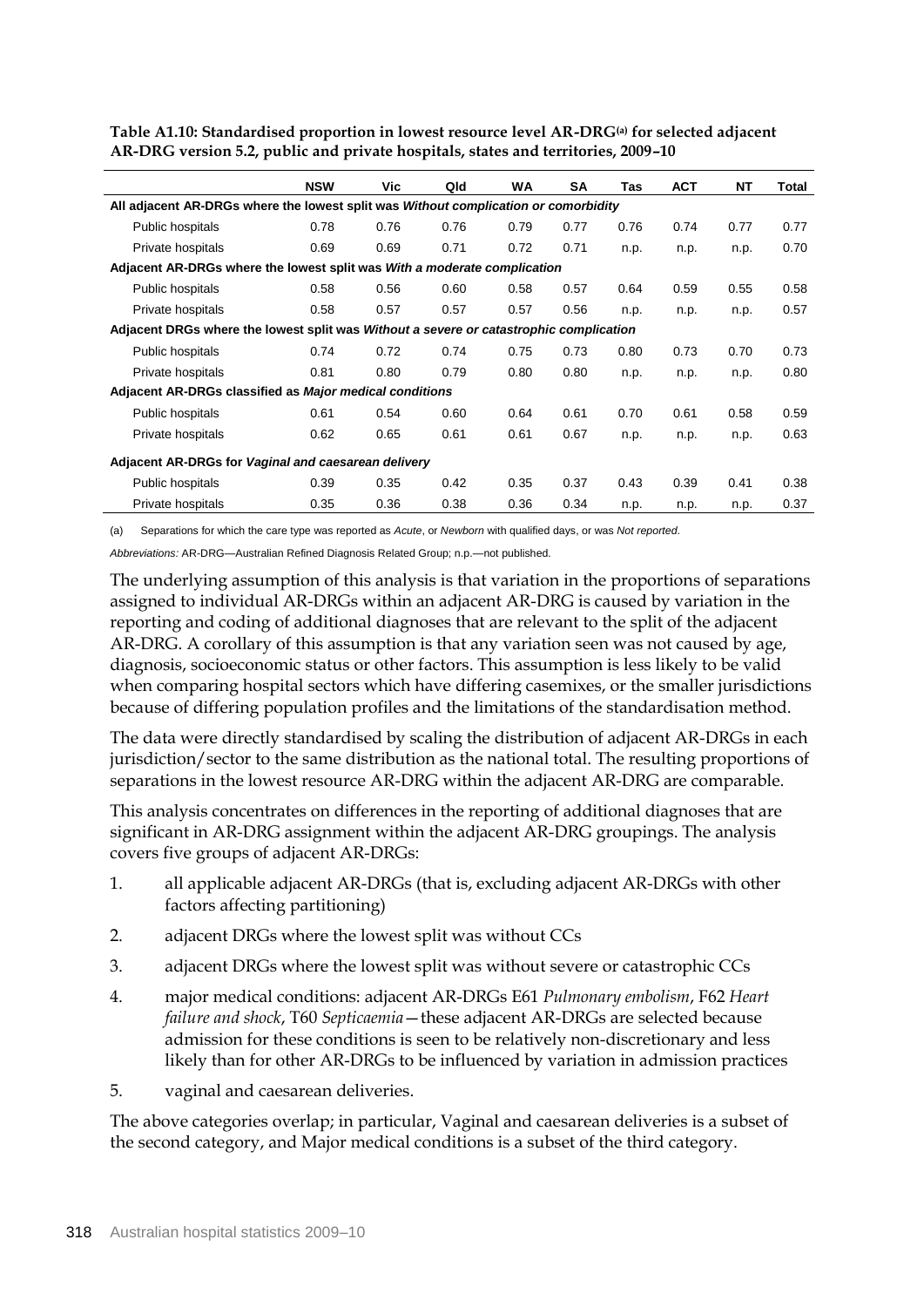See Table A1.11 (accompanying this report online) for additional detail on this analysis and the list of AR-DRGs included.

## **Condition onset flag data**

The data element 'Episode of admitted patient care—condition onset flag' was mandated for national collection for the first time for the 2008–09 reporting period.

The condition onset flag is a means of differentiating those conditions which arise during, or arose before, an admitted patient episode of care. It is reported for each ICD-10-AM diagnosis, external cause, place of occurrence, and activity when injured code.

A better understanding of those conditions arising during the episode of care may inform prevention strategies particularly in relation to complications of medical care.

Conditions which arise during the episode of care can include:

- conditions resulting from misadventure during medical or surgical care during the episode of admitted patient care
- abnormal reactions to, or later complication of, surgical or medical care arising during the episode of admitted patient care
- conditions arising during the episode of admitted patient care that may not be related to surgical or medical care (for example, pneumonia).

#### **Quality of the Condition onset flag data for 2009–10**

The quality of the Condition onset flag data for 2009–10 was not considered to be sufficient for analytical purposes and presentation in the body of this report. This was for three main reasons:

- The data were not provided for all separations, with major gaps for public hospitals for New South Wales, and for private hospitals for New South Wales, Tasmania, the Australian Capital Territory and the Northern Territory.
- There was variation in the proportion of separations for which there was a report of a condition with onset during the episode of care, among states and territories for both the public and private sectors. Although some variation could be expected, it was considered that further investigation of the data quality was warranted at this stage.
- There were unexpected reports of condition with onset during the episode of care, such as for congenital conditions and conditions such as cancer. Although the numbers of these reports were small, it was considered that further investigation of the data quality was warranted at this stage.

The data were considered to be of insufficient quality for analytical purposes for these reasons.

#### **Coverage**

For public hospitals, Condition onset flag was provided for over 90% of separations for all states and territories except New South Wales (Table A1.12).

For New South Wales, Condition onset flag was provided for about 28% of separations in public hospitals. Only some of the New South Wales Area Health Services provided data.

For private hospitals, Condition onset flag was provided for over 99% of separations for Victoria, Queensland, Western Australia and South Australia.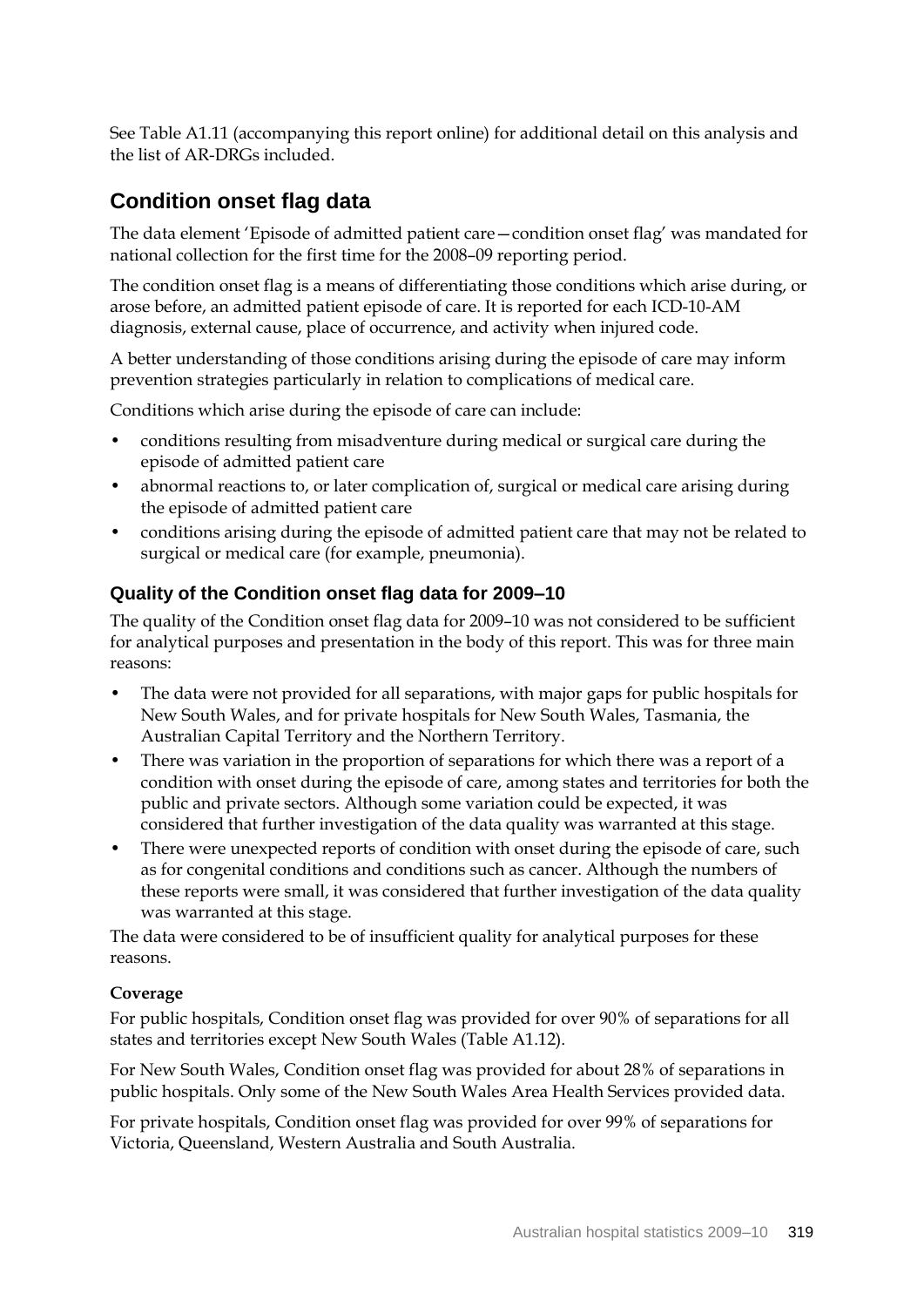|                                     | <b>Public</b><br>hospitals | <b>Private</b><br>hospitals |
|-------------------------------------|----------------------------|-----------------------------|
| New South Wales <sup>(c)</sup>      | 28.3                       | 0.0                         |
| Victoria                            | 100.0                      | 100.0                       |
| Queensland                          | 100.0                      | 100.0                       |
| Western Australia                   | 100.0                      | 100.0                       |
| South Australia                     | 100.0                      | 99.8                        |
| Tasmania                            | 91.9                       | 10.8                        |
| <b>Australian Capital Territory</b> | 100.0                      | 57.2                        |
| <b>Northern Territory</b>           | 100.0                      | 0.0                         |
| <b>Total</b>                        | 78.0                       | 69.4                        |

### **Table A1.12: Proportion of separations(a) with Condition onset flag reported(b) (%), public and private hospitals, states and territories, 2009–10**

(a) Separations for which the care type was reported as *Newborn* (without qualified days), and records for *Hospital boarders* and Posthumous organ procurement have been excluded.

(b) The proportion of separations for which Condition onset flag was reported may include records where the flag was provided for some diagnoses and not for others.

(c) For New South Wales, Condition onset flag data were only reported for public hospitals for three NSW Area Health Services.

## **Proportion of separations for which there was a report of a condition with onset during the episode of care**

For separations for which Condition onset flag was provided, about 6.5% of public hospital separations and about 3.3% of private hospital separations reported at least one condition that arose during the episode of care (tables A1.13 and A1.14).

## *Public hospitals*

About 6.5% of public hospital separations reported at least one condition that arose during the episode of care (Table A1.13). There was marked variation between states and territories, with the overall proportion ranging from 0.9% to 10.0%. Differences in casemix between states and territories may account for some of this variation. However, this variation may indicate that there are differences in the allocation of Condition onset flags.

The proportion of same-day separations that recorded a condition with onset during the episode was 0.7%, with state/territory proportions ranging from 0.1% to 1.1% (Table A1.13).

About 12.4% of public hospital overnight separations recorded a diagnosis with onset during the episode of care. There was variation by jurisdiction, ranging from 1.6% to 22.2%. For overnight separations with an *Elective* urgency of admission, the proportion reported with a condition with onset during the episode ranged from 1.7% to 23.6%.

## *Private hospitals*

For private hospitals, data are not presented for New South Wales, Tasmania and Northern Territory. For the Australian Capital Territory, data are presented for the hospitals that provided Condition onset flag data.

About 3.3% of private hospital separations reported at least one condition that arose during the episode of care (Table A1.14). There was marked variation between states and territories, with the overall proportion ranging from 3.3% to 5.9%. As for public hospitals, this variation may indicate that there are differences in the allocation of Condition onset flags.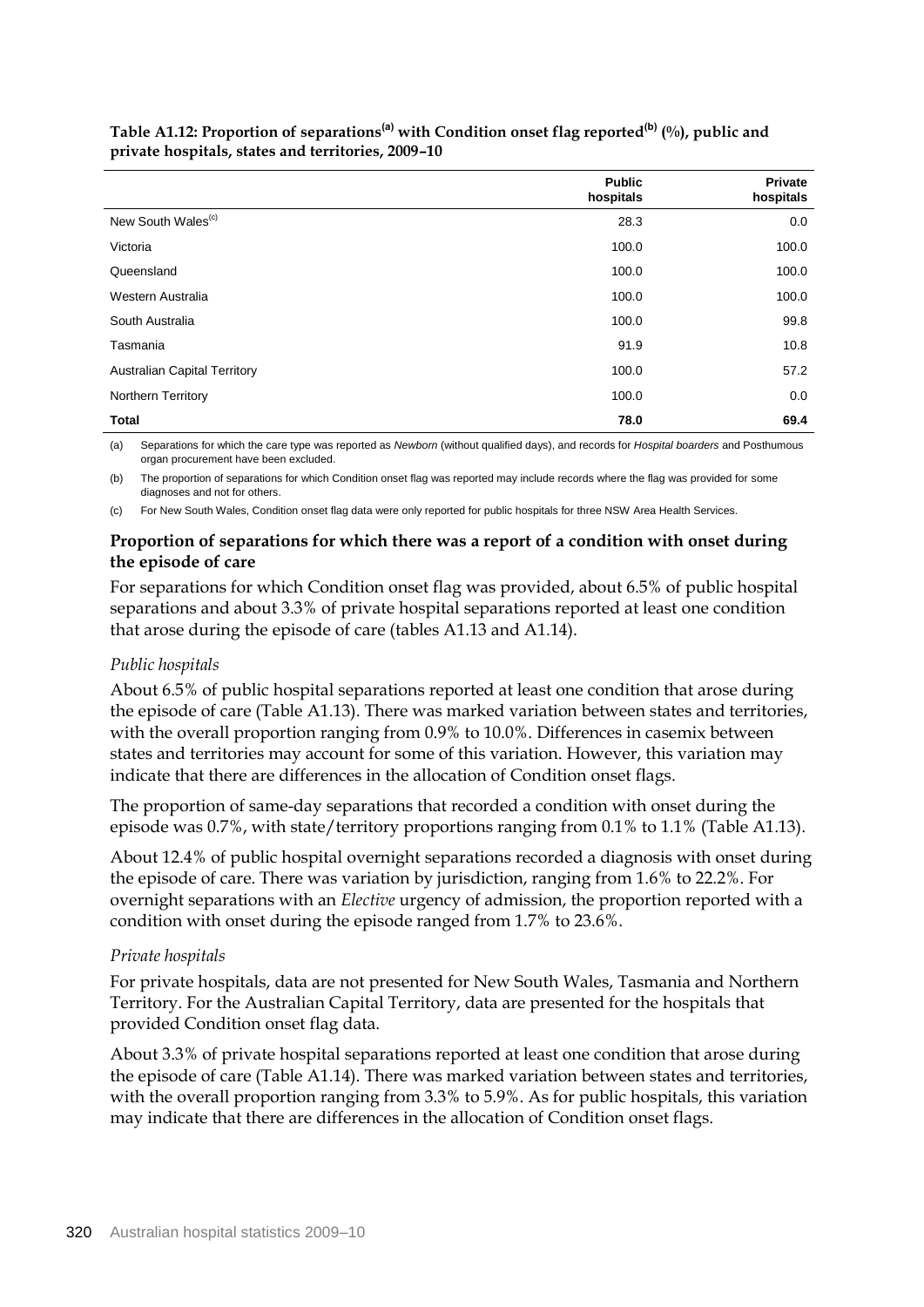|                              | State 1 | State 2              | State 3 | State 4              | State 5              | State 6              | State 7 | State 8 | Total |
|------------------------------|---------|----------------------|---------|----------------------|----------------------|----------------------|---------|---------|-------|
| <b>Same-day separations</b>  |         |                      |         |                      |                      |                      |         |         |       |
| Emergency                    | 1.4     | 0.6                  | 0.6     | 1.5                  | 0.2                  | 1.5                  | 0.9     | 0.9     | 0.9   |
| Elective                     | 1.9     | 0.6                  | 0.6     | 2.9                  | 0.1                  | 1.1                  | 0.7     | 0.5     | 0.7   |
| Not assigned                 | 0.5     | 0.2                  | 0.2     | 0.2                  | 0.2                  | 0.1                  | 2.3     | 0.4     | 0.4   |
| Not reported                 | $\sim$  | $\sim$               | . .     | $\sim$ $\sim$        | $\ddot{\phantom{0}}$ | $\ddot{\phantom{a}}$ | 0.0     | 0.6     | 0.6   |
| Total                        | 1.1     | 0.4                  | 0.4     | 1.6                  | 0.1                  | 0.6                  | 0.8     | 0.5     | 0.7   |
| <b>Overnight separations</b> |         |                      |         |                      |                      |                      |         |         |       |
| Emergency                    | 12.5    | 9.2                  | 9.7     | 13.8                 | 1.1                  | 14.7                 | 18.1    | 13.8    | 9.6   |
| Elective                     | 17.7    | 12.5                 | 23.2    | 17.9                 | 1.7                  | 19.9                 | 23.6    | 15.6    | 16.2  |
| Not assigned                 | 29.5    | 23.5                 | 19.6    | 32.0                 | 2.9                  | 23.9                 | 38.2    | 17.2    | 19.0  |
| Not reported                 | $\sim$  | $\ddot{\phantom{0}}$ | $\sim$  | $\ddot{\phantom{a}}$ | $\sim$ $\sim$        | $\ddot{\phantom{0}}$ | 0.0     | 10.4    | 10.1  |
| Total                        | 16.3    | 12.7                 | 14.0    | 16.5                 | 1.6                  | 17.4                 | 22.2    | 13.4    | 12.4  |
| Total                        | 0.9     | 8.6                  | 4.9     | 6.8                  | 9.8                  | 0.9                  | 8.4     | 10.0    | 6.5   |

**Table A1.13: Proportion of separations(a) with condition onset during episode of care, by same-day/overnight status and Urgency of admission, public hospitals, 2009–10**

(a) Proportion of separations is calculated for separations for which the Condition onset flag was reported only. States and territories have been presented in random order, and this is not necessarily the same as in Table A1.14.

*Abbreviation:* . .—not applicable.

The proportion of same-day separations that recorded a condition with onset during the episode was 0.3%, with state/territory proportions ranging from 0.2% to 1.1% (Table A1.14).

About 9.8% of private hospital overnight separations recorded a diagnosis with onset during the episode of care. There was variation by jurisdiction, ranging from 4.7% to 18.4%. For overnight separations with an *Elective* urgency of admission, the proportion reported with a condition with onset during the episode ranged from 3.4% to 15.2%.

|                              | State A       | <b>State B</b> | State C       | <b>State D</b> | <b>State E</b> | <b>Total</b>  |
|------------------------------|---------------|----------------|---------------|----------------|----------------|---------------|
| <b>Same-day separations</b>  |               |                |               |                |                |               |
| Emergency                    | 1.3           | 16.7           | 1.0           | 0.8            | 0.8            | 0.8           |
| Elective                     | 0.4           | 0.3            | 0.3           | 0.3            | 1.2            | 0.3           |
| Not assigned                 | 0.1           | 0.0            | 0.1           | 0.1            | 0.8            | 0.2           |
| Not reported                 | $\sim$ $\sim$ | $\sim$ $\sim$  | $\sim$ $\sim$ | $\sim$ $\sim$  | $\sim$ $\sim$  | $\sim$ $\sim$ |
| Total                        | 0.4           | 0.3            | 0.3           | 0.2            | 1.1            | 0.3           |
| <b>Overnight separations</b> |               |                |               |                |                |               |
| Emergency                    | 42.4          | 7.8            | 9.9           | 12.7           | 14.4           | 11.8          |
| Elective                     | 15.2          | 3.4            | 8.4           | 12.9           | 14.4           | 8.7           |
| Not assigned                 | 27.0          | 14.4           | 18.7          | 17.5           | 30.6           | 16.1          |
| Not reported                 | $\sim$ $\sim$ | $\sim$ $\sim$  | $\sim$ $\sim$ | $\sim$ $\sim$  | $\sim$ $\sim$  | $\sim$ $\sim$ |
| Total                        | 18.4          | 4.7            | 9.6           | 13.0           | 14.9           | 9.8           |
| Total                        | 5.7           | 2.2            | 3.3           | 4.3            | 5.9            | 3.3           |

**Table A1.14: Proportion of separations(a) with condition onset during episode of care, by same-day/overnight status and urgency of admission, private hospitals, reporting states and territories, 2009–10**

(a) Proportion of separations is calculated for separations for which the Condition onset flag was reported only. States and territories have been presented in random order, and this is not necessarily the same as in Table A1.13.

*Abbreviation:* . .—not applicable.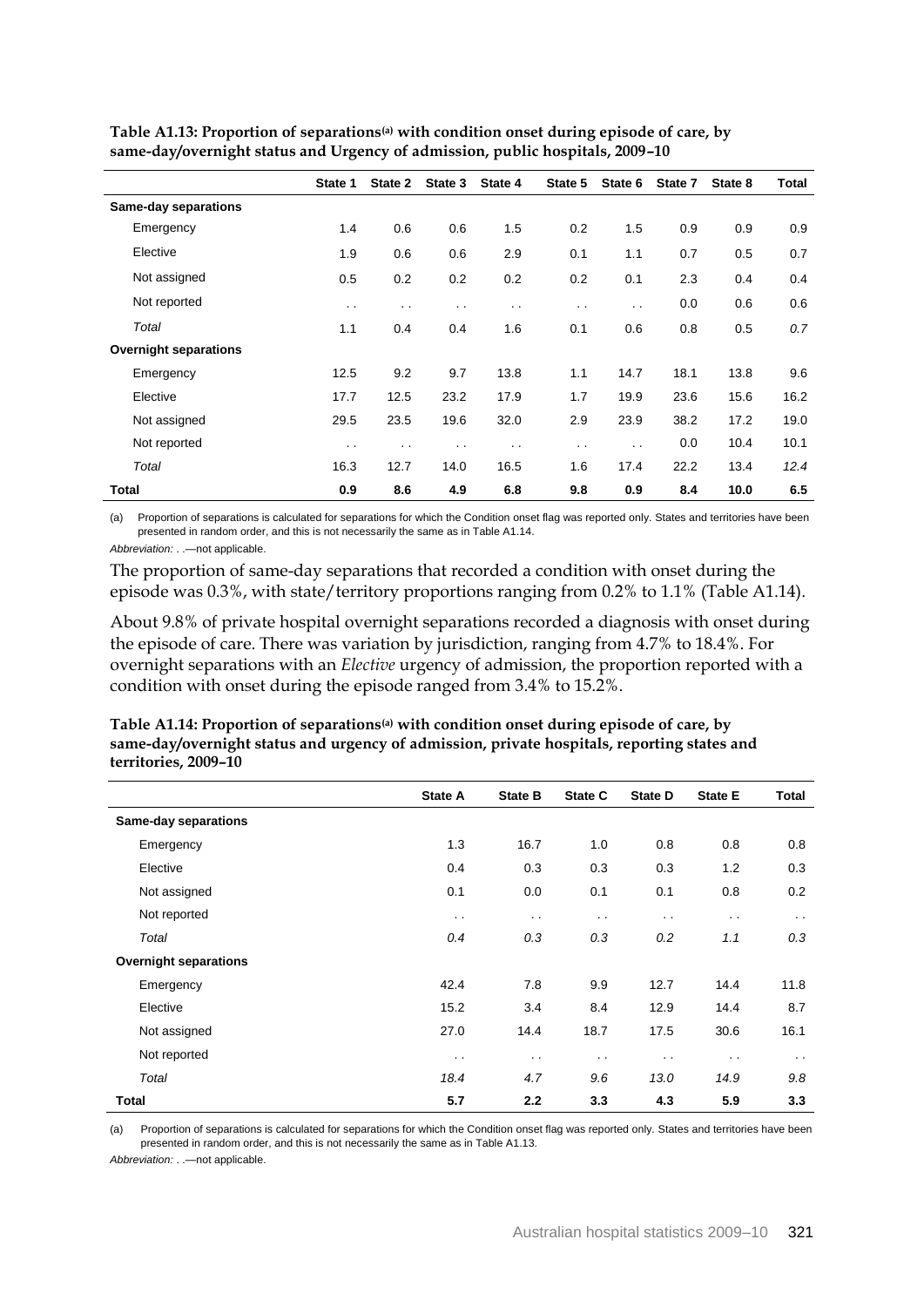## **Diagnoses reported with onset during the episode of care**

Table A1.15 presents information on the number and proportion of additional diagnoses that were reported as arising during the episode of care, by ICD-10-AM disease chapter for public and private hospitals. These data are included only for establishments for which the Condition onset flag was reported. It should be noted that some diseases or conditions are coded using more than one code, so the count of additional diagnosis codes is not a count of conditions.

For public hospitals, the disease chapters with the highest proportion of additional diagnoses that arose during the episode of care were *Pregnancy*, *childbirth and the puerperium* (36.2%), *Certain conditions originating in the perinatal period* (21.8%), *Symptoms, signs and abnormal clinical and laboratory findings, not elsewhere classified* (21.3%) and *Diseases of the skin and subcutaneous tissues* (17.9%).

For private hospitals, the disease chapters with the highest proportions of additional diagnoses that arose during the episode of care were *Pregnancy*, *childbirth and the puerperium* (28.3%), *Symptoms*, *signs and abnormal clinical and laboratory findings, not elsewhere classified* (27.3%), and *Injury, poisoning and certain other consequences of external causes* (27.1%).

Some diseases or disorders are not expected to arise during the episode of care, such as diseases or disorders in the chapters *Neoplasms* and *Congenital malformations*, *deformations and chromosomal abnormalities*. Therefore it is not expected that additional diagnoses would be reported with onset during the episode of care for these chapters. However, there were some diagnoses in these chapters that were reported as having onset during the episode of care. These may indicate data quality issues that the AIHW will consider with states and territories before publication of future condition onset data.

#### **High-volume diagnoses with onset during the episode of care**

Table A1.16 presents the 20 most common diagnoses (at the 3-character level of the ICD-10-AM classification) reported as having onset during the episode of care, for public and private hospitals. This table provides some evidence that the Condition onset flag data were reported as would be expected and that the data have potential to be useful for analysis purposes in the future.

Five of the top 20 diagnoses were related to childbirth episodes, including perineal lacerations and postpartum haemorrhage. Four were categorised as signs or symptoms, such as nausea, retention of urine, pain, headache and fever. Four were for infectious diseases and two were for complications of medical or surgical care.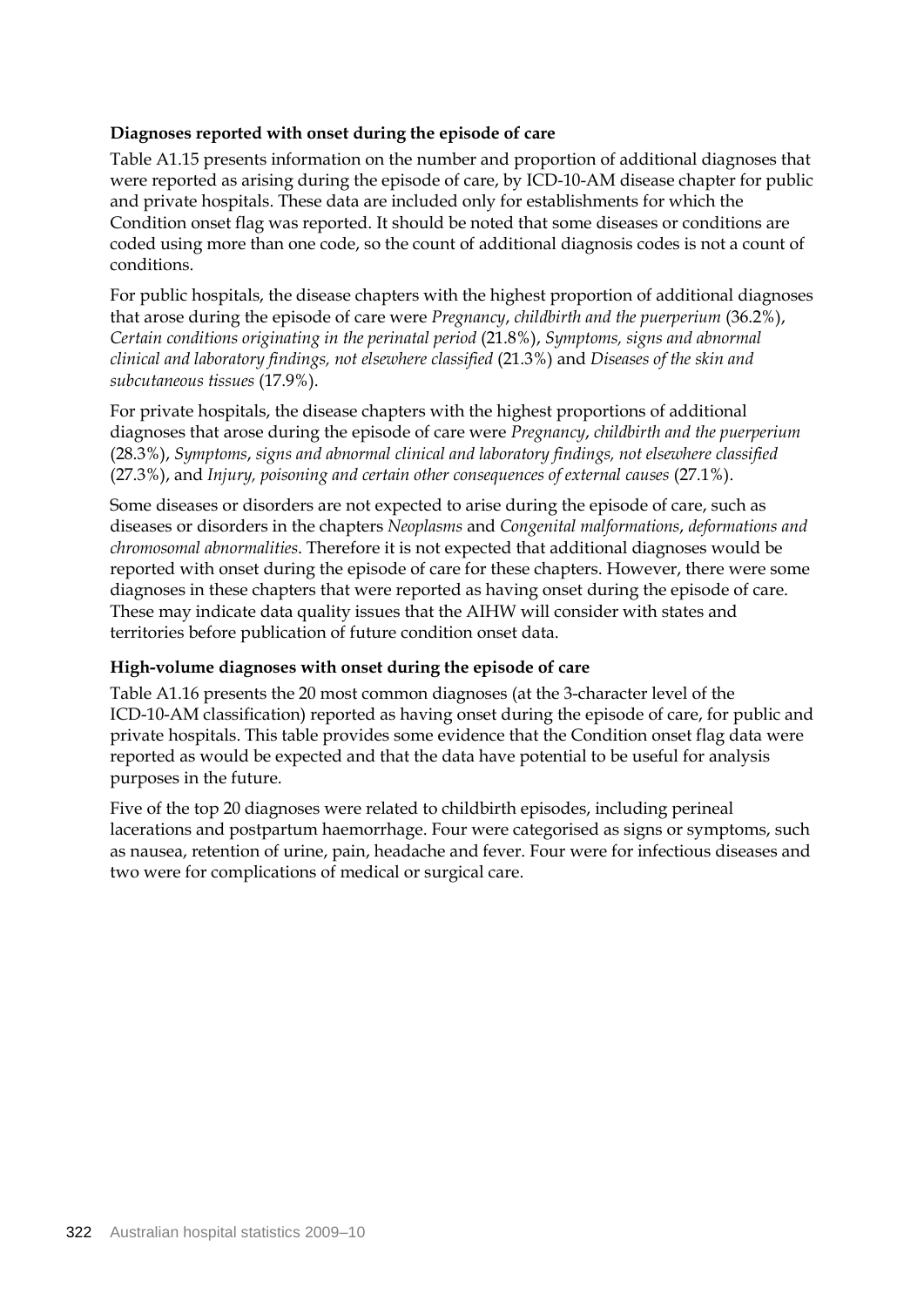|                   |                                                                                                               | <b>Public hospitals</b>                                                                                                         |           |                                                     | <b>Private hospitals</b>         |                                                     |      |  |
|-------------------|---------------------------------------------------------------------------------------------------------------|---------------------------------------------------------------------------------------------------------------------------------|-----------|-----------------------------------------------------|----------------------------------|-----------------------------------------------------|------|--|
| Diagnosis chapter |                                                                                                               | <b>Condition</b><br>% with<br>with onset<br>Total<br>onset<br>additional<br>during<br>during<br>episode<br>episode<br>diagnoses |           | <b>Condition</b><br>with onset<br>during<br>episode | Total<br>additional<br>diagnoses | % with<br>onset<br>during<br>episode <sup>(b)</sup> |      |  |
| A00-B99           | Certain infectious and parasitic<br>diseases                                                                  | 48,467                                                                                                                          | 298,505   | 16.2                                                | 14,368                           | 75,389                                              | 19.1 |  |
| C00-D48           | Neoplasms                                                                                                     | 629                                                                                                                             | 581,220   | 0.1                                                 | 687                              | 494,569                                             | 0.1  |  |
| D50-D89           | Diseases of the blood and blood-<br>forming organs and certain<br>disorders involving the immune<br>mechanism | 31,126                                                                                                                          | 169,837   | 18.3                                                | 7,795                            | 49,620                                              | 15.7 |  |
| E00-E90           | Endocrine, nutritional and<br>metabolic diseases                                                              | 74,974                                                                                                                          | 683,278   | 11.0                                                | 13,707                           | 148,864                                             | 9.2  |  |
| F00-F99           | Mental and behavioural disorders                                                                              | 12,903                                                                                                                          | 333,758   | 3.9                                                 | 2,754                            | 92,847                                              | 3.0  |  |
| G00-G99           | Diseases of the nervous system                                                                                | 9,273                                                                                                                           | 176,953   | 5.2                                                 | 2,539                            | 56,116                                              | 4.5  |  |
| H00-H59           | Diseases of the eye and adnexa                                                                                | 4,507                                                                                                                           | 105,046   | 4.3                                                 | 1,152                            | 26,116                                              | 4.4  |  |
| H60-H95           | Diseases of the ear and mastoid<br>process                                                                    | 1,330                                                                                                                           | 27,393    | 4.9                                                 | 336                              | 7,185                                               | 4.7  |  |
| $IOO-I99$         | Diseases of the circulatory<br>system                                                                         | 79,551                                                                                                                          | 792,556   | 10.0                                                | 28,479                           | 268,082                                             | 10.6 |  |
| $JOO - J99$       | Diseases of the respiratory<br>system                                                                         | 41,557                                                                                                                          | 261,372   | 15.9                                                | 11,302                           | 65,233                                              | 17.3 |  |
| K00-K93           | Diseases of the digestive system                                                                              | 41,451                                                                                                                          | 460,223   | 9.0                                                 | 14,871                           | 359,061                                             | 4.1  |  |
| L00-L99           | Diseases of the skin and<br>subcutaneous tissue                                                               | 25,507                                                                                                                          | 142,650   | 17.9                                                | 6,537                            | 47,286                                              | 13.8 |  |
| $MOO-$<br>M99     | Diseases of the musculoskeletal<br>system and connective tissue                                               | 12,799                                                                                                                          | 217,636   | 5.9                                                 | 5,398                            | 165,312                                             | 3.3  |  |
| N00-N99           | Diseases of the genitourinary<br>system                                                                       | 33,520                                                                                                                          | 532,061   | 6.3                                                 | 10,734                           | 238,730                                             | 4.5  |  |
| O00-O99           | Pregnancy, childbirth and the<br>puerperium                                                                   | 116,297                                                                                                                         | 320,883   | 36.2                                                | 32,140                           | 113,508                                             | 28.3 |  |
| P00-P96           | Certain conditions originating in<br>the perinatal period                                                     | 17,174                                                                                                                          | 78,914    | 21.8                                                | 2,578                            | 12,514                                              | 20.6 |  |
| Q00-Q99           | Congenital malformations,<br>deformations and chromosomal<br>abnormalities                                    | 200                                                                                                                             | 36,274    | 0.6                                                 | 65                               | 7,055                                               | 0.9  |  |
| R00-R99           | Symptoms, signs and abnormal<br>clinical and laboratory findings,<br>n.e.c.                                   | 147,026                                                                                                                         | 690,767   | 21.3                                                | 57,835                           | 211,813                                             | 27.3 |  |
| S00-T98           | Injury, poisoning and certain<br>other consequences of external<br>causes                                     | 69,422                                                                                                                          | 518,186   | 13.4                                                | 23,609                           | 87,208                                              | 27.1 |  |
| Z00-Z99           | Factors influencing health status<br>and contact with health services                                         | 27,750                                                                                                                          | 2,064,982 | 1.3                                                 | 5,299                            | 870,030                                             | 0.6  |  |
| Total             |                                                                                                               | 795,463                                                                                                                         | 8,492,495 | 9.4                                                 | 242,185                          | 3,396,538                                           | 7.1  |  |

**Table A1.15: Conditions (additional diagnoses) with onset during the episode of care, by ICD-10-AM disease chapter, public and private hospitals, selected states and territories(a), 2009–10**

(a) For public hospitals, data are included for all states and territories. For private hospitals, data are included for the five jurisdictions that provided Condition onset flag information.

(b) Proportions are of separations for which the Condition onset flag was reported.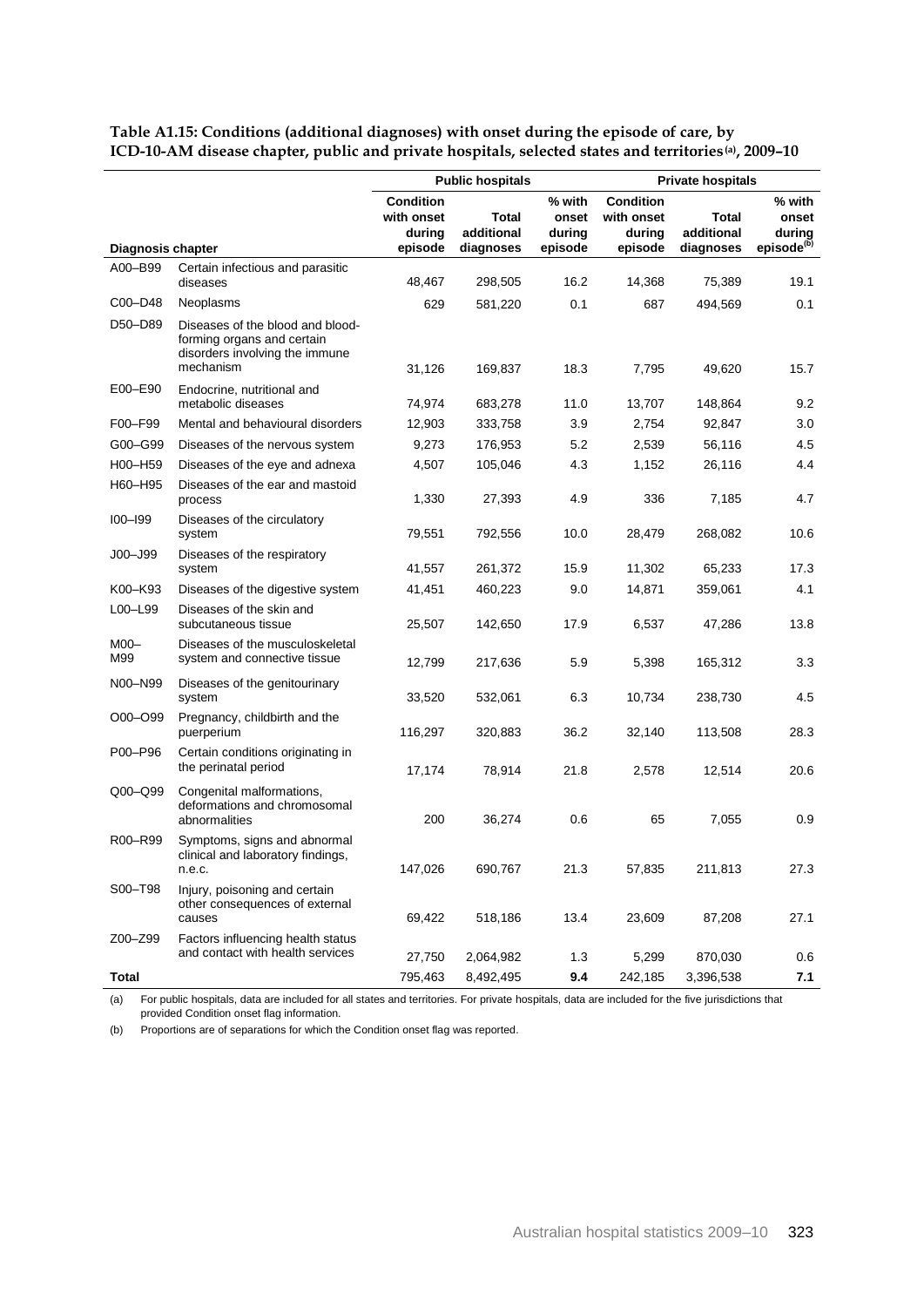| 3-character ICD-10-AM diagnosis code                                                | <b>Public</b><br>hospitals <sup>(b)</sup> | <b>Private</b><br>hospitals <sup>(b)</sup> | Total <sup>(b)</sup> |
|-------------------------------------------------------------------------------------|-------------------------------------------|--------------------------------------------|----------------------|
| E87 Other disorders of fluid, electrolyte and acid-base balance                     | 41,476                                    | 7,780                                      | 49,256               |
| Hypotension<br>195                                                                  | 29,910                                    | 9,943                                      | 39,853               |
| Complications of procedures, not elsewhere classified<br>T81.                       | 24,890                                    | 11,041                                     | 35,931               |
| R11 Nausea and vomiting                                                             | 16,072                                    | 11,332                                     | 27,404               |
| K59 Other functional intestinal disorders                                           | 17,416                                    | 6,198                                      | 23,614               |
| O70 Perineal laceration during delivery                                             | 18,184                                    | 5,317                                      | 23,501               |
| N39 Other disorders of urinary system                                               | 16,711                                    | 5,289                                      | 22,000               |
| B96 Other bacterial agents as the cause of diseases classified to<br>other chapters | 15,580                                    | 5,192                                      | 20,772               |
| O92 Other disorders of breast and lactation associated with<br>childbirth           | 13,810                                    | 2,907                                      | 16,717               |
| R00 Abnormalities of heart beat                                                     | 13,151                                    | 3,415                                      | 16,566               |
| O92 Other disorders of breast and lactation associated with<br>childbirth           | 10,430                                    | 5,713                                      | 16,143               |
| 148 Atrial fibrillation and flutter                                                 | 10,271                                    | 4,883                                      | 15,154               |
| O72 Postpartum haemorrhage                                                          | 12,240                                    | 1,909                                      | 14,149               |
| R33 Retention of urine                                                              | 9,950                                     | 4,011                                      | 13,961               |
| D64 Other anaemias                                                                  | 10,019                                    | 3,929                                      | 13,948               |
| R07 Pain in throat and chest                                                        | 10,278                                    | 3,366                                      | 13,644               |
| O68 Labour and delivery complicated by fetal stress [distress]                      | 10,298                                    | 2,699                                      | 12,997               |
| E86 Volume depletion                                                                | 10,692                                    | 1,617                                      | 12,309               |
| R50 Fever of unknown origin                                                         | 8,770                                     | 3,115                                      | 11,885               |
| A09 Diarrhoea and gastroenteritis of presumed infectious origin                     | 8,890                                     | 2,949                                      | 11,839               |

**Table A1.16: The 20 most common diagnoses with onset during the episode of care, selected states and territories(a) , public and private hospitals, 2009–10**

(a) For public hospitals, data are included for all states and territories. For private hospitals, data are included for the five jurisdictions that provided Condition onset flag information.

# **Australian Refined Diagnosis Related Groups (AR-DRGs)**

Australian Refined Diagnosis Related Groups (AR-DRGs) is an Australian admitted patient classification system which provides a clinically meaningful way of relating the number and type of patients treated in a hospital (that is, its casemix) to the resources expected to be used by the hospital. This system categorises acute admitted patient episodes of care into groups with similar conditions and similar expected use of hospital resources, based on information in the hospital morbidity record such as the diagnoses, procedures and demographic characteristics of the patient. This report uses AR-DRG version 5.2 (DoHA 2006) to classify separations, and the most recent cost weights based on version 5.2 (Round 13, 2008–09 DOHA 2010).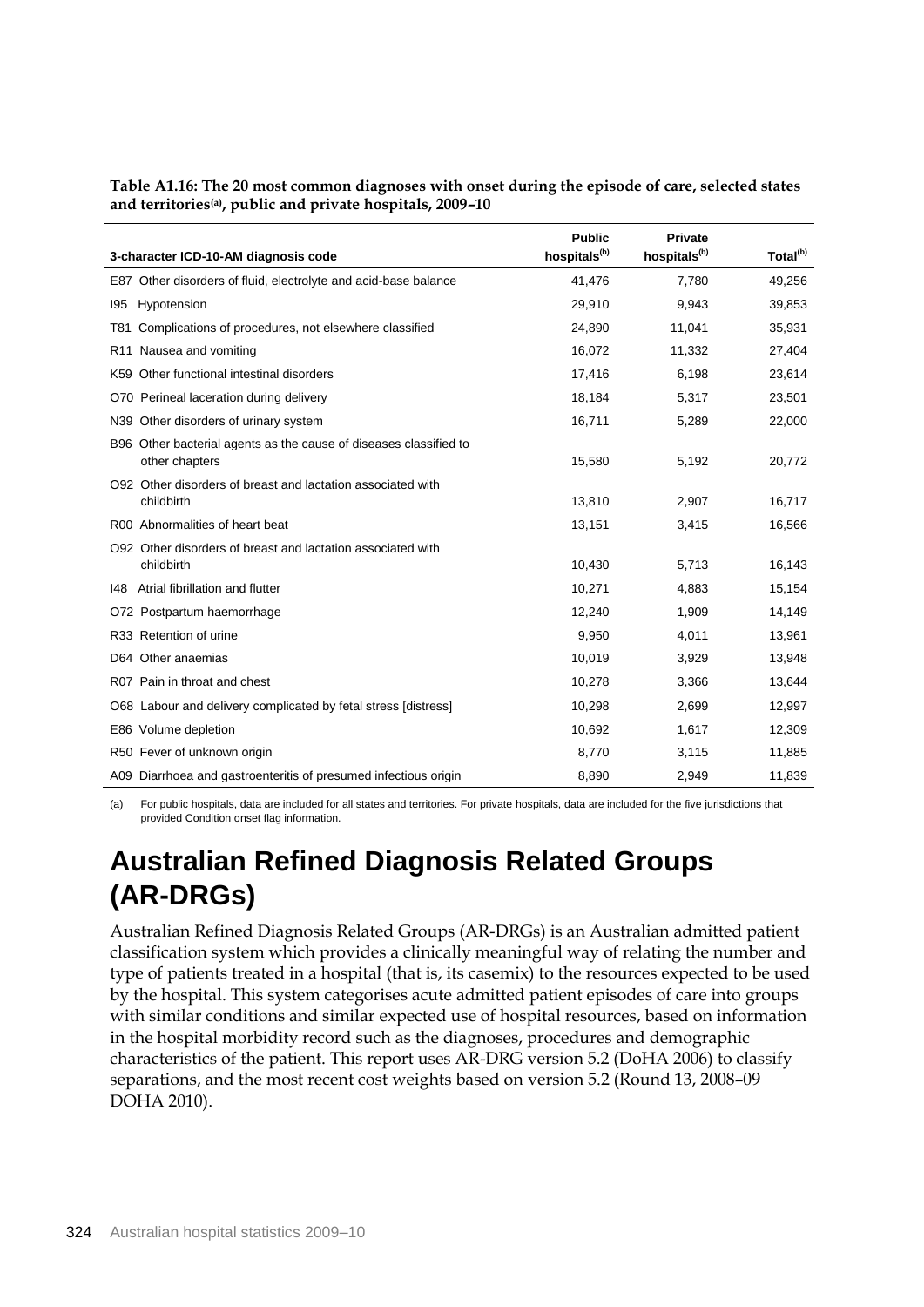The AR-DRG classification is partly hierarchical, with 23 Major Diagnostic Categories (MDCs), divided into *Surgical*, *Medical* and *Other* partitions, and then into 665 individual AR-DRGs.

The MDCs are mostly defined by body system or disease type, and correspond with particular medical specialties. In general, episodes are assigned to MDCs on the basis of the principal diagnosis. Some episodes involving procedures that are particularly resource intensive may be assigned to the Pre-MDC category (AR-DRGs A01Z–A41B), irrespective of the principal diagnosis (including most organ and bone marrow transplants). Episodes that contain clinically atypical or invalid information are assigned *Error DRGs* (AR-DRGs 901Z–903Z and 960Z–963Z), even if they were assigned to an MDC (*Error DRGs* are included within *Other DRG* in the Surgical/Medical/Other DRG partition).

Episodes are assigned to AR-DRGs within MDCs, mainly on the basis of the procedure codes (in the *Surgical DRG* partition) or the diagnosis codes (in the *Medical DRG* partition). Additional variables including the patient's age, complicating diagnoses/procedures and/or patient clinical complexity level, the length of stay, and the mode of separation are also used for AR-DRG assignment.

Following receipt of the data from states and territories, the AIHW regrouped the data to ensure that the same grouping method was used for all data. The AR-DRGs that resulted from this regrouping are reported here, and may differ slightly from the AR-DRGs derived by the states and territories.

The information in *chapters 7, 8* and *9* is presented using the three levels of the AR-DRG classification:

- Separations have been categorised as *Childbirth*, *Specialist mental health*, *Medical*, *Surgical*  or *Other* based on the AR-DRG recorded for the separation:
- MDCs—these 23 groups are used to provide information at a high level of aggregation
- AR-DRGs—detailed information is presented for the 20 AR-DRGs having the largest number of separations.

#### **AR-DRG versions**

For 2009–10, each separation in the NHMD was classified to AR-DRG version 5.2 (DoHA 2006) on the basis of demographic and clinical characteristics of the patient. AR-DRG version 5.2 has been used throughout this report as cost weights for AR-DRG version 6.0 are designated as interim and are not available for both public and private hospitals.

Each AR-DRG version is based on a specific edition of the ICD-10-AM/ACHI (Table A1.17). However, AR-DRGs can be mapped from other ICD-10-AM/ACHI editions.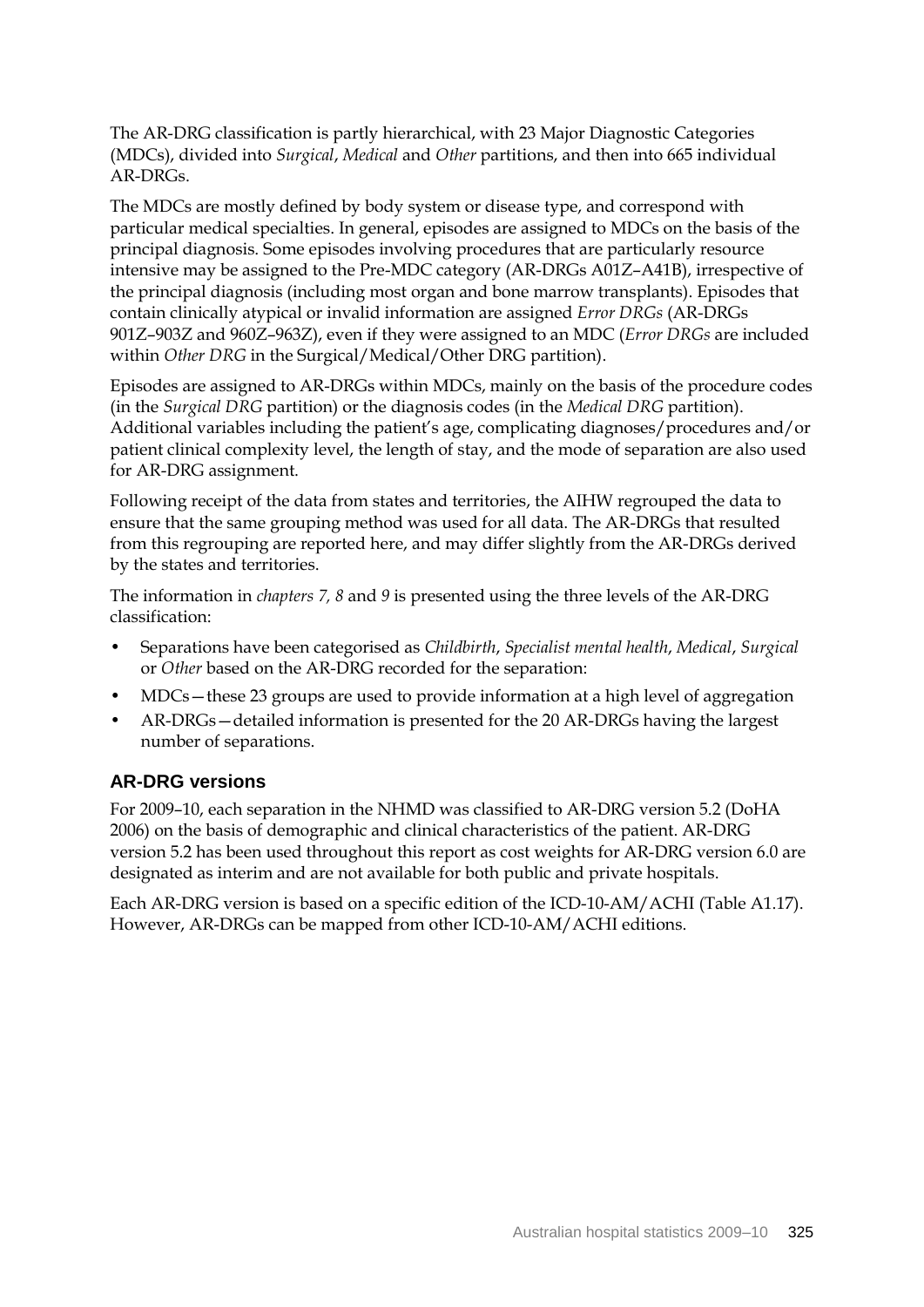|             |                   | Relevant              | <b>AR-DRG</b><br>version reported in<br><b>Australian hospital</b> |
|-------------|-------------------|-----------------------|--------------------------------------------------------------------|
| Year        | ICD-10-AM edition | <b>AR-DRG version</b> | statistics                                                         |
| $2002 - 03$ | Third edition     | Version 5.0           | Version 5.0                                                        |
| 2003-04     | Third edition     | Version 5.0           | Version 5.0                                                        |
| $2004 - 05$ | Fourth edition    | Version 5.1           | Version 5.1                                                        |
| 2005-06     | Fourth edition    | Version 5.1           | Version 5.1                                                        |
| 2006-07     | Fifth edition     | Version 5.2           | Version 5.1                                                        |
| $2007 - 08$ | Fifth edition     | Version 5.2           | Version 5.1                                                        |
| 2008-09     | Sixth edition     | Version 6.0           | Version 5.2                                                        |
| 2009-10     | Sixth edition     | Version 6.0           | Version 5.2                                                        |

**Table A1.17: ICD-10-AM and AR-DRG versions, 2004–05 to 2009–10**

For AR-DRG-based time series comparisons, AR-DRG version 5.1 was used for the years 2005–06 to 2007–08 and AR-DRG version 5.2 was used for 2008–09 to 2009–10. For the purpose of these analyses, the coded clinical data for 2005–06 were mapped forwards to the fourth edition of the ICD-10-AM and then grouped to AR-DRG version 5.1 and the ICD coded data for 2006–07 and 2007–08 were mapped backward to the fourth edition of the ICD-10-AM and then grouped to AR-DRG version 5.1. Due to the mapping necessary to generate the AR-DRG versions, the data presented in these tables may not be comparable for a small number of AR-DRGs.

Similarly, the AIHW's AR-DRG online data cubes (<www.aihw.gov.au/hospitals/>) present AR-DRG versions 4.0, 4.1 and 4.2 based on the relevant AR-DRG versions for 1997–98 to 2001–02, and for the years 2002–03 to 2004–05 the supplied third and fourth edition ICD-10-AM codes were mapped backwards to second edition codes to group the data for those years to AR-DRG version 4.2. Similarly, for the AR-DRG version 5.0/5.1/5.2 cube, which covers the years 1998–99 to 2009–10, the data for 1998–99 to 2001–02 based on earlier editions of the ICD-10-AM were mapped forwards to the third edition codes and then grouped to AR-DRG version 5.0.

## **AR-DRG cost weights and cost estimates**

Cost weights and cost estimates are prepared by the Australian Government Department of Health and Ageing through the National Hospital Cost Data Collection (NHCDC) (DoHA 2010). The NHCDC estimates the average cost of each AR-DRG and the cost weight is the average cost for that AR-DRG divided by the average cost across all AR-DRGs. They were \$4,133 for the public sector, and \$3,047 for the private sector in 2008–09. Separate cost weights are usually estimated for the public and private sectors because of the differences in the range of costs recorded in public and private hospitals.

The latest available cost weights (at the time of publication of this report) were for version 5.2 AR-DRGs for 2008–09 (DoHA 2010). When the NHCDC 2009–10 results become available, updated information using those data will be provided in the tables accompanying this report online at <www.aihw.gov.au/hospitals>.

The cost by volume estimates presented in the supplementary *APC–DRG Additional Tables (Part 2)* (accompanying this report online) are calculated by applying the AR-DRG version 5.2 2008–09 national public and private sector estimated average costs to the AR-DRG version 5.2 data for 2009–10.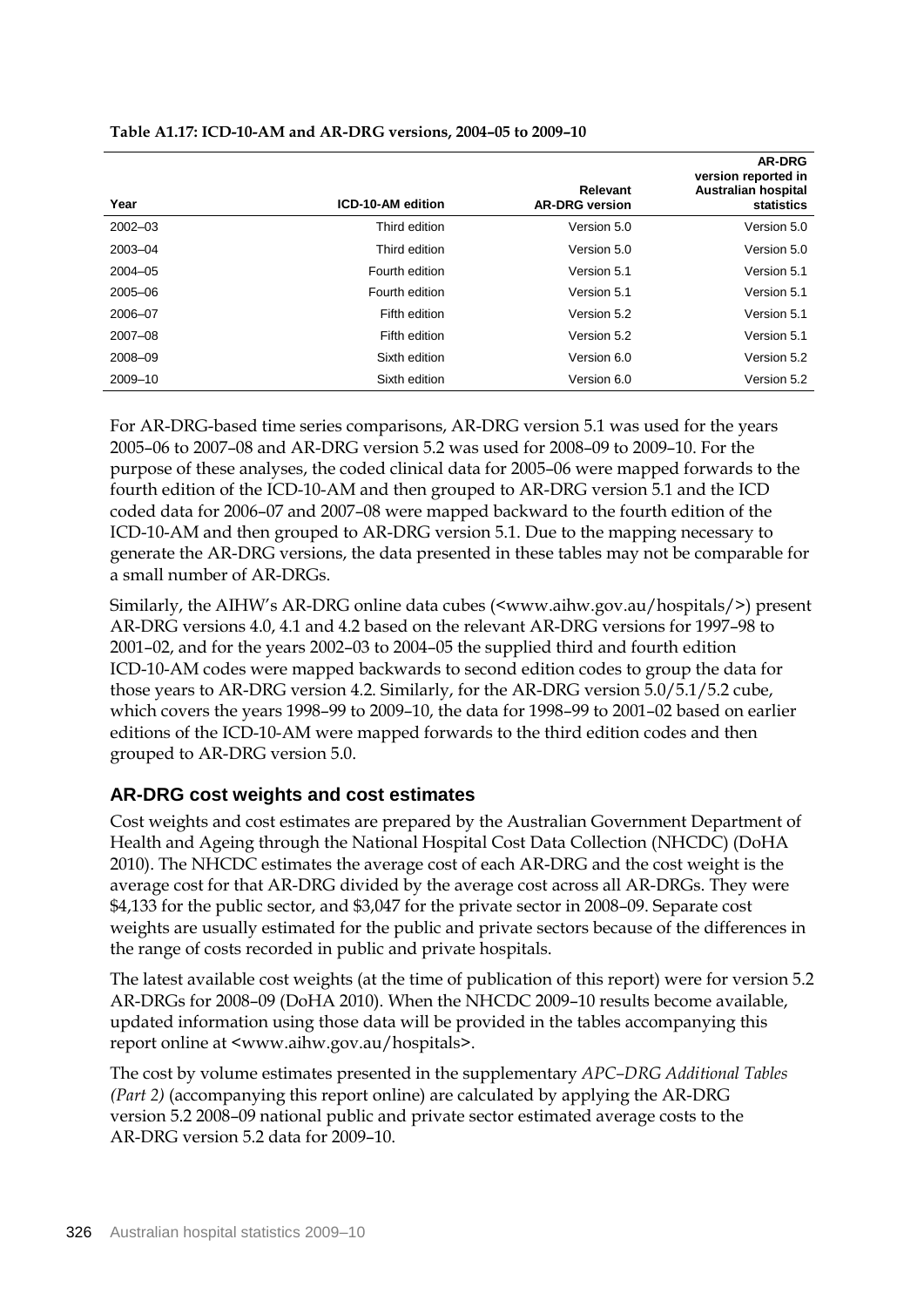## **Average cost weight**

Average cost weight information provides a guide to the expected resource use for separations, with a value of 1.00 representing the average cost for all separations.

The average cost weight for a hospital (or group of hospitals) is calculated as the sum of the average cost weights for each separation, divided by the total number of separations for the hospital. It represents in a single number the overall relative expected use of resources by a hospital. For example, a hospital with an average cost weight of 1.08 has an 8% more costly casemix than the national average (equal to 1.00).

# **Analysis methods**

## **Cost per casemix-adjusted separation analysis**

The cost per casemix-adjusted separation (*Chapter 3*) is an indicator of the efficiency of public acute care hospitals. It is a measure of the average recurrent expenditure for each admitted patient, adjusted using AR-DRG cost weights for the resources expected to be used for the separation. A synopsis of the methods used in this analysis is presented below, and more detail is available in *Australian hospital statistics 2000–01* (AIHW 2002).

## **Definition**

The formula used to calculate the cost per casemix-adjusted separation is:

Recurrent expenditure x IFRAC

Total separations x Average cost weight

where:

- recurrent expenditure is as defined by the recurrent expenditure data elements in the *National health data dictionary* (HDSC 2008)
- IFRAC (admitted patient cost proportion) is the estimated proportion of total hospital expenditure that relates to admitted patients
- total separations excludes *Newborns (*without qualified days) and records that do not relate to admitted patients (*Hospital boarders* and *Posthumous organ procurement*)
- average cost weight is a single number representing the relative expected resource use for the separations (see above).

## **Matters affecting the interpretation of cost per casemix-adjusted separation**

#### **The inclusion of non-acute care**

The formula used to calculate the cost per casemix-adjusted separation includes all admitted patient separations and their associated costs. It is appropriate to include the acute care separations, which comprise almost 98% of the total for the hospitals included in the analysis (see Table A1.18, accompanying this report online), as cost weights are available for acute care. However, the 2% of separations that are not acute care are also included and, as there are no cost weights for these separations, the average cost weight for the acute separations for each hospital is used. This method may affect the estimates of cost-weighted separations (see below) for each state and territory, depending on the proportion of non-acute separations for the state or territory. Non-acute separations (including rehabilitation care)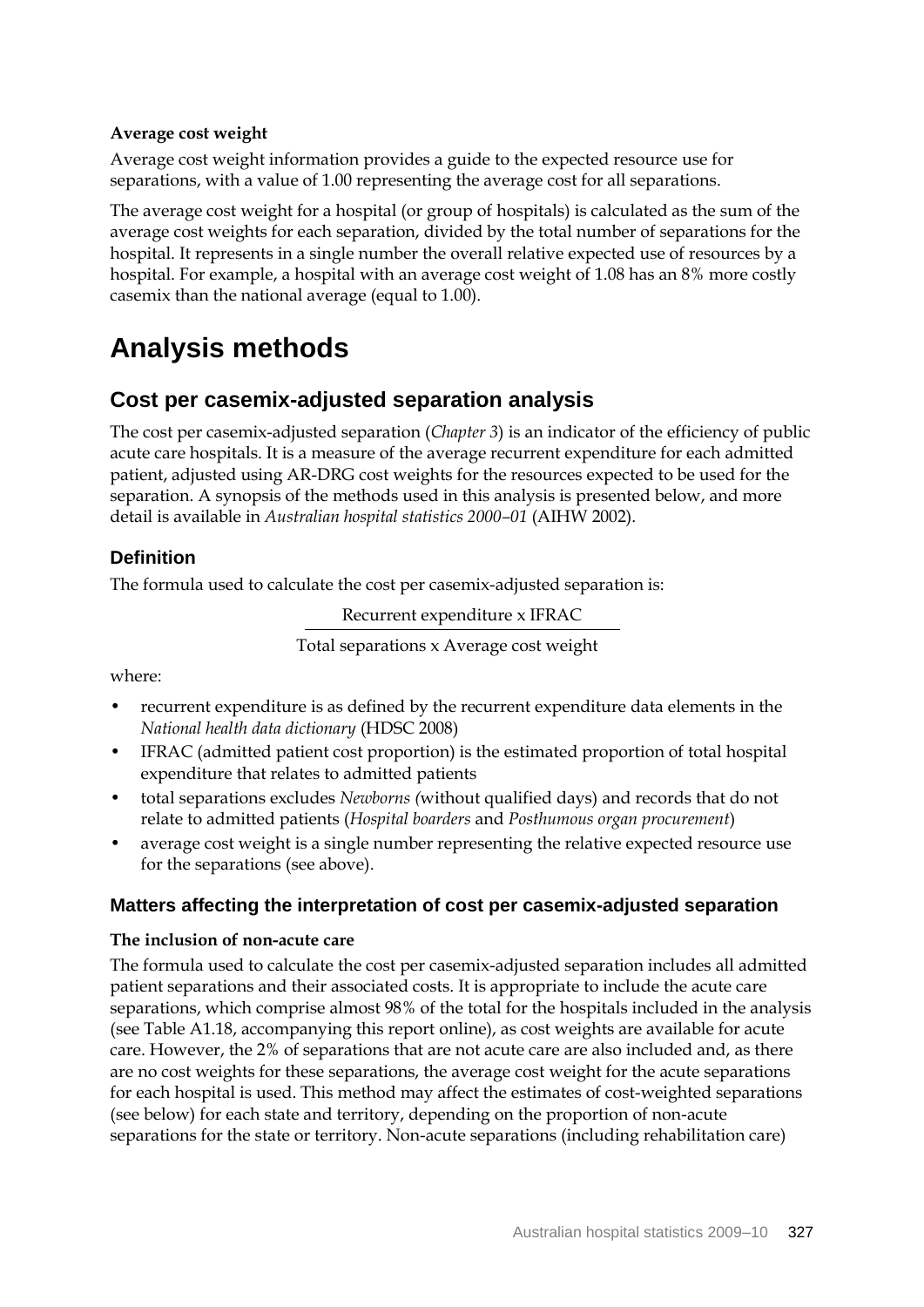generally have higher costs per separation than acute care separations because, although their daily costs are lower, these episodes typically involve longer lengths of stay.

For 2009–10, estimates of expenditure for acute care for admitted patients (acute care IFRACs) were available for some jurisdictions, and the effect of limiting the analysis to acute care is presented below.

### **The inclusion of psychiatric care**

The validity of comparisons of average cost weights is also limited by differences in the extent to which each jurisdiction's psychiatric care services are integrated into its public hospital system. For example, in Victoria, almost all public psychiatric hospitals are mainstreamed into acute hospital services, and psychiatric patient data are therefore included in the acute hospital reports. Cost weights are not as useful as measures of resource requirements for acute psychiatric care because the relevant AR-DRGs are less homogeneous than for other acute care.

## **Cost per acute care casemix-adjusted separation and cost per non-psychiatric acute care casemix-adjusted separation**

As cost weights are available only for acute care separations, the cost per casemix-adjusted separation analysis applies these cost weights to all separations. A more accurate estimate of cost could be obtained by restricting the analysis to acute, or acute non-psychiatric separations and expenditure.

New South Wales, Victoria and Western Australia provided estimates of expenditure on acute care for admitted patients, so estimates of the cost per casemix-adjusted acute care separation are presented for these jurisdictions (Table A1.17). Separations were included only if their care type was *Acute*, *Newborn* (with qualified days) or for which the care type was *Not reported*.

Hospitals were excluded from the analysis if the estimated cost per day was more than \$1,000 (as this would be considered unreasonably high for non-acute care types) or if the same IFRACs were reported for acute care (and non-psychiatric acute care) as for all care types (where they reported more than 1,000 patient days for non-acute separations).

Using these criteria, the 2009–10 analysis excluded 35 hospitals for New South Wales, 2 hospitals for Victoria and 8 hospitals for Western Australia.

The estimated cost per acute care casemix-adjusted separation (excluding depreciation) for the selected hospitals was:

- \$4,636 in New South Wales, \$2 more than the cost per casemix-adjusted separation for all separations
- \$3,975 in Victoria, 13.4% less than for all separations
- \$4,411 in Western Australia, 6.4% less than for all separations (Figure A1.1 and Table A1.19).

The estimated cost per non-psychiatric acute care casemix-adjusted separation (excluding depreciation) for the selected hospitals was:

- \$4,876 in New South Wales, 5.2% greater than the cost per casemix-adjusted separation for all separations
- \$3,951 in Victoria, 13.9% less than for all separations
- \$4,375 in Western Australia, 7.2% less than for all separations.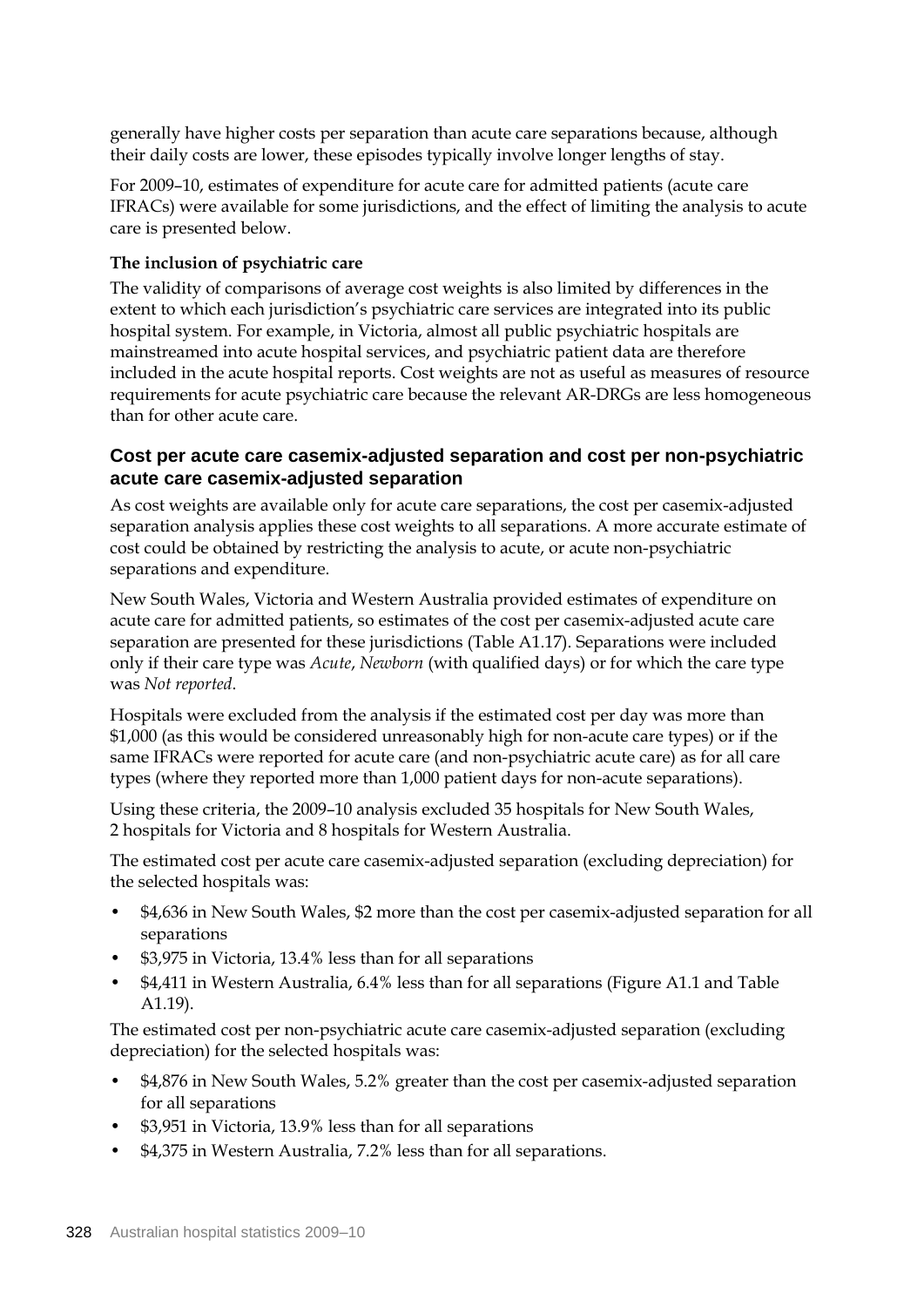#### **Table A1.19: Cost per casemix-adjusted separation (\$) for acute and non-psychiatric acute separations, subset of selected public acute hospitals(a), New South Wales, Victoria and Western Australia, 2009–10**

|                                                                                                     | <b>NSW</b>              | Vic.     | <b>WA</b> |
|-----------------------------------------------------------------------------------------------------|-------------------------|----------|-----------|
| Cost per casemix-adjusted separation excluding depreciation                                         | 4,634<br>4,591          |          | 4,712     |
| Cost per casemix-adjusted acute separation excluding depreciation <sup>(b)</sup>                    |                         | 3,975    | 4,411     |
| Percentage that exceeds cost per casemix-adjusted separation for subset<br>hospitals                | $< 0.1\%$               | $-13.4%$ | $-6.4%$   |
| Cost per casemix-adjusted acute non-psychiatric separation excluding<br>depreciation <sup>(c)</sup> | 4,876<br>3,951          |          | 4,375     |
| Percentage that exceeds cost per casemix-adjusted separation for subset<br>hospitals                | 5.2%                    | $-13.9%$ | -7.2%     |
| Cost per casemix-adjusted separation including depreciation                                         | 4,800<br>4.909<br>4.802 |          | 4,830     |
| Cost per casemix-adjusted acute separation including depreciation <sup>(b)</sup>                    |                         | 4.251    | 4,521     |
| Percentage that exceeds cost per casemix-adjusted separation for subset<br>hospitals                | $< 0.1\%$               | $-13.4%$ | $-6.4\%$  |
| Cost per casemix-adjusted acute non-psychiatric separation including depreciation <sup>(c)</sup>    |                         | 4,224    | 4,224     |
| Percentage that exceeds cost per casemix-adjusted separation for subset<br>hospitals                | 5.2%                    | $-14.0%$ | $-12.5%$  |

(a) Excludes psychiatric hospitals, sub-acute, non-acute and unpeered hospitals or services. This subset excludes hospitals where the admitted patient cost proportion (IFRAC) was equal to the acute IFRAC and more than 1,000 non-acute patient days were recorded. Also excludes hospitals where the apparent cost of non-acute patients exceeded \$1,000 per day and more than \$1,000,000 of expenditure on non-acute patient days was reported.

(b) Separations where the care type is *Acute*, *Newborn* (with qualified days), or *Not reported*. Details of acute and non-acute separations and patient days are presented in Table A1.17.

(c) Separations where the care type is *Acute*, *Newborn* (with qualified days), or *Not reported*, and excludes records for which psychiatric care days were reported. Psychiatric separations are those with specialised psychiatric care days.

The estimated cost per acute care casemix-adjusted separation, including depreciation and cost per non-psychiatric acute casemix-adjusted separation, including depreciation is available in Table A1.20 accompanying this report online.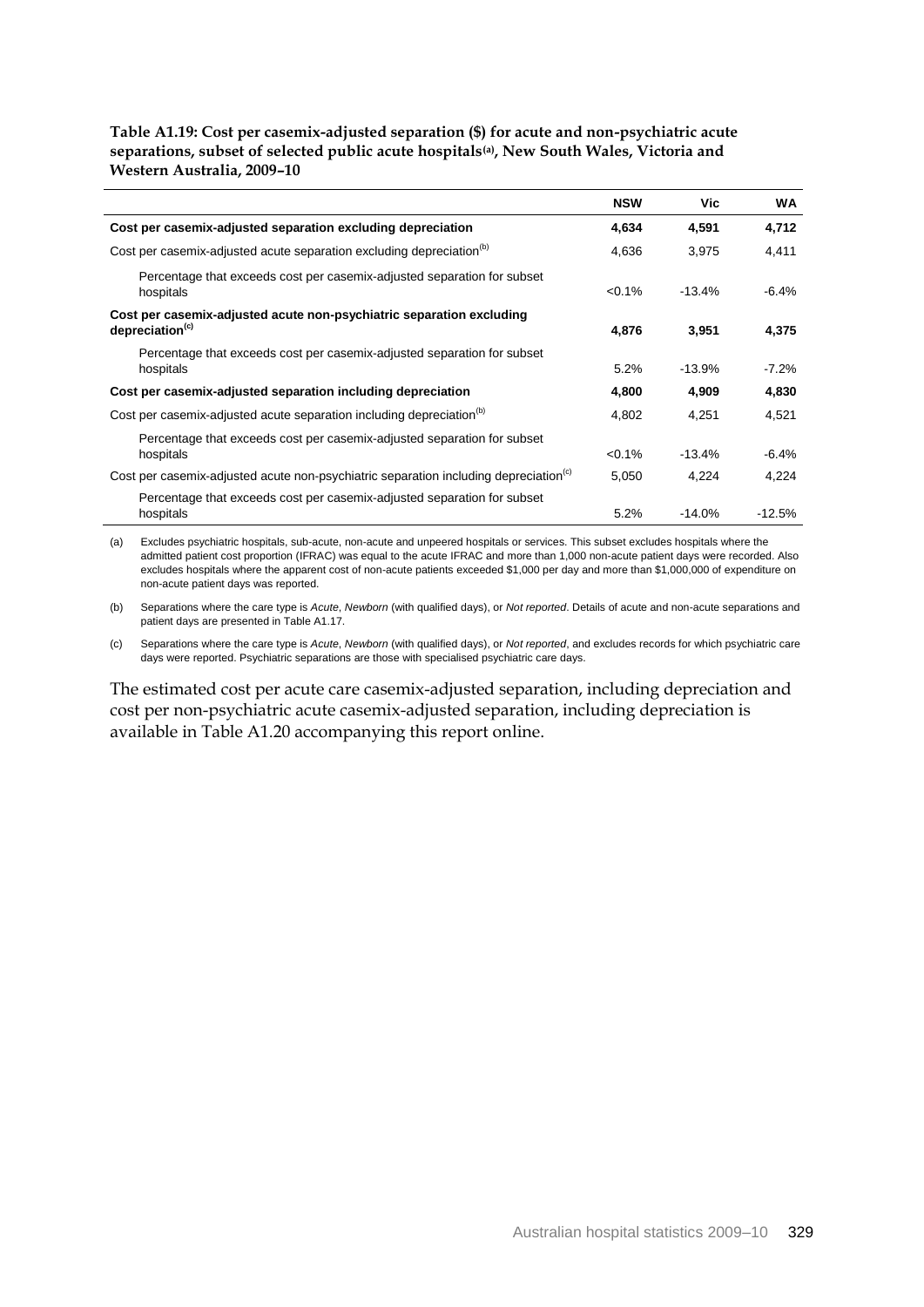

(a) All separations exclude records for which the care type was reported as *Newborn* (without qualified days), and records for *Hospital boarders* and *Posthumous organ procurement*.

(b) Acute separations includes separations where the care type is *Acute*, *Newborn* (with qualified days), or *Not reported*.

(c) Non-psychiatric acute separations are acute separations, excluding those that reported psychiatric care days.

(d) Analysis excludes psychiatric hospitals, sub-acute, non-acute and unpeered hospitals or services. The subset excludes hospitals where the IFRAC was equal to the acute IFRAC and more than 1,000 non-acute patient days were recorded. Also excludes hospitals where the apparent cost of non-acute patients exceeded \$1,000 per day and more than \$1,000,000 of expenditure on non-acute patient days was reported.

**Figure A1.1: Comparison of costs per casemix-adjusted separation for all separations(a), acute separations(b) and non-psychiatric acute separations(c), subset of selected public acute hospitals(d) , New South Wales, Victoria and Western Australia, 2009–10**

# **Cost per casemix-adjusted separation, including capital**

The cost per casemix-adjusted separation analysis includes recurrent expenditure and depreciation for those states that reported it (see *Chapter 3*).

The Steering Committee for the Review of Government Service Provision (SCRGSP) reported 'total costs per casemix-adjusted separation' by state and territory for 2008–09 (SCRGSP 2011). It was defined as the recurrent cost per casemix-adjusted separation plus the capital costs (depreciation and the user cost of capital of buildings and equipment) per casemix adjusted separation.

'Depreciation is defined as the cost of consuming an asset's services. It is measured by the reduction in value of an asset over the financial year. The user cost of capital is the opportunity cost of the capital invested in an asset, and is equivalent to the return foregone from not using the funds to deliver other government services or to retire debt. Interest payments represent a user cost of capital, so are deducted from capital costs in all jurisdictions to avoid double counting' (SCRGSP 2011).

Excluding the user cost of capital for land, the total cost per casemix-adjusted separation ranged from \$4,477 in South Australia to \$5,852 in the Northern Territory (SCRGSP 2011) (Figure A1.2).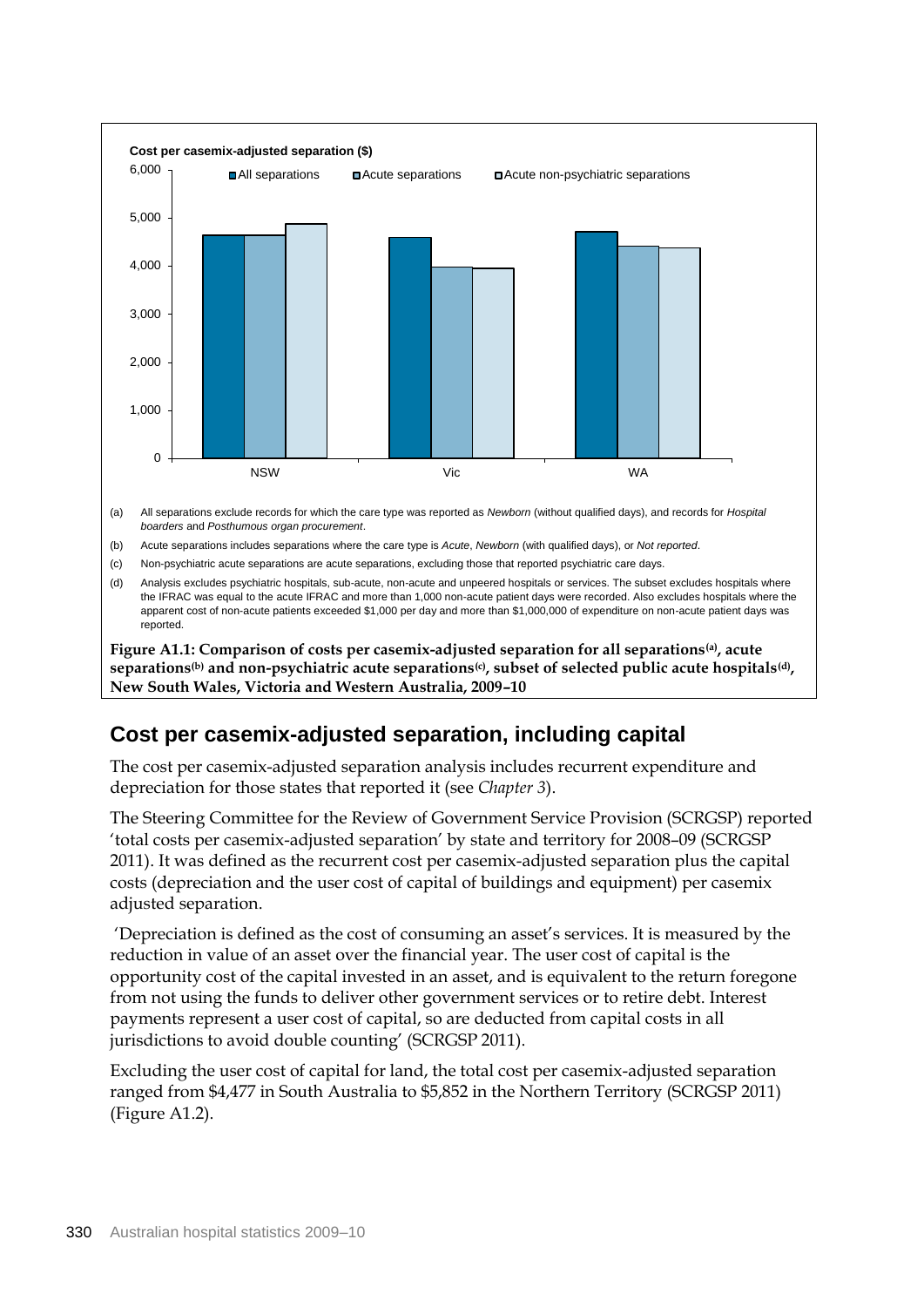

Further details about the SCRGSP calculation of total cost per casemix-adjusted separation are available in the *Report on government services 2011* (SCRGSP 2011).

**Figure A1.2: Cost per casemix-adjusted separation including capital, public hospitals, 2008–09**

# **Relative stay index analysis**

Relative stay indexes (RSIs) have been identified as indicators of efficiency and are presented in *Chapter 3*. They are calculated as the number of 'observed patient days' for separations in selected AR-DRGs, divided by the number of 'expected patient days', standardised for casemix (based on national figures). An RSI greater than 1.0 indicates that an average patient's length of stay is higher than expected given the casemix for the group of separations of interest. An RSI of less than 1.0 indicates that the length of stay was less than expected.

The standardisation for casemix (based on AR-DRG version 5.2 and the age of the patient for each separation) allows comparisons to be made that take into account variation in types of services provided; however, it does not take into account other influences on length of stay, such as Indigenous status.

The RSI method includes acute care separations only, and excludes separations for patients who died or were transferred within 2 days of admission, or with a length of stay greater than 120 days. Excluded from the analysis were:

- AR-DRGs for rehabilitation (such as Z60A *Rehabilitation with catastrophic/severe complications or comorbidities*)
- predominantly same-day AR-DRGs (such as R63Z *Chemotherapy* and L61Z *Admit for renal dialysis*)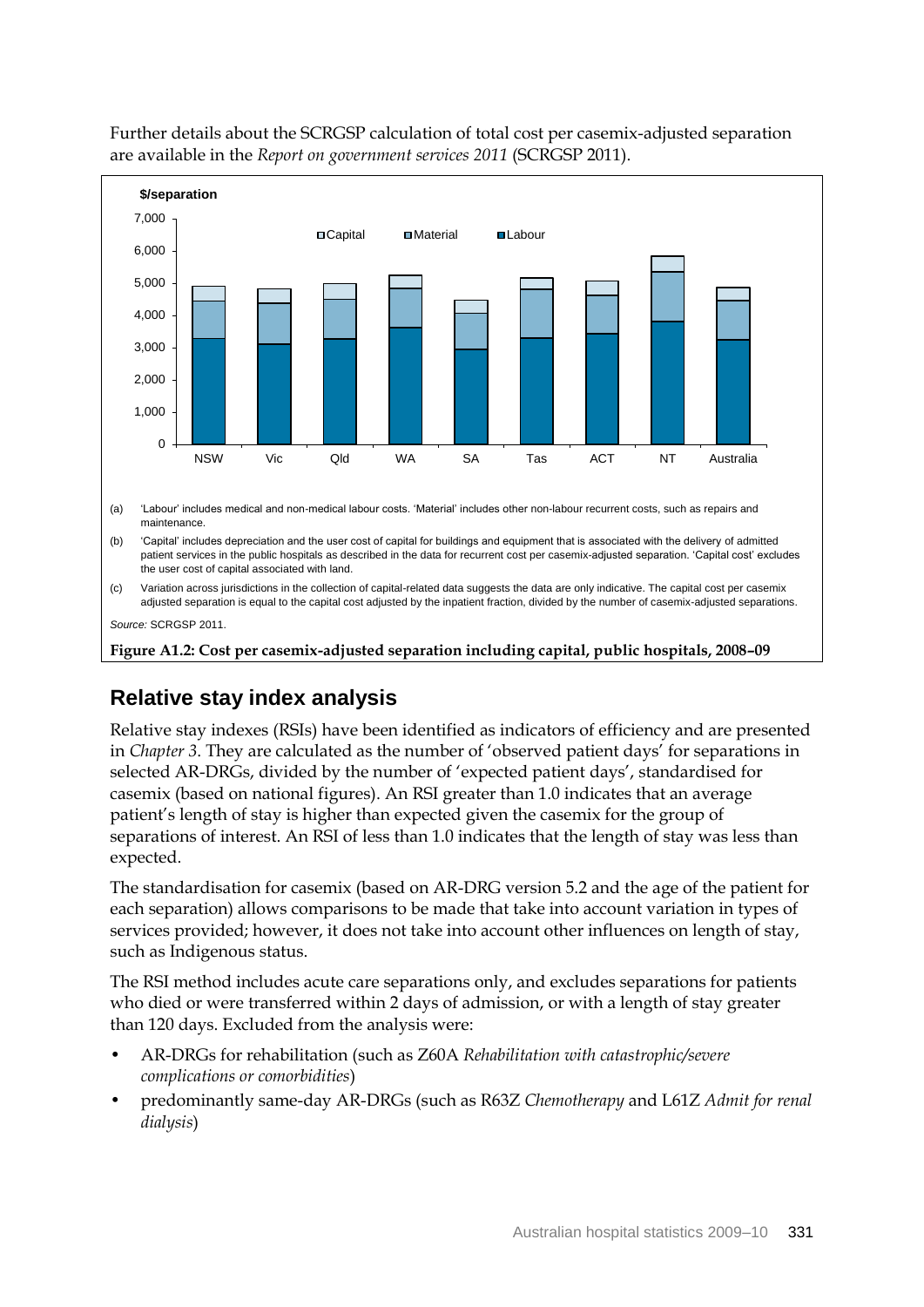- AR-DRGs with a length of stay component in the definition (see Table A1.19 accompanying this report online)
- *Error* AR-DRGs.

Comparisons with RSIs presented in *Australian hospital statistics 2003–04* (AIHW 2005) and earlier reports should be made with caution, because the indexes for earlier years were calculated using AR-DRG version 4 and, for reports after 2003–04, the RSIs were calculated using AR-DRG versions 5.0/5.1/5.2.

## **RSI standardisation methods—direct and indirect relative stay indexes**

The two methods for standardisation of the length of stay data used in this report are analogous to direct and indirect age-standardisation methods.

## **Indirect relative stay index**

The indirect relative stay index method applies the national average length of stay (ALOS) for each AR-DRG (version 5.0/5.1/5.2) to the relevant population of interest (number of separations for each AR-DRG in the hospital group) to derive the expected number of patient days. This method is generally used when rate information (ALOS for each AR-DRG in this analysis) for the population of interest is unknown or subject to fluctuation because of small population sizes. It provides a measure of efficiency for a hospital, or group of hospitals, based on their actual activity.

However, an indirectly standardised rate compares a group with a 'standard population rate' so, using this method, rates for different groups are not strictly comparable because each group has a different casemix to which the national ALOS data have been applied. Therefore, the indirectly standardised data for hospital groups should be compared with the national average of 1.00.

## **Direct relative stay index**

For the direct relative stay index method, the ALOS of each AR-DRG for the group of interest is multiplied by the national population (total number of separations in each AR-DRG) to derive the expected number of patient days. This method provides a measure of efficiency for a hospital, or group of hospitals, and is suitable if all or most AR-DRGs are represented in a hospital group.

Direct standardisation methods are generally used where the populations and their characteristics are stable and reasonably similar, for example for total separations for New South Wales and Victoria. Groups can be compared using the directly standardised rates as the activity of each group is weighted using the same set of weights, namely the national casemix.

However, the ALOS data for AR-DRGs which are not represented in a group need to be estimated. The method in this report uses the assumption that the missing AR-DRGs for the hospital group had a relative length of stay that was the same as that for the reported AR-DRGs for the hospital group, weighted by the national distribution of the reported AR-DRGs in the group. Also, this method can scale up AR-DRGs to have an impact that does not reflect their relative volume in a hospital group, which can be particularly problematic if the low-volume AR-DRGs are atypical.

Due to the issues with the direct relative stay index detailed above, this report mainly presents RSI information using the indirect standardised method. However, the direct standardised method has also been presented in *Chapter 3*. This allows comparison between